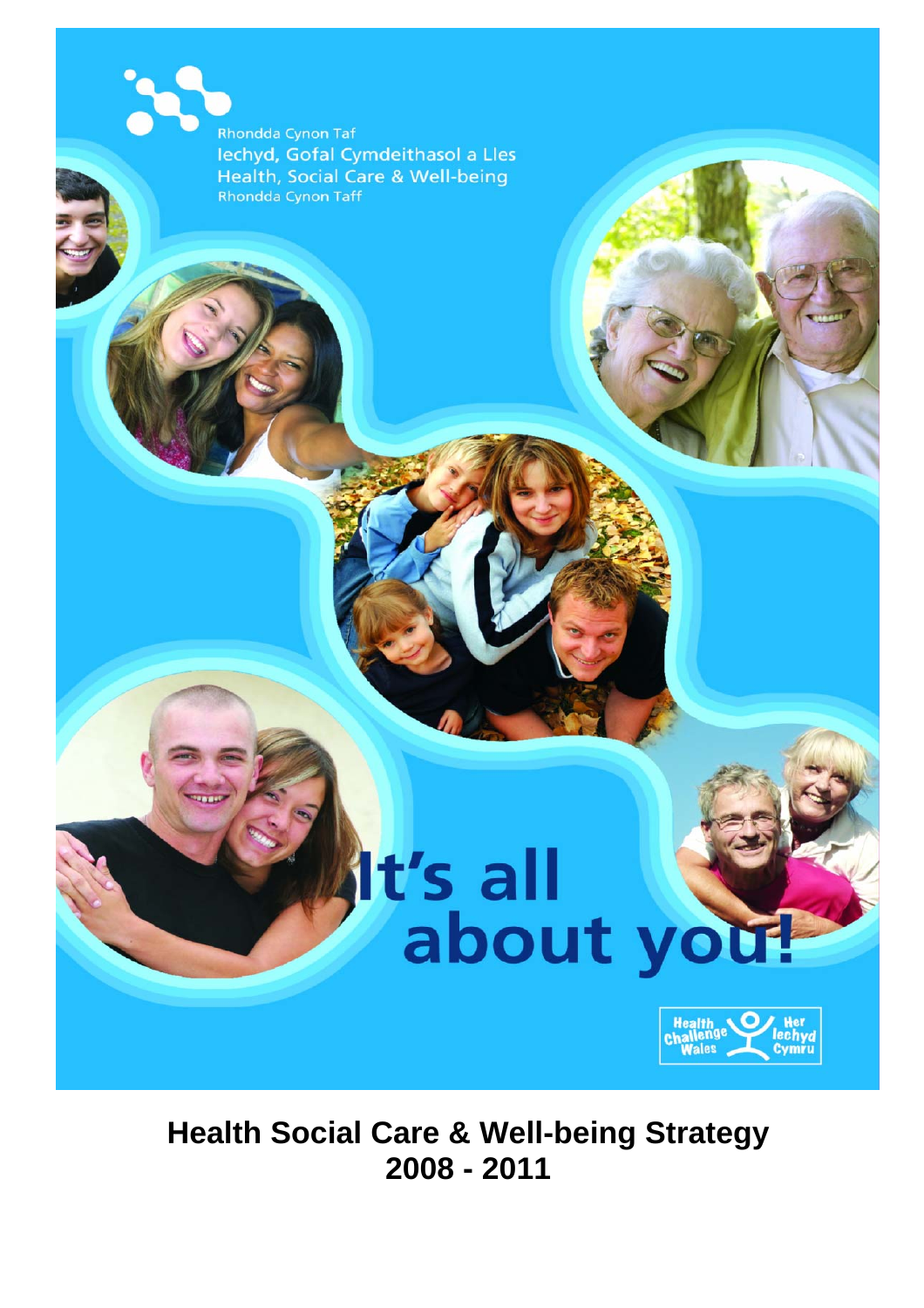

#### **FOREWORD**

The Health, Social Care and Wellbeing Partnership in Rhondda Cynon Taff (RCT) was created in 2004 to oversee the development of the first Health Social Care and Wellbeing Strategy for the Borough. The Partnership is led jointly by RCT Teaching Local Health Board and RCT County Borough Council but in order to maximise and coordinate opportunities to improve health and wellbeing, the Partnership also involves a range of other organisations who have a major contribution to make, including both North Glamorgan and Pontypridd and Rhondda NHS Trusts ( which will merge from 1<sup>st</sup> April 2008 to become the Cwm Taf NHS Trust) ,the two Community Health Councils in the area, Interlink and other representatives from the voluntary and business communities.

The first Health, Social Care and Wellbeing Strategy covered the period 2005- 2008. It has been successful in identifying and starting to tackle some of the underlying causes of ill health and the health inequalities which exist in deprived areas. A range of examples are included in this document. Whilst we have made a good start, we still have a lot more to do and we need to focus our joint efforts more effectively. In developing this second Strategy, we have reviewed what we have achieved so far and prioritised what we should do next from 2008-2011.

The starting point for the Health, Social Care and Wellbeing Strategy is a Health Needs Assessment which analysed the factors that influence the health and wellbeing of people in Rhondda Cynon Taff. We have highlighted some of the key findings from the Needs Assessment as these are the issues which we need to address as priority areas for action and improvement. However, in addition, in finalising the Strategy, we have also taken account of what you told us was important to you, your family and community.

We want to thank all those who responded to the consultation document and who have worked hard to develop this Strategy. We look forward to working with all agencies, communities and the residents of Rhondda Cynon Taff to make this plan a reality over the next three years.

#### **Together, we can improve our health and quality of life and ensure we all enjoy that "feel good factor" which is at the heart of our wellbeing.**

Dr C.D.V. Jones, C.B.E., Canadian Councillor R. Roberts,

Chairman Leader RCT Teaching Local Health Board RCT County Borough Council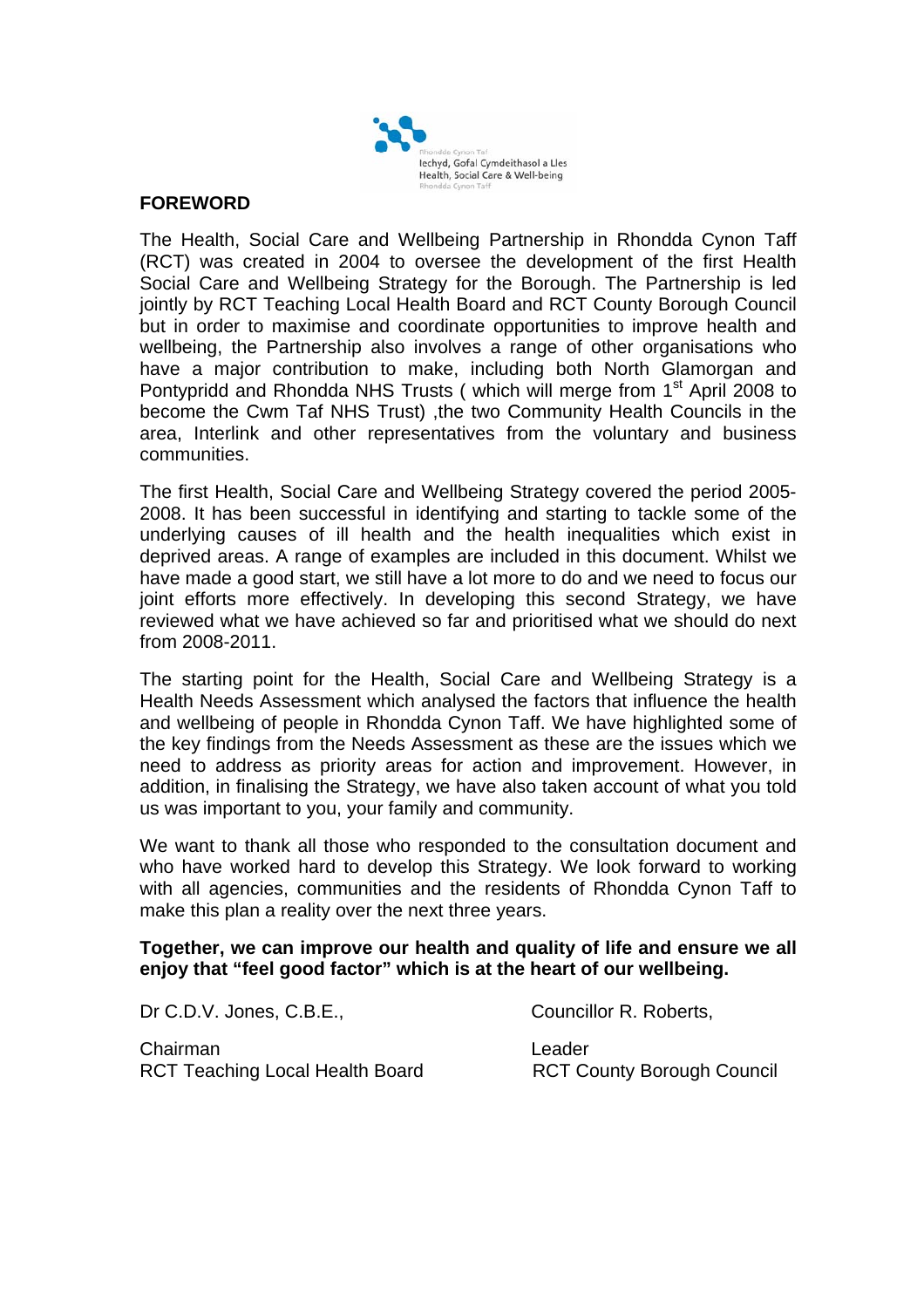## **CONTENTS**

| Introduction                                                | 4               |
|-------------------------------------------------------------|-----------------|
| <b>Engagement and Consultation</b>                          | 5               |
| What is the Health Social Care and Well-Being Strategy      | 6               |
| The Vision For The Future                                   | 8               |
| What Are The Health Needs In Rhondda Cynon Taff             | 10              |
| <b>Healthy Environments</b>                                 | 12 <sup>2</sup> |
| <b>Community Collaboration And Prevention</b>               | 16              |
| Mental Health And Emotional Well-Being                      | 22              |
| <b>Children And Young People</b>                            | 26              |
| <b>Work And Health</b>                                      | 30              |
| Maintaining Independence                                    | 34              |
| <b>Transport &amp; Access</b>                               | 40              |
| Implementing The Health Social Care And Well-Being Strategy | 44              |
| <b>Ongoing Engagement</b>                                   | 47              |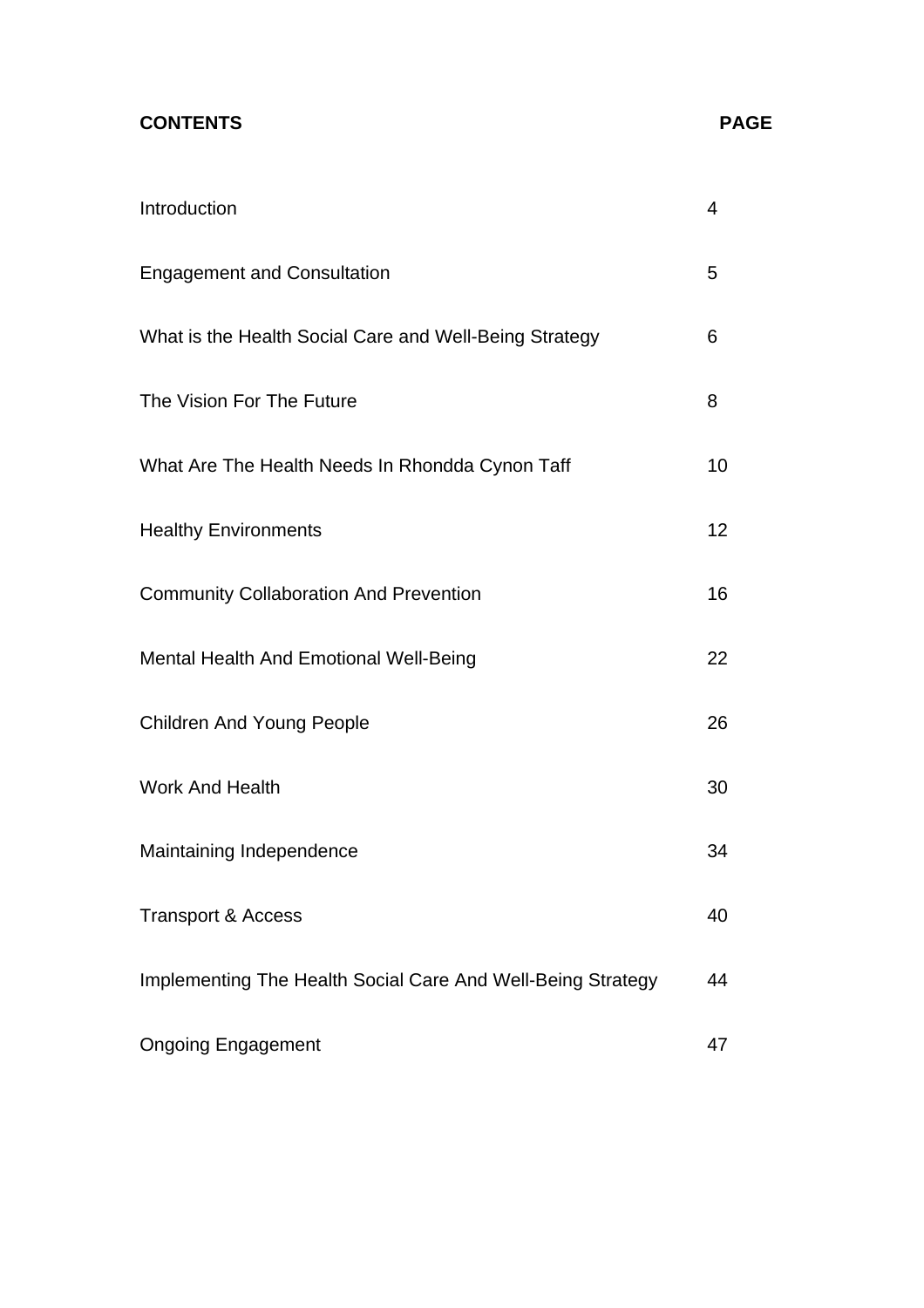## **1. INTRODUCTION.**

This document is the Health, Social Care and Wellbeing Strategy for Rhondda Cynon Taff for 2008 -2011. It has been developed by the Health, Social Care and Wellbeing Partnership Board, taking account of guidance issued by the Welsh Assembly Government which indicated that a range of organisations, patients, service users and carers must be actively involved in the process.

The starting point for the Strategy was a Health Needs Assessment which reviewed the problems facing the population of RCT and helped us to identify potential priority areas for improvement. These priority areas were included in the draft Strategy which was the subject of formal consultation from October 2007 to January 2008. Having taken full account of all the responses received, the Strategy was finalised and agreed by the HSCWB Partnership Board in March 2008. It was also formally approved by the Local Authority and the teaching Local Health Board.

The Strategy will be supplemented by annual Action Plans for each of the 7 themes which will include defined outcome measures. Progress will be monitored quarterly by the HSCWB Partnership Board to ensure we are achieving our goals.

This document

- Explains what the Health, Social Care and Wellbeing Strategy is about and what our Vision for the future looks like.
- Outlines key issues arising from the Health Needs Assessment.
- Highlights progress achieved as part of the first Strategy 2005-08 and what we need to build upon in the second Strategy.
- Identifies our priority goals for the next three years.
- Explains how you can remain involved with the Strategy and find out more about its implementation and achievements.

This document is also available in LARGE PRINT and in other languages and formats on request. A summary version will also be produced and widely distributed.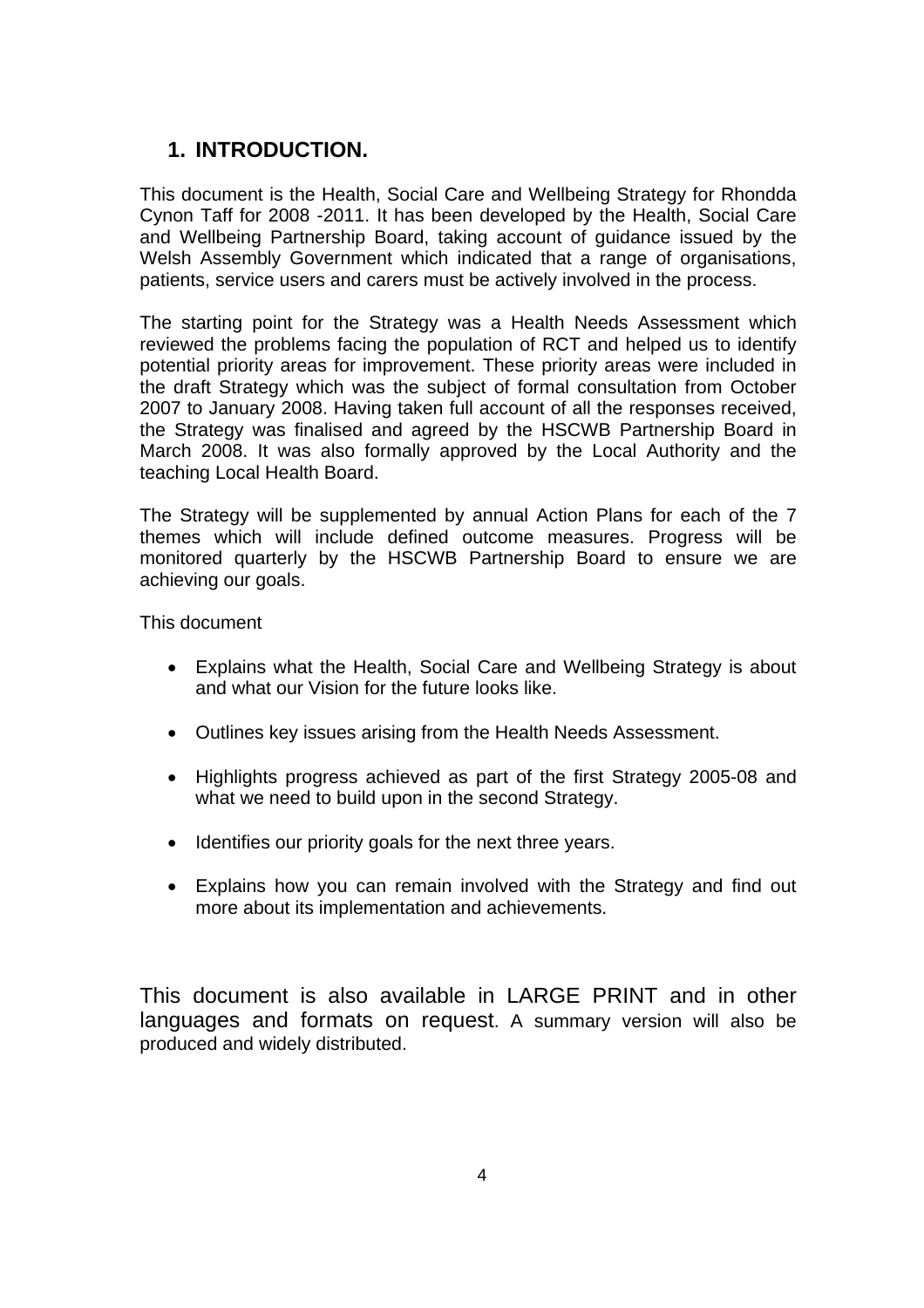# **2. ENGAGEMENT AND CONSULTATION.**

In order to ensure that all partners were working together to make our public engagement and community involvement as inclusive and meaningful as possible, the HSCWB Partnership Board agreed an Engagement Plan. This emphasised the need to involve a wide range of people through the many networks, forums and groups operating at a local level, both statutory and voluntary. Particular attention was required to involve hard to reach groups who traditionally tend not to participate. Engagement with children and young people was linked to the separate consultation being undertaken on the complementary Single Plan for children and young people being prepared by the Fframwaith Partnership.

The formal consultation for the new Strategy ran from  $4<sup>th</sup>$  October 2007 to  $4<sup>th</sup>$ January 2008. However, much work had been done prior to this statutory consultation period to raise awareness and engage citizens in feedback about the first Strategy and the development of the second. For example, during the Big Bite event in August 2007 at Ynysangharad Park in Pontypridd, nearly 1000 people completed questionnaires giving their views on the 7 themes of the HSCWB Strategy and priorities for the new Strategy.

For the statutory consultation, a bilingual consultation document and questionnaire were produced in paper and electronic formats. They were widely distributed and discussed at a range of public meetings and workshop sessions with voluntary and community groups. However, the HSCWB Partnership also wanted to be more innovative in the methods used to consult with people. A DVD was made which highlighted examples of the successful projects achieved during the implementation of the first Strategy and was a useful starting point in explaining what health and wellbeing is all about. It was widely shown and was well received – people found it enjoyable and informative and felt it would help them when they then read and considered the consultation document. In addition to the DVD, an interactive voting system was used in a number of public meetings across the county to collate views relating to the themes and priorities in the consultation document.

The consultation process allowed for both quantitative and qualitative data to be obtained. In addition to the comments and opinions shared at the various community meetings, 190 questionnaires were completed and written comments were received via letter, e mail, the questionnaires, workshops and discussion groups. All responses received were considered and a detailed report was made to the HSCWB Partnership Board identifying all the groups involved in the consultation and the conclusions. The feedback from the consultation was then taken into account in finalising the priority goals to be included in the new Strategy.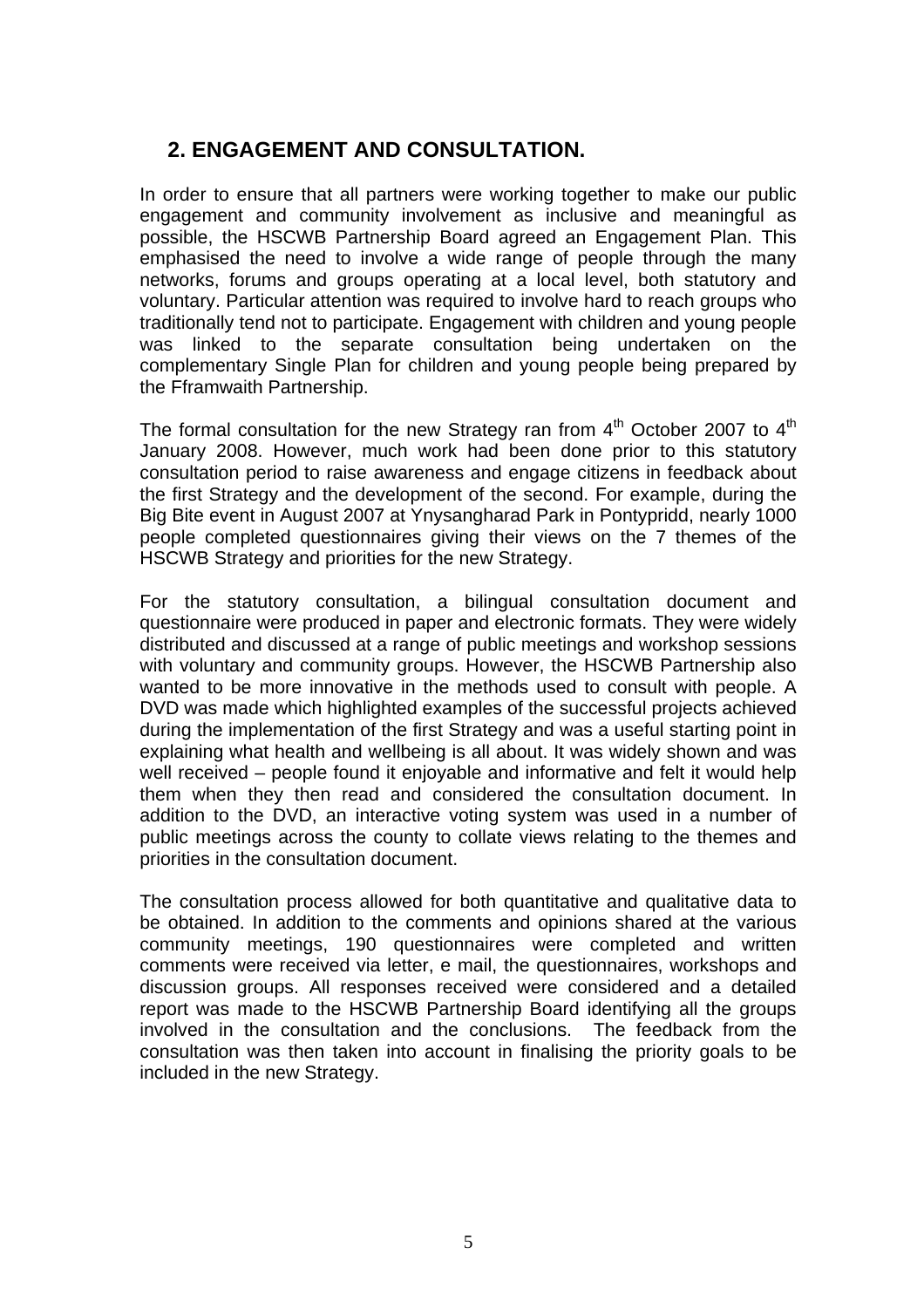# **3. WHAT IS THE HEALTH, SOCIAL CARE AND WELLBEING STRATEGY?**

The Health, Social Care and Wellbeing Strategy is a three year plan which is about everybody. It is not just about treating people who are ill, although that is, of course, an important element, but it is also about keeping everyone healthy and independent, helping people to participate fully in life and achieve their potential as individuals and as communities.

This means that the Health, Social Care and Wellbeing Strategy is not only concerned with the physical and mental health problems people may face but also their living, working and recreational conditions, the quality of the environment, social and cultural factors as well as the availability of and access to services and facilities. All these elements contribute to people's health and wellbeing and also help make our communities strong and sustainable. This is illustrated in the diagram below.



Many of these factors are beyond our individual control and require the wider efforts of society as a whole to improve them. To tackle such broad issues and the needs identified in the first health Needs Assessment, the first Health, Social Care and Wellbeing Strategy for 2005-08 concentrated its efforts on 7 key themes with Action Plans developed for each theme.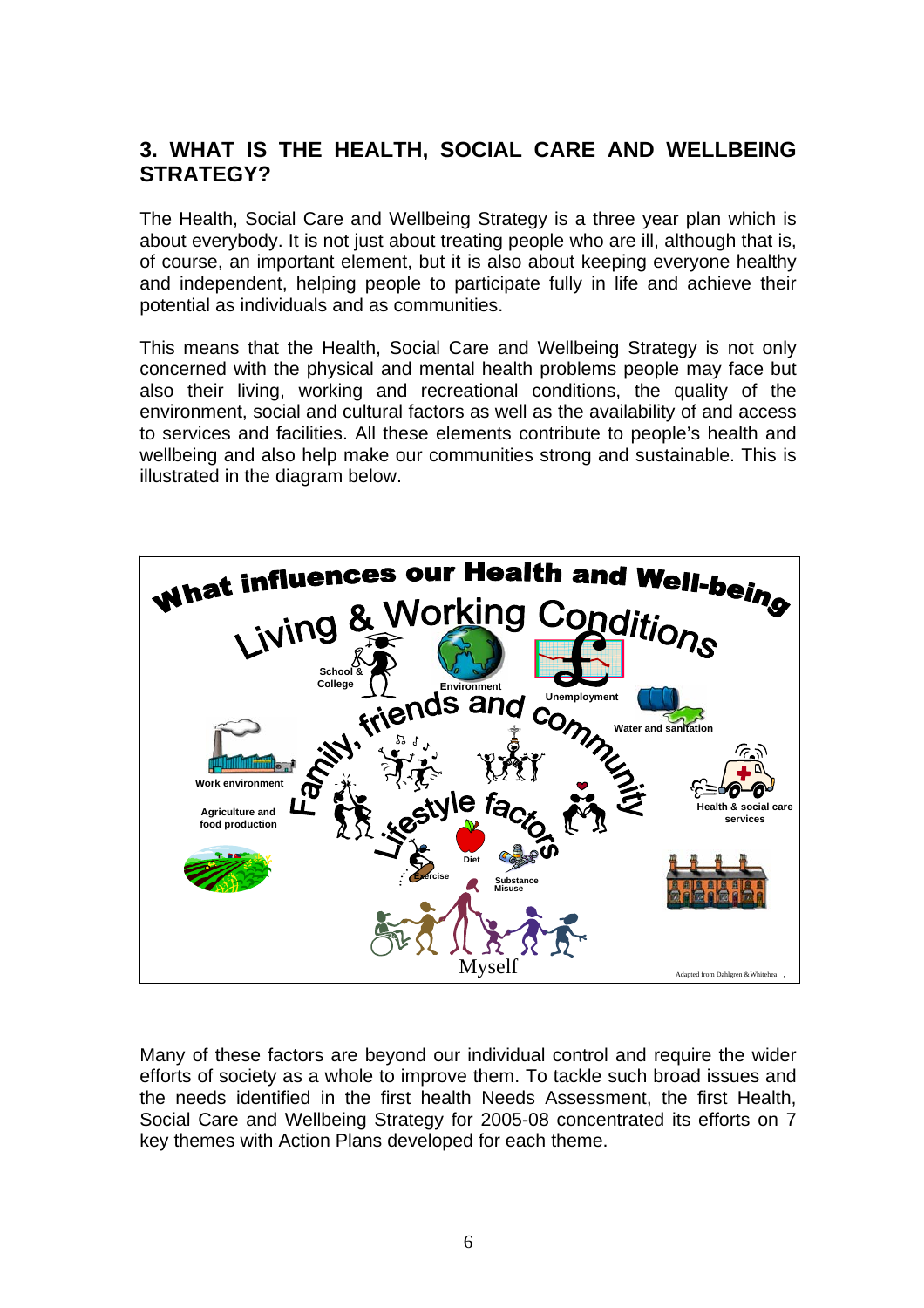The themes were:

- Healthy Environments
- Community Collaboration and Prevention
- Mental Health and Emotional Wellbeing
- Children and Young People
- Work and Health
- Maintaining Independence
- Transport and Access

Over the life of the first Strategy, these themes have become more familiar to people as we have regularly reported on progress, for example at public meetings, Interlink forums, Older People's Forums, in the Council's Outlook newspaper and in our Health, Social Care and Wellbeing newsletter, "Living." We also sought people's views on the themes during consultation on the new Strategy and gained support for continuing to use these 7 themes as a means of building on what we have already achieved and as a springboard for further action through 2008-11.

#### *DID YOU KNOW?*

*The HSCWB Partnership produces a newsletter called "LIVING" four times a year. It contains articles about different aspects of the Strategy and useful information about health and wellbeing. To obtain a copy or if you would like to contribute an article, please contact the Health and Wellbeing team on 01443 744800 or look on the websites – details at the end of this document.* 

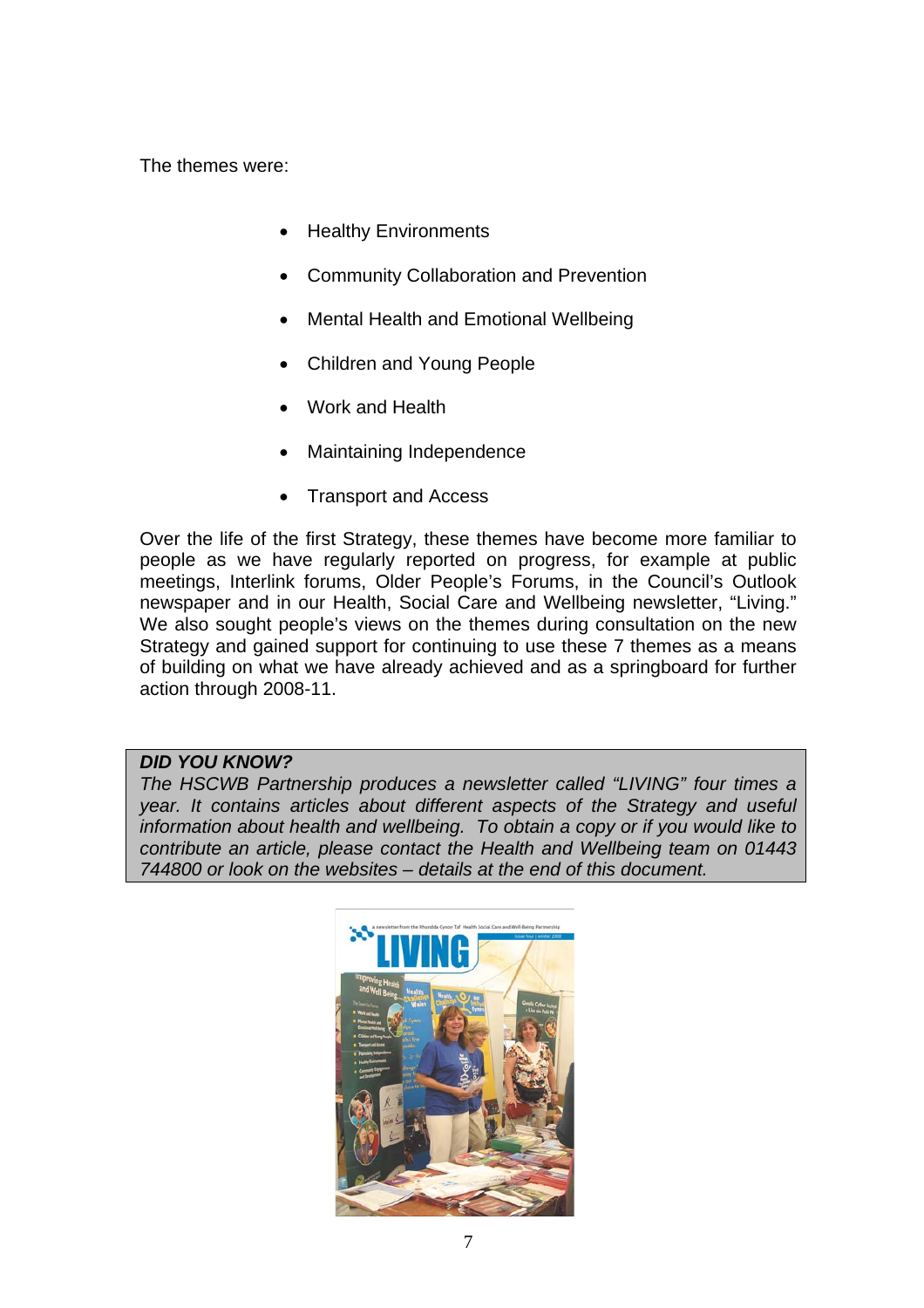# **4. THE VISION FOR THE FUTURE**

The feedback from the consultation on the draft Health, Social Care and Wellbeing Strategy for 2008-11 was overwhelmingly in support of the general direction of the plan and its Vision for the future:

*Local people whose health and access to high quality health services is equal to the best in Britain* 

*Local communities where action is taken to protect and care for those who are vulnerable and where we all act to promote our own health and wellbeing* 

*Services in the health, social care and voluntary sectors that support individual needs for independence and personal choice and that enable individuals to take responsibility for their own health and wellbeing* 

*The right care and support to be delivered safely, and in the right place at the right time, as close to home as possible*

The Vision for the 2008-2011 Strategy makes clear what the Partnership is trying to achieve locally but also takes into account the key policy initiatives and major strategic documents setting the future direction for world class health and social care in Wales, notably Health Challenge Wales, "Designed for Life" and "Fulfilled Lives, Supportive Communities."

What will turning this Vision into reality mean for you or a member of your family? Here are some examples of what things could look like for everyone by 2011.

#### **Mair**

I have problems with my breathing, particularly in the winter and I often used to end up in hospital. In some ways, that was ok because my house was cold, I didn't have a downstairs toilet and I sometimes felt a bit lonely in the long, dark evenings. But then my GP asked this lady to come round and see me to find out how I was doing. I'm not sure who she works for but she sorted all sorts of things out for me.

For a start, she got double glazing and heating fitted for me, and other improvements to the house like a stair rail, a smoke alarm, gas sensor, fall and flood detector linked to the Carelink control centre which can respond if there is a problem. She helped me with my fuel bills and other benefits I was missing out on. My flat is much warmer now and that makes my breathing better.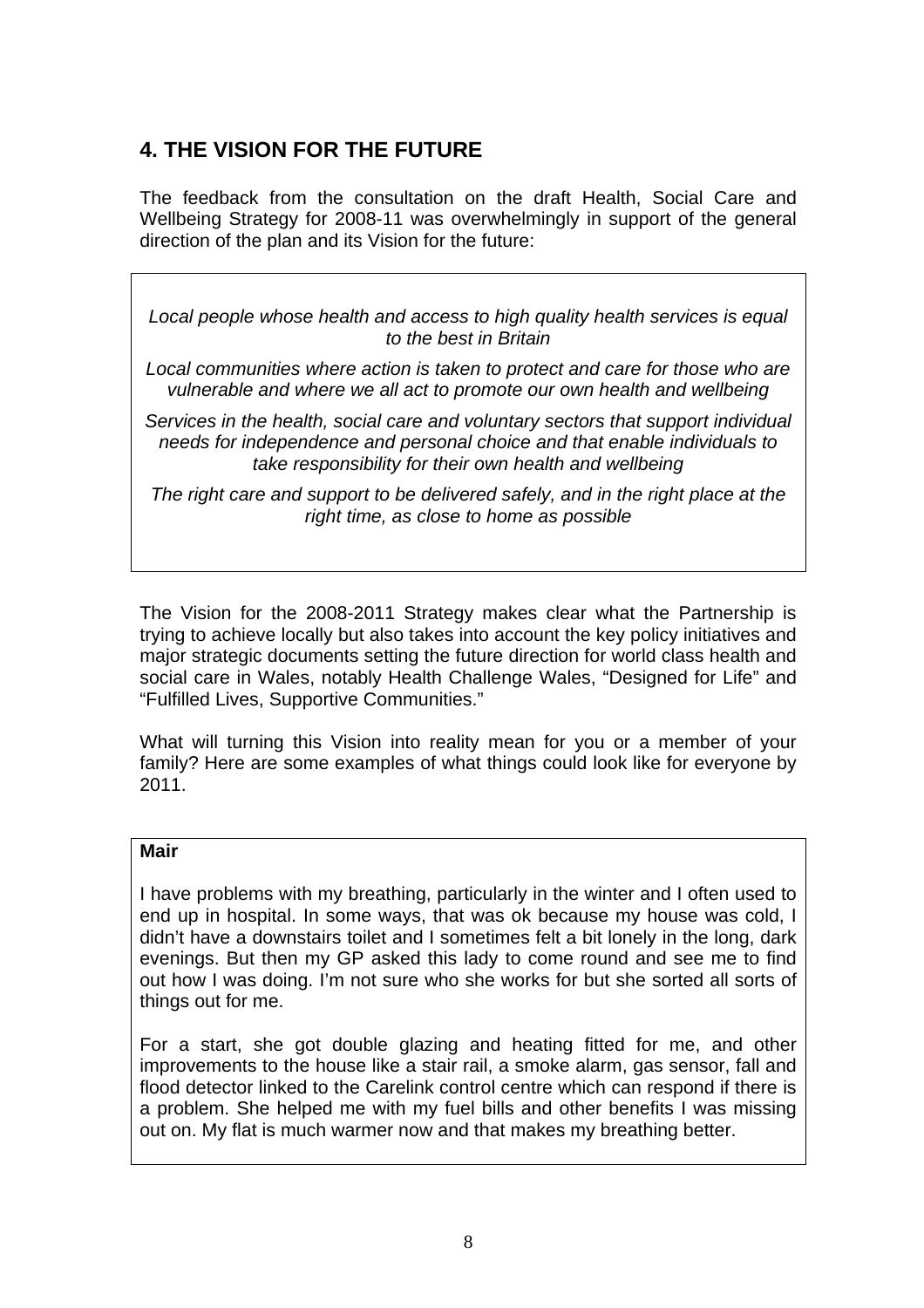She also got a nurse to come and teach me how to check my own breathing by blowing into a tube. The nurse phones once a week to find out how I am and if I'm getting wheezier, she comes and sees me and sometimes my medicine gets changed. She has helped me with other problems too, like getting my feet seen to so that walking is easier and getting me involved in a lunch club. I didn't think I'd like it but I've made new friends and enjoy a proper lunch and different activities. I haven't been in hospital at all for the last year.

### **David**

I'd always played football for a local team every Sunday morning since I was a lad. Over the years though, it got harder and harder so I gave up. It was even an effort keeping up with the kids when they were having a game in the park. I knew I needed to get fitter but I wasn't sure where to start.

Then the smoking ban came in and one evening, down the pub, I saw a beer mat with a stop smoking helpline number. I thought that would be a good start so I rang up and was put in touch with a local group. That really helped and I gave up smoking but I did put on some more weight. At one of our meetings, a GP turned up and told us about how to be generally healthier – not just medical stuff like cholesterol but useful stuff like getting fit for football and which foods help you train better. He gave us vouchers to use at the gym in the local leisure centre. I gave it a try and really liked it. I help out with my son's football team now and can give the boys a run for their money!

My wife was really pleased when I gave up smoking and lost some weight. She likes the family to eat a proper meal together every day and enjoys trying out new recipes she learnt on a cooking course run in our local community school. She stayed at home to look after the kids when they were little and she lost a bit of confidence. But since she's been doing some volunteering work and got out and about a bit more, meeting people, she's thinking of going for a part time job. The whole family seems a lot happier these days!

*DID YOU KNOW?* 

*Over 1500 voluntary organisations are based in RCT ranging from large UK charities and Housing Associations to community groups and sports clubs. Some 750 have an interest in health, social care and wellbeing.*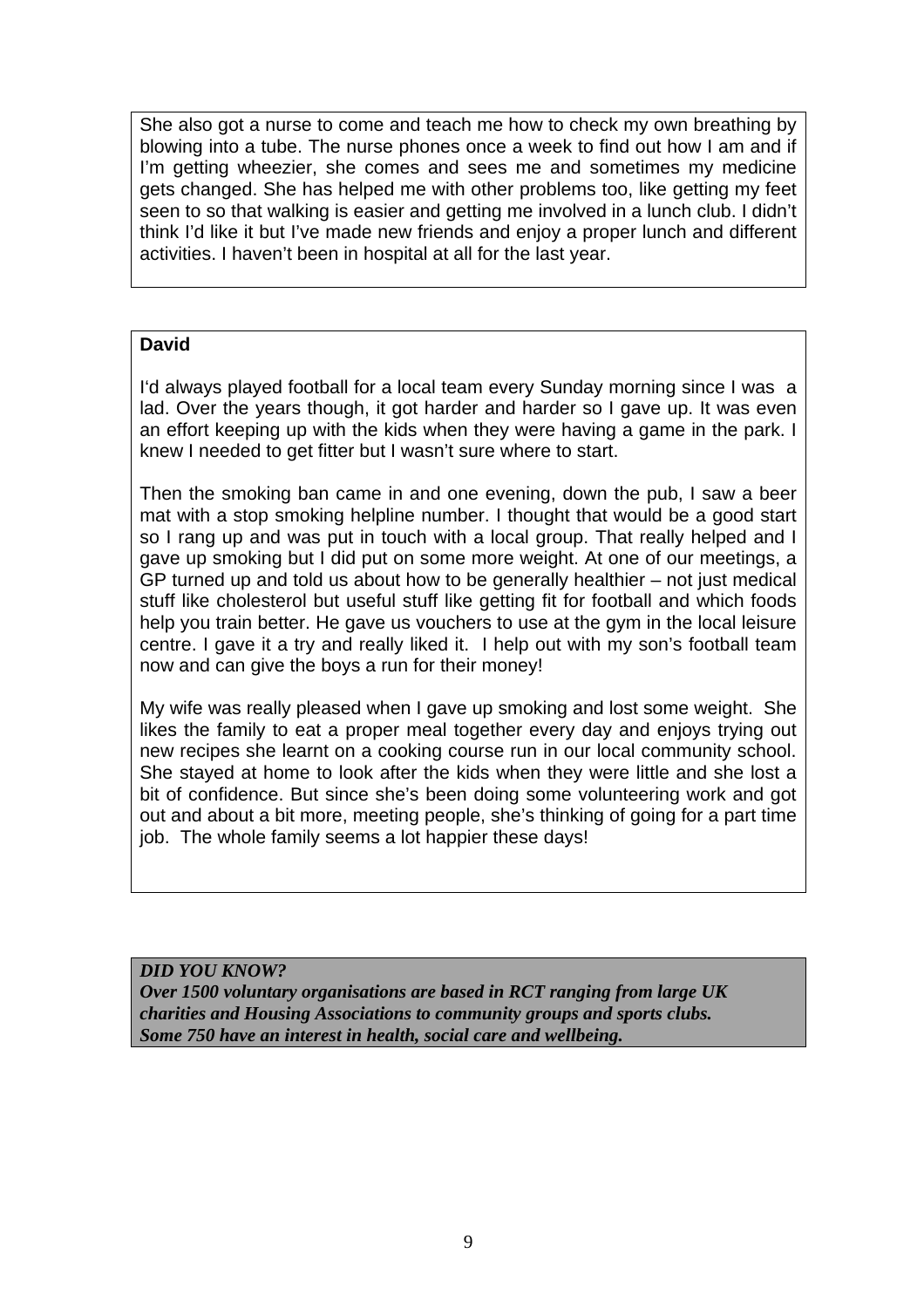# **5. WHAT ARE THE HEALTH NEEDS IN RHONDDA CYNON TAFF?**

A detailed Health Needs Assessment has been undertaken which has analysed the factors that influence the health and wellbeing of people in Rhondda Cynon Taff. This kind of Assessment was originally undertaken in 2004 to inform the development of the first Health, Social Care and Wellbeing Strategy for 2005- 08. The 2004 Assessment has been reviewed and updated to help shape the priority goals for the second Strategy.

A summary of the information produced is included in this document but a detailed Technical Resource document is also available. This includes more guidance on the original sources of the information given and electronic links to further sources of data which may be of interest.

At the time of the 2001 Census, Rhondda Cynon Taff had a population of approximately 232,000, making it the second most populated authority area in Wales after Cardiff. The population has declined overall since the 1991 Census by about 3,000. This overall reduction is accounted for largely by outward migration, and by a reduction in children, both in absolute numbers and as a proportion of the population, and conceals a substantial rise in the older population. In effect, the population is ageing, and is expected to continue to do so.

Health in Rhondda Cynon Taff is improving. Between 2002 and 2004, men could expect to live for 74.8 years, women for 79.2 years. For 2003-5, this was 75.1 years for men and 79.2 years for women. These are only small changes, but they have occurred in a short time and are important. But, although life expectancy has improved in RCT, it has also improved across the rest of Wales, meaning that RCT still lags behind Wales.

Although life expectancy is improving in RCT, we also know that in some places it is improving faster than in others. Life expectancy can vary by up to five years depending on where in RCT someone lives. Generally, it is in the most deprived areas that life expectancy is lower and improving more slowly. What this means is that the gap between the most affluent and the most deprived, called the inequalities gap, is actually widening.

In terms of general physical and mental health, RCT scores slightly worse than the rest of Wales. Using the SF36 survey tool, people in RCT scored 48.2 for physical health and 48.0 for mental health. This was compared with 48.8 for physical health and 49.8 for mental health across Wales.

One of the main factors that affects the health of people in RCT is the high level of deprivation in the area. To study populations in different places, larger areas, such as the borough of RCT, are divided up into smaller pieces. These smaller areas, called Lower Super Output Areas (LSOAs), have been identified for the whole of Wales.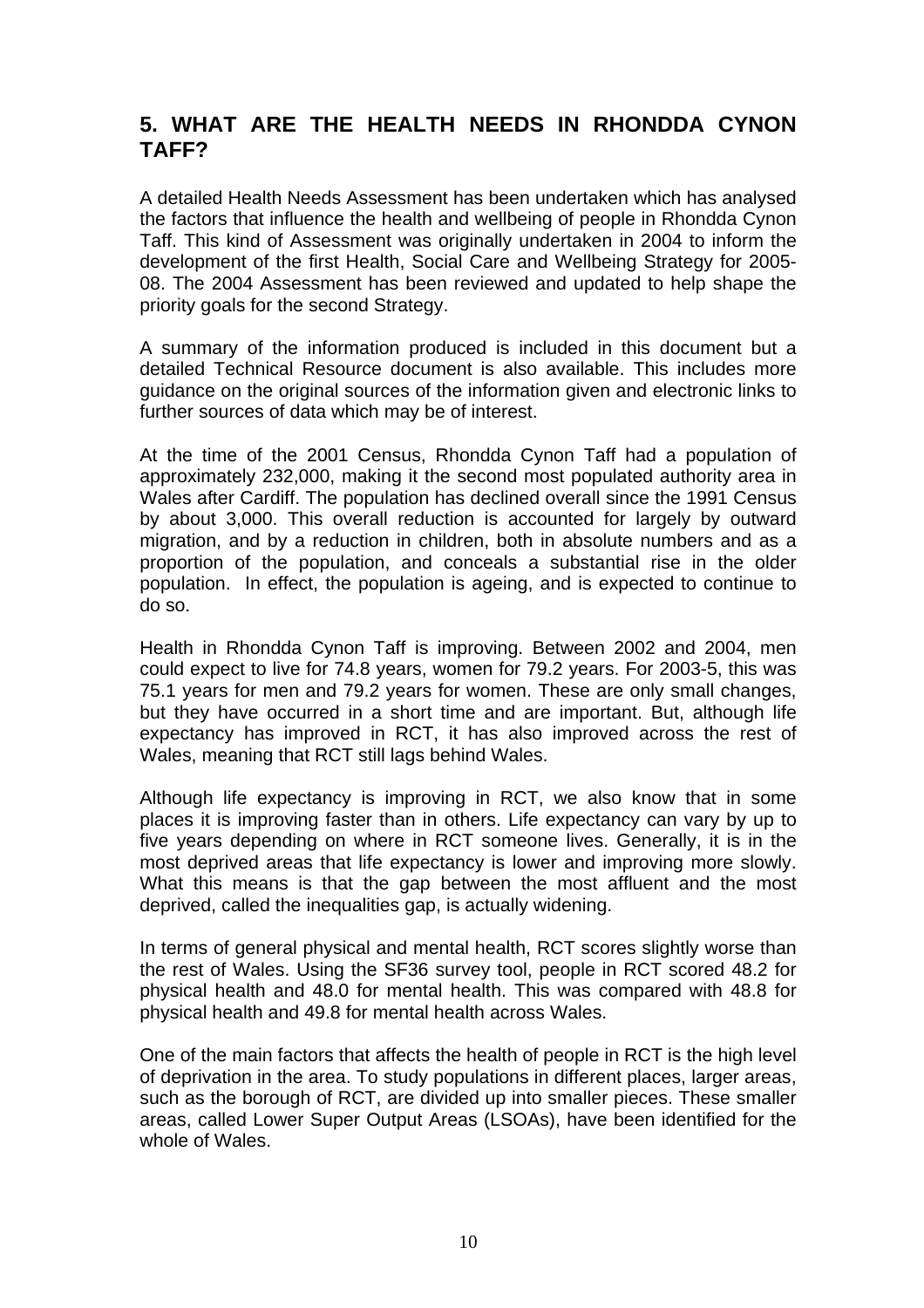30 of the 160 Lower Super Output Areas in RCT are amongst the 200 most deprived in Wales. One ward is the fourth most deprived of the 1896 Lower Super Output Areas in Wales. On the other hand, we have some affluent Lower Super Output Areas, with 4 Areas ranking in the top 200 Areas in Wales. However, the majority of our residents live in more deprived circumstances with 114 of our 160 Areas in the bottom half of the deprivation table for Wales.

More detailed information on health needs is contained in the sections that follow about each theme under the heading "What does the Needs Assessment tell us?"

- 6.1. Healthy Environments
- 7.1. Community Collaboration and Prevention
- 8.1. Mental Health and Emotional Wellbeing
- 9.1. Children and Young People
- 10.1. Work and Health
- 11.1. Maintaining Independence
- 12.1. Transport and Access

#### *DID YOU KNOW?*

*As part of the consultation on the draft Strategy, we showed a specially commissioned DVD which showcased some of our successful projects and helped to explain what health and wellbeing is all about. If you are involved with a community group which would like to see the DVD, contact the Health and Wellbeing Team on 01443 744800.*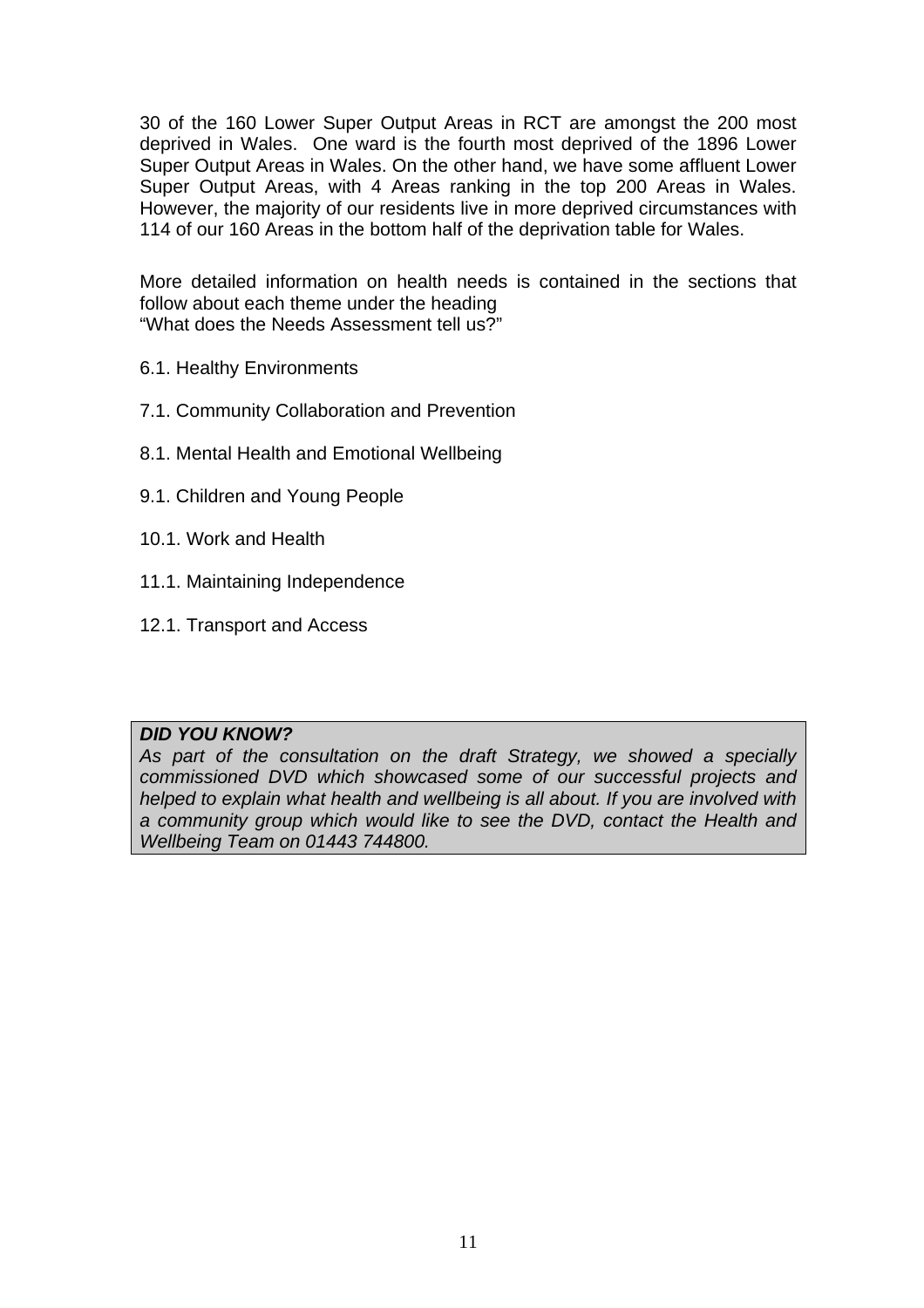# **6. Healthy Environments**

#### **6.1. What does the Needs Assessment tell us?**

The place that we live and work in is important to our health. Most of us realise that clean air and clean water are essential to good health. We also need good quality housing and open spaces and careful management and use of chemicals and other hazardous substances.

One in 20 homes in RCT still lacks central heating, with 139 homes without central heating and without sole use of a bath, shower and toilet. These are expensive issues to address, but will be important to maintaining independent living in the future. They are also important to ensuring that everyone has suitable homes to live in.

Poor quality housing influences health partly because of the amount of time we spend at home. People living in damp, mouldy homes often suffer with asthma and other respiratory problems. Steep steps, dimly lit rooms, loose rugs and carpets increase the risk of accidents and injuries. The high costs of heating means that homes are often inadequately heated, especially by elderly people, increasing the risk of illness. All of these factors also tend to increase stress, anxiety and depression.

The costs of making changes to the structure and décor are high. Many properties in RCT are older properties that have lacked regular maintenance over a prolonged period.

Outside the home, the industrial history of RCT has affected air quality and the availability of open spaces.

However, it's not just the natural and built environments that are important in keeping us healthy. A safe environment is also a healthier one.

#### **6.2. What have we been doing to address these issues?**

### **DEALING WITH DILAPIDATION**



Empty and unsightly buildings are an eyesore in parts of RCT and also affect the health, wellbeing, safety and economy of our communities. However, as part of a strategy to deal with dilapidated buildings and houses across the borough, abandoned, vacant or ruinous properties, often targets for graffiti, flytipping and fly posting, are being targeted for improvement. 148 buildings have been identified, of which 24 have been renovated or demolished.

A further 50 buildings are also in the process of being dealt with, including the use of enforcement action that requires the owner to take action to repair, renovate or demolish the building.

Funding has also been obtained to work with Community First groups to review areas with high concentrations of empty properties and encourage their reoccupation.

If you are concerned about a dilapidated building which is affecting your community, contact the Environmental health team on tel 01443 425777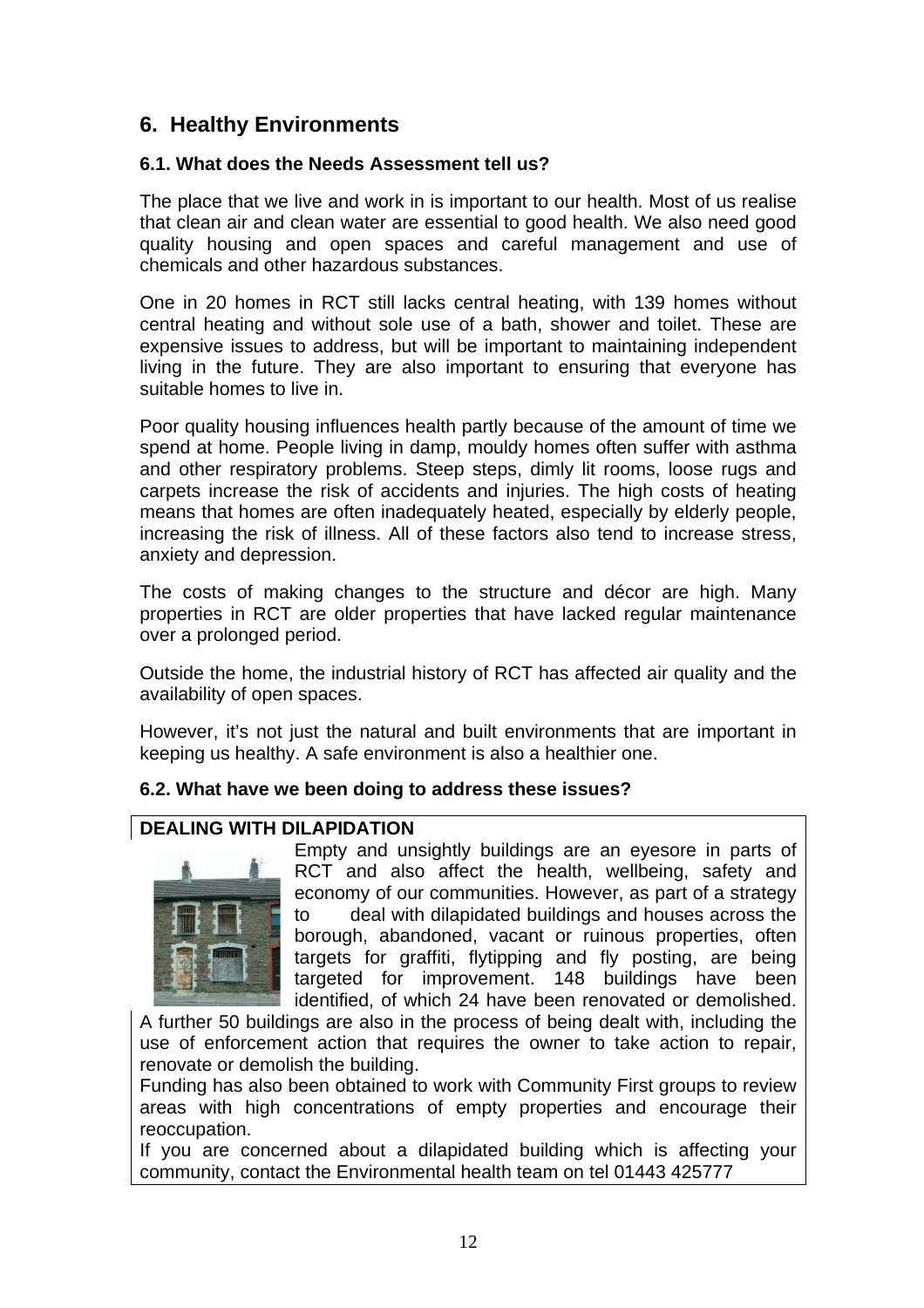Other developments include:

- Action taken to improve poor housing conditions and encourage healthy living environments has included working with housing providers to achieve the Welsh Housing Quality Standard, renovation grants, funding for energy efficiency measures, enforcements to improve conditions, information sharing and Landlord Exchange events.
- The development of an Affordable Warmth Strategy to tackle fuel poverty. Projects such as the Home Energy Efficiency Scheme can insulate homes or install central heating for free. Grants are also available to help people save energy, money and the environment whilst also making their homes more comfortable during cold weather and preventing them from becoming ill.
- The refurbishment of 2 empty properties to provide a home for care leavers who were living in unsatisfactory emergency bed and breakfast accommodation. This has allowed 3 young people to live independently in an appropriate homely environment.
- The establishment of a new Environmental Enforcement Unit which has enabled a proactive approach to improving the visual amenity of neighbourhoods through effective enforcement and public awareness campaigns
- The establishment of a Health and Housing post in the Housing Strategy team of the Local Authority to establish effective protocols and good practice between Housing and Health partners to prevent homelessness and provide sustainable living environments.

### **6.3 What priorities should we tackle in the next three years?**

#### **What you told us:**

There was strong support for tackling housing issues which was considered the top priority for the first year of the new Strategy. This includes tackling homelessness and promoting healthy housing, as well developing closer working links between health services and housing.

Common responses identified the need for

- Emphasising the role of housing in improving communities and health and wellbeing in general. Suitable grants and other initiatives should be more accessible to improve housing conditions
- Improving the look and feel of communities, helping to reduce crime and the fear of crime, making the environment a place where people are comfortable to participate in physical activity, improving health and wellbeing.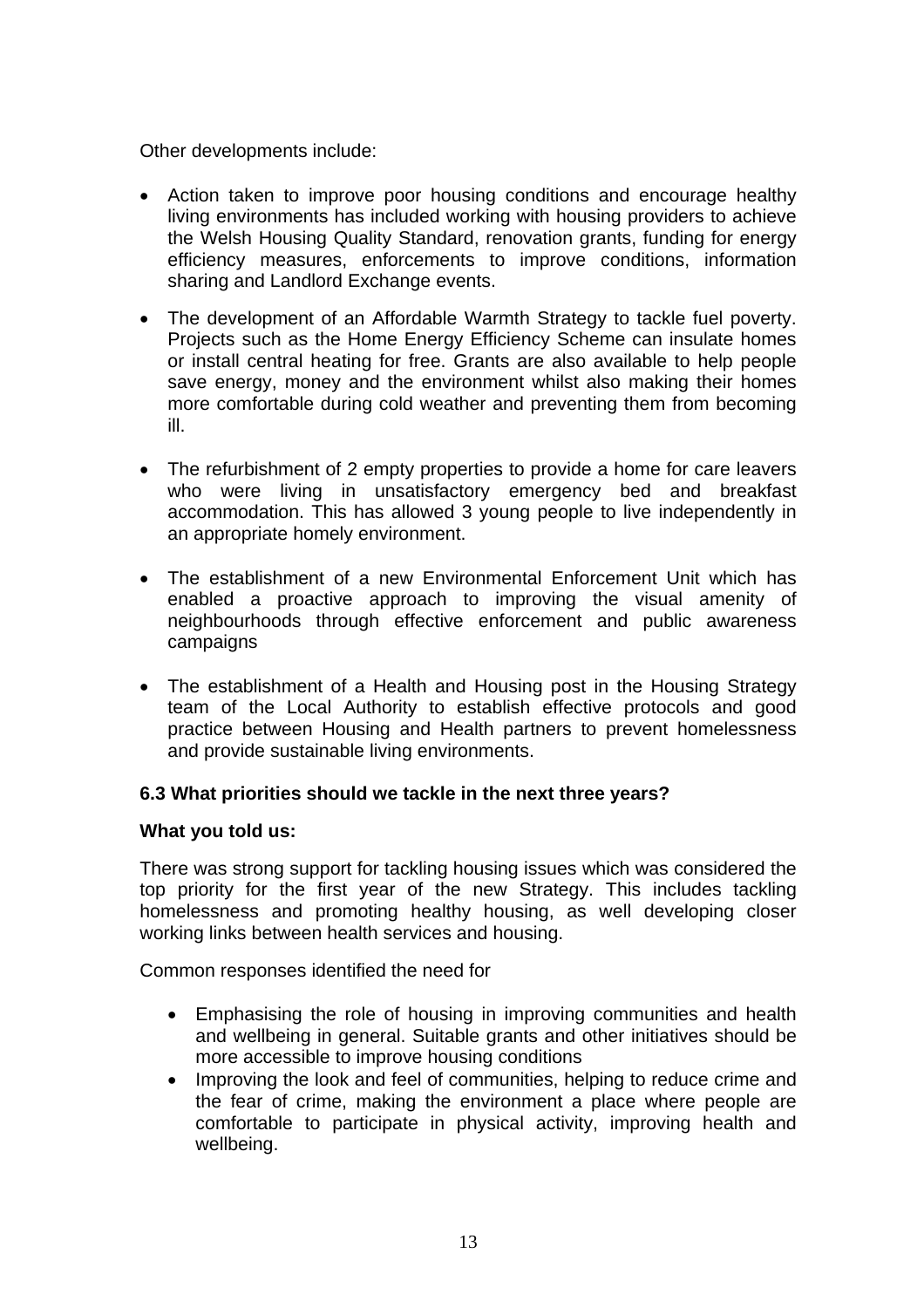• In relation to the Environment, a more general theme emerged from the consultation around sustainable environmental solutions. It was expressed that service provision and its effect on climate control should be considered. Climate change was an issue in relation to its possible effects on public health and the need for all service providers to work towards reducing carbon emissions.

### **As a result of consultation, our PRIORITY GOALS are:**

## **HOUSING AND HEALTH**

Through effective partnerships, ensure that housing in RCT does not compromise health but makes a positive contribution to improving health and wellbeing.

#### **ENVIRONMENTAL QUALITY**

Working together with a range of multi sectoral agencies, including communities themselves, provide a clean, safe physical environment which is of high quality and promotes civic pride.

## **AIR QUALITY**

Ensure that air quality meets required standards and does not have a damaging effect on health and wellbeing.

### **a) HOUSING AND HEALTH**

There is a need to take a more proactive approach to ensure housing can make a positive contribution to improving health and wellbeing. A new Housing Strategy, "Housing Matters", has been developed for the Borough. The HSCWB Partnership will work with the local Housing Partnership to implement this plan which aims, for example, to develop sustainable home ownership, improved access to affordable housing and the promotion of balanced, socially inclusive, sustainable communities. We will invest in housing improvements which will address physical and mental health issues and develop a more coordinated approach to tackle homelessness and to accommodate service users with particular needs, such as those with a learning disability, in their own homes with support.

#### **Examples of what we will take forward in 2008/09:**

- Projects targeted at the housing needs of vulnerable groups, including those with mental health problems and problems with substance misuse
- Support investment in energy efficiency measures through our Affordable Warmth Strategy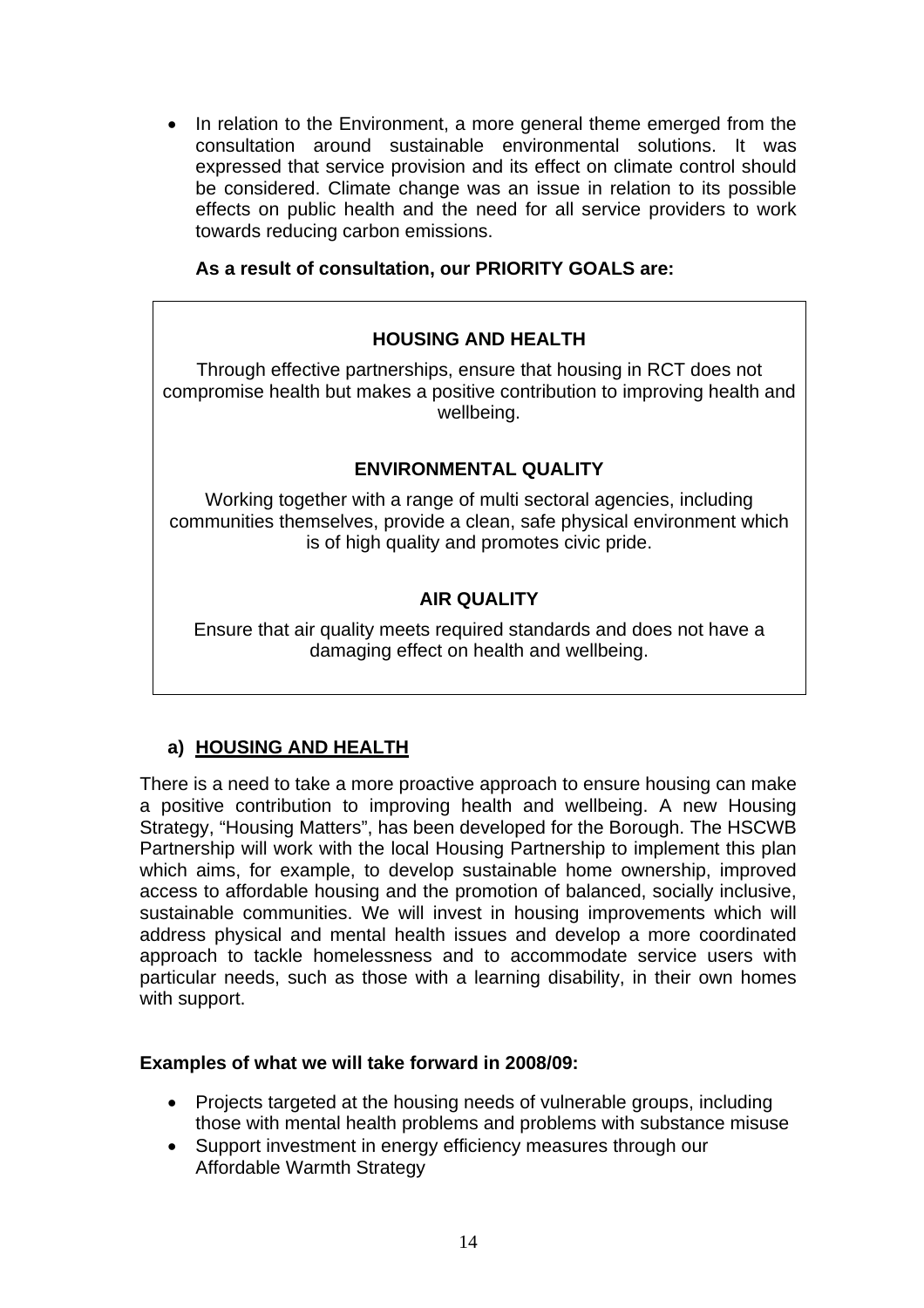- Ensure that investment in housing through private sector renewal and regeneration initiatives has the maximum health benefit.
- Increase the availability of affordable homes.
- Develop and implement a joint Homeless and Vulnerable Groups Health Action Plan.

## **b) ENVIRONMENTAL QUALITY**

The quality of the environment is directly relevant to our health but also the way we feel about the places where we live, work and play and our general wellbeing. We need to improve the visual amenity of neighbourhoods, to build a sense of civic pride, reduce environmental crimes and develop sustainable environmental solutions e.g. in relation to energy and waste. There is also scope to explore how the concept of "healthy urban planning" could benefit RCT.

#### **Examples of what we will take forward in 2008/09:**

- Improve visual amenity of RCT
- Reduce environmental crimes
- Tackle derelict and empty properties
- Explore healthy urban planning and how it can contribute to health improvement in RCT

## **c) AIR QUALITY – Air quality and health**

Air quality monitoring has highlighted areas in the Borough requiring action to improve air quality and a specific Air Quality Action Plan must be produced as part of the HSCWB Strategy.

### **Examples of what we will take forward in 2008/09**

- Air quality action plans and strategy for the 8 air quality management areas
- Communication of risk and public engagement on this issue

#### *DID YOU KNOW?*

*HEALTHY HOMES – People in receipt of benefits, or homeowners over 60, maybe entitled to grant aid for loft and cavity wall insulation, boiler replacements, or other energy efficient measures. Call 0800 512 012 for further information*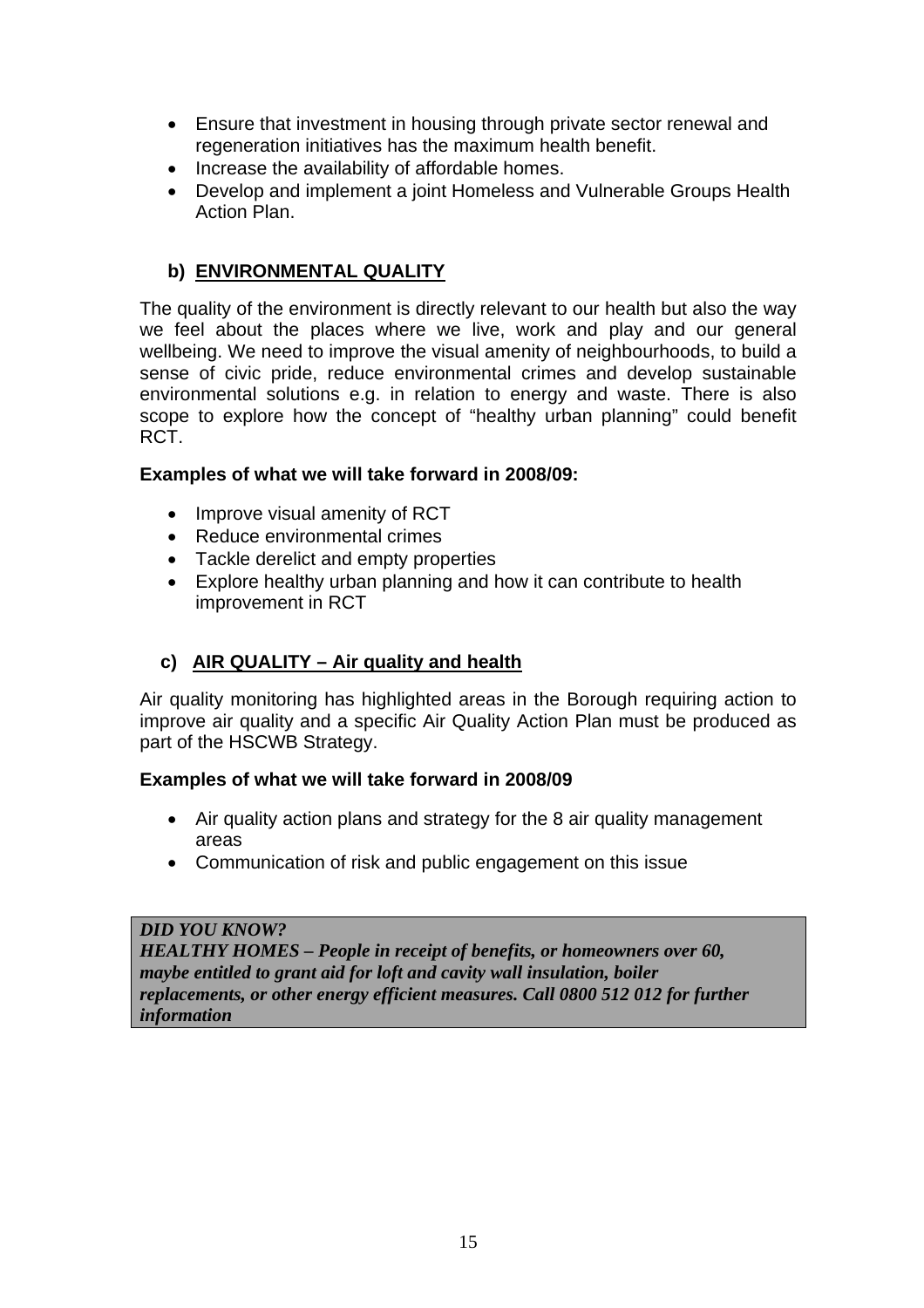# **7. Community Collaboration and Prevention**

#### **7.1 What does the Needs Assessment tell us?**

This theme was adopted as a result of comments made during the consultation on the first Health, Social Care and Wellbeing Strategy in 2004. You felt that this was an important aspect of the Strategy and we agreed.

Making improvements in health and well-being can not just be the responsibility of health services and local authorities. Individuals and the communities that they live in also need to take responsibility for their own health. Health services and local authorities need to work with local communities to achieve this.

Only one third (34.5%) of people in RCT eat 5 fruit and vegetables per day. This is less than anywhere else in Wales. Around one quarter (28.3%) of people are smokers, this is compared with 26% for Wales. Almost half of people (46.0%) drink more than the recommended alcohol limits (40% Wales), with 24% admitting to binge drinking (20% Wales).

Just one quarter (25.0%) of people in RCT take the recommended levels of exercise (29% Wales). Linked to this is that Body Mass Index (a ratio of height to weight used to assess obesity), is higher in RCT than across the rest of Wales and to a level that is considered important by statisticians. In RCT 57.8% of people are classified as overweight or obese by BMI, compared with 53.7% of people across Wales.

Within RCT, we know that these figures show huge variations between communities, with the differences between the most affluent and the most deprived being of particular concern.

### **7.2 What have we been doing to address these issues?**

## **HEALTHY SCHOOLS SCHEME**



The scheme is a partnership between health and education that adopts a holistic approach to health promotion in school settings. There are currently 58 schools on the scheme in RCT. A further 30 schools will join in 2007, 35 in 2008 and all remaining schools in 2009. Schools work towards 12 national aims which

address all aspects of health and might involve such diverse actions as setting up a fruit tuck shop, implementing strategies to reduce bullying, improving the playground or recycling and composting projects.

Other initiatives include :

• In Communities First Areas, elements of work associated with the Heart Attack Project have identified individuals that have, or are at high risk of, Coronary Heart Disease and provided a tailored lifestyle intervention. Initiatives have sought to increase access to healthy foods and exercise and encouraged local people to develop skills such as food preparation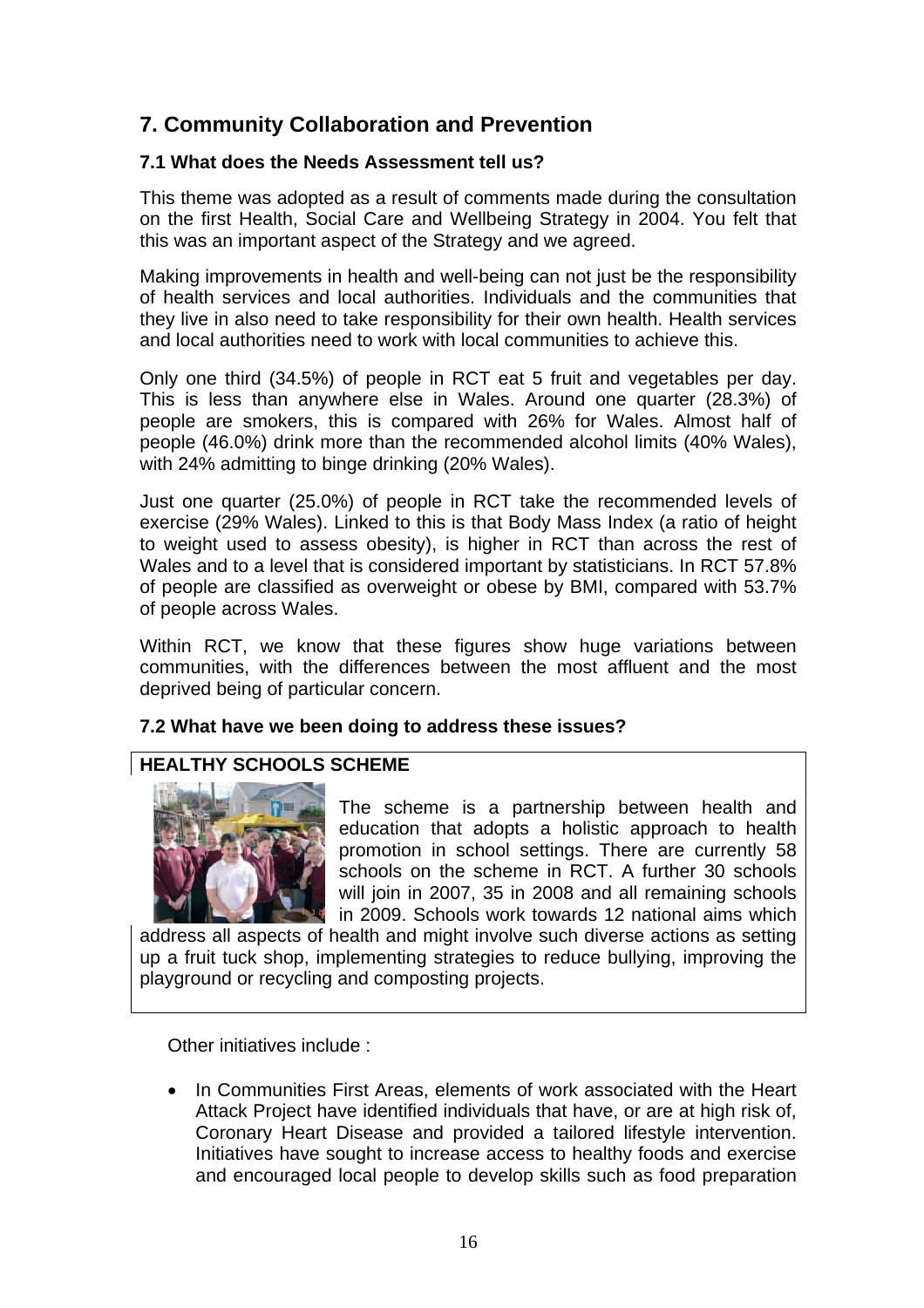skills in Get Cooking Courses. The Walking the Way to Health scheme has encouraged people to take exercise.

- Implementation of 20 projects funded under the Active Lifestyle programme at a cost of £310,071 and a cycling project costing £92,000 in a number of Community First areas
- Mentro Allan programme focussing on walking, cycling, gardening and adventure activities to increase physical activity participation amongst hard to reach groups in Community First areas including people on low incomes, older people and people with mental health problems. A grant of £349,242 has been provided by the Big Lottery.
- Cwm Cycling project enabling people with learning and physical disabilities to have fun, learn new skills and have sporting and exercise opportunities
- Pilot Healthy Eating Award scheme run in conjunction with the Food Standards Agency, to encourage catering premises to provide healthier food choices
- Implementation of the smoking ban which has had a positive effect and good levels of awareness and compliance
- The Healthy Living Network provides support to 22 communities, helping them to identify and prioritise their health needs and implement appropriate interventions eg food co-ops have been established in 9 communities and Get Cooking courses have been delivered in 20 communities across RCT.
- Improving access to health services for migrant workers a multi agency forum has produced an Action Plan to ensure that migrant workers are treated fairly within communities. The teaching LHB has translated its "Guide to Health Services" into Polish and Portuguese. The Multi Agency Forum Against Racial Harassment has also been working to improve services for hard to reach groups such as ethnic minorities.
- A Health and Wellbeing event was held in August 2007 as part of the "Big Bite" event in Pontypridd. This provided an opportunity to engage the public in the development of the second Strategy.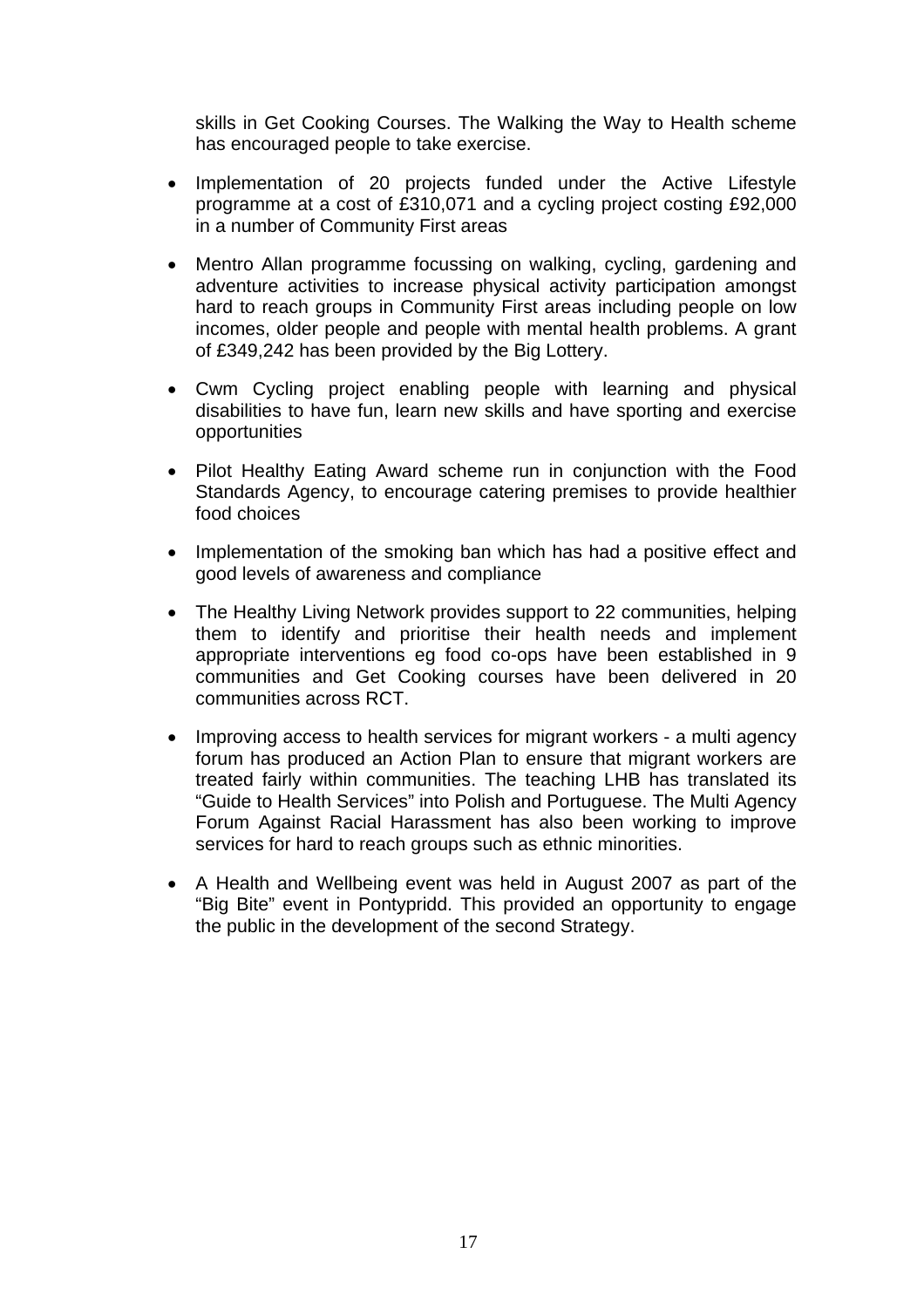#### **7.3. What priorities should we tackle in the next three years?**

#### **What you told us:**

This theme drew a lot of responses from the consultation and was voted the third most important theme. Due to the wide ranging nature of this theme however, one single priority goal did not emerge during the consultation process but rather there was considerable support for a number of the areas suggested in the consultation document. In particular, the following were considered most important:

- Improving food and nutrition, particularly through the promotion of the enjoyment of good food.
- Promoting and protecting health through community development and more effective working with individuals and families to tackle health inequalities and promote healthy lifestyles.

Common responses identified the need for :

- Action in addressing obesity levels among the population of Rhondda Cynon Taff. There was also discussion around the lack of skills on how to cook, and particularly how to cook healthy, nutritious meals.
- An increase in the range of activities available for children and adults to promote physical activity, with more available closer to people's homes.
- Emphasis on personal responsibility for health and wellbeing, and people making informed choices about their lifestyles.
- Accessible information in appropriate formats to meet the needs of specific groups for example people with a learning disability.
- Community engagement across all communities in Rhondda Cynon Taff, not just those which are part of the Community First programme.
- Recognition that health promotion activity can take place successfully in a variety of school, family and social settings.
- Tackling substance misuse problems including drugs and alcohol misuse. (Action to tackle this will be led by the Community Safety Partnership but the HSCWB Partnership will support their work wherever possible.)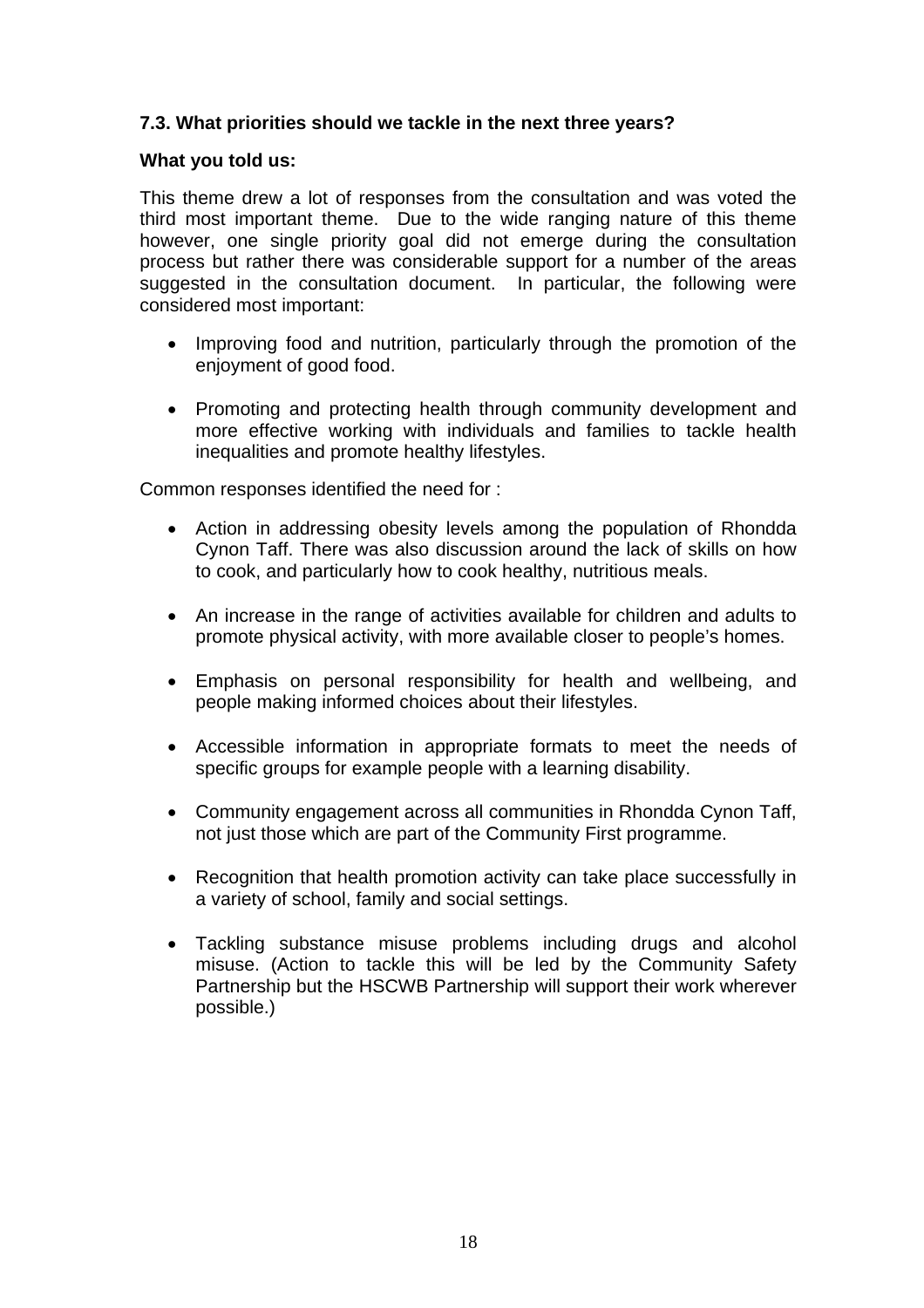## **As a result of consultation, our PRIORITY GOALS are:**

## **PHYSICAL ACTIVITY**

Empower and enable the population of RCT to be more physically active

### **NUTRITION, FOOD AND HEALTH**

Improve the nutritional health and wellbeing of the population of RCT with a particular focus on targeted population groups

#### **TOBACCO CONTROL**

Reduce smoking prevalence and associated disease, disability and death in RCT

#### **INJURY PREVENTION**

Reduce the number of injuries and deaths caused by accidents in RCT, with an initial focus on older people

**COMMUNITY DEVELOPMENT / COMMUNITY HEALTH DEVELOPMENT** 

Facilitate a community development approach to improving health and wellbeing in RCT

## **a) PHYSICAL ACTIVITY**

Physical inactivity and sedentary lifestyles contribute significantly to ill health. There is strong evidence which indicates that participation in regular moderate intensity activity can reduce risk of obesity, coronary heart disease, type 2 diabetes and some cancers, reduce risk of injuries in older people and can have positive effects on mental health and emotional wellbeing. The work to tackle this challenging agenda is led by RCT's Active Living Partnership.

#### **Examples of what we will take forward in 2008/09**

- Improve access to appropriate physical activity opportunities for people with identified health needs
- Use the community as a setting to promote and support physical activity including more doorstep opportunities, for example through the Mentro Allan and Let's Walk Cymru projects which involves developing walking routes and training walk leaders.
- Promote and support physical activity opportunities for children and young people
- Promote the development of working policies and environments that enable employees to be more active, for example through the promotion of the Corporate Health Standard.

### **b) NUTRITION, FOOD & HEALTH**

Diet and nutrition play an important part in both promoting good health and preventing disease. Diets high in fat and salt and low in fruit and vegetables and whole grain cereal are associated with increased risk of coronary heart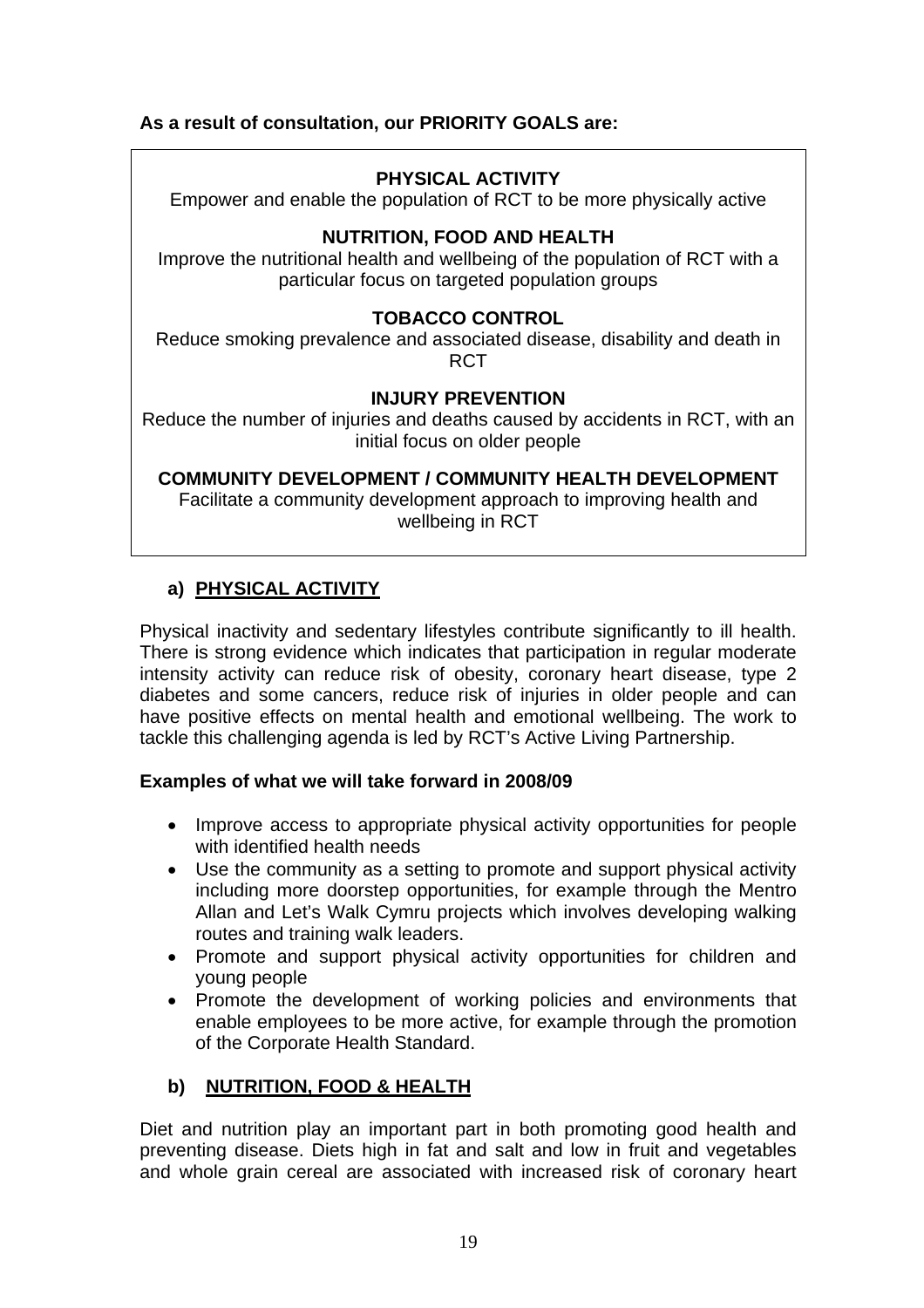disease and cancer. People who are obese or overweight have a higher risk of developing a range of conditions including heart disease and diabetes.

A multi agency Nutrition, Food and Health Partnership was set up in December 2007 to lead work in this area. It was agreed to target specific groups of the population with particular needs including low income and vulnerable groups, children and young people, women of childbearing age (particularly pregnant women) and men (particularly middle aged men).

### **Examples of what we will take forward in 2008/09**

- Develop a joint evidence-based action plan for nutrition, food and health within RCT
- Set up 5 multi agency subgroups to develop actions in the areas of:
	- community and voluntary sectors
		- public sector
		- children and families
		- healthcare
		- food producers and retailers

## **c) TOBACCO CONTROL**

Smoking is the biggest avoidable cause of disease and early death in Wales. It is a major cause of cancer and many other serious conditions including heart disease, stroke and lung cancer. Exposure to second hand smoke can also cause problems in children and adult non smokers. Work to address these issues is led by RCT's multi agency Tobacco Control Working Group.

### **Examples of what we will take forward in 2008/09**

- Prevent young people from starting to smoke, for example by supporting the piloting and roll out of the ASSIST peer led programme in comprehensive schools
- Help smokers to quit smoking including increasing the numbers of pregnant women who smoke using the Stop Wales Smoking Service.
- Protect non-smokers and workers from the effects of environmental tobacco smoke, for example by continuing to enforce the ban on smoking in public places.

### **d) INJURY PREVENTION**

Injuries are recognised as a major cause of mortality and morbidity. Although many injuries are preventable, they are caused by a complex range of factors that are not within the control of any one organisation. Injuries disproportionately affect the most vulnerable groups in our communities such as children and older people.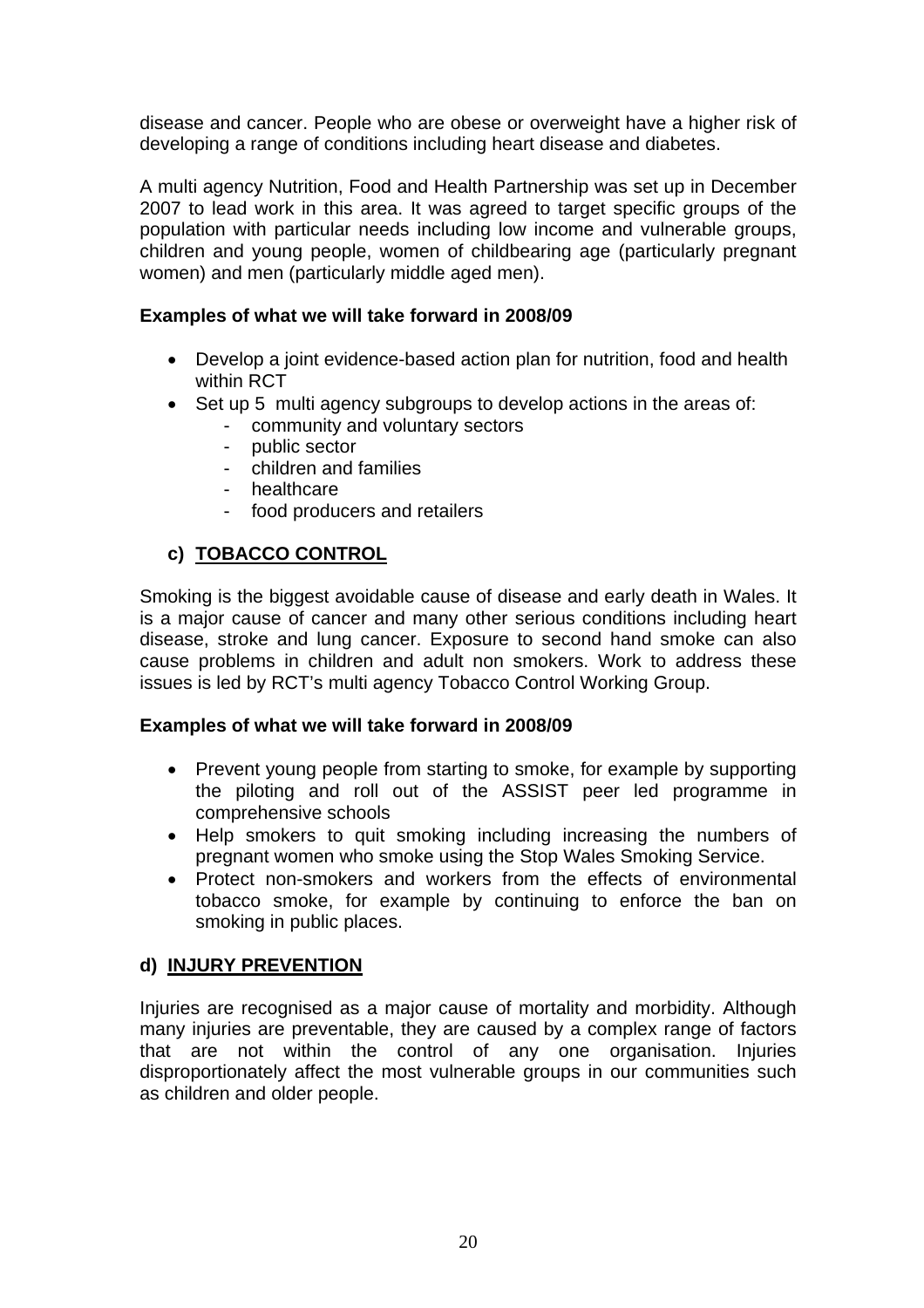#### **Examples of what we will take forward in 2008/09**

- Prevent fall related injuries in older people through the development of a multi agency Falls Prevention Strategy and action plan
- Working with Fframwaith and the Community Safety Partnership, explore potential to develop a more co-ordinated strategic approach to the prevention of injuries.

#### **e) COMMUNITY DEVELOPMENT / COMMUNITY HEALTH DEVELOPMENT**

Community development can make a key contribution to reducing health inequalities. It is about working with communities and understanding the circumstances in which people live, encouraging a high degree of participation in, and control by, people over the decisions affecting their lives, health and wellbeing.

#### **Examples of what we will take forward in 2008/09**

- Develop a shared understanding and a co-ordinated approach, for example by facilitating a workshop with all interested stakeholders to explore what community development in this context means and what we need to do next.
- Explore opportunities to further develop community health development work through the Communities Next programme.
- Identify opportunities to engage and involve local communities in the development, implementation and evaluation of work on health and wellbeing, for example by celebrating and sharing good practice through the Health Alliance's Award scheme.

#### *DID YOU KNOW?*

*5 A DAY ! Eating at least five portions of fruit and vegetables a day could reduce the risk of deaths from diseases such as heart disease, stroke and cancer by up to 20%.* 

*Regular walking is one of the easiest ways of improving your health and wellbeing. As part of the Walking the Way to Health scheme, in 13 Communities First areas and 1 non community first area, over 100 walk leaders have been trained, over 50 routes have been identified and different route cards are available for many of them. For more information on group walks across RCT contact Health Promotion on 01443 744900*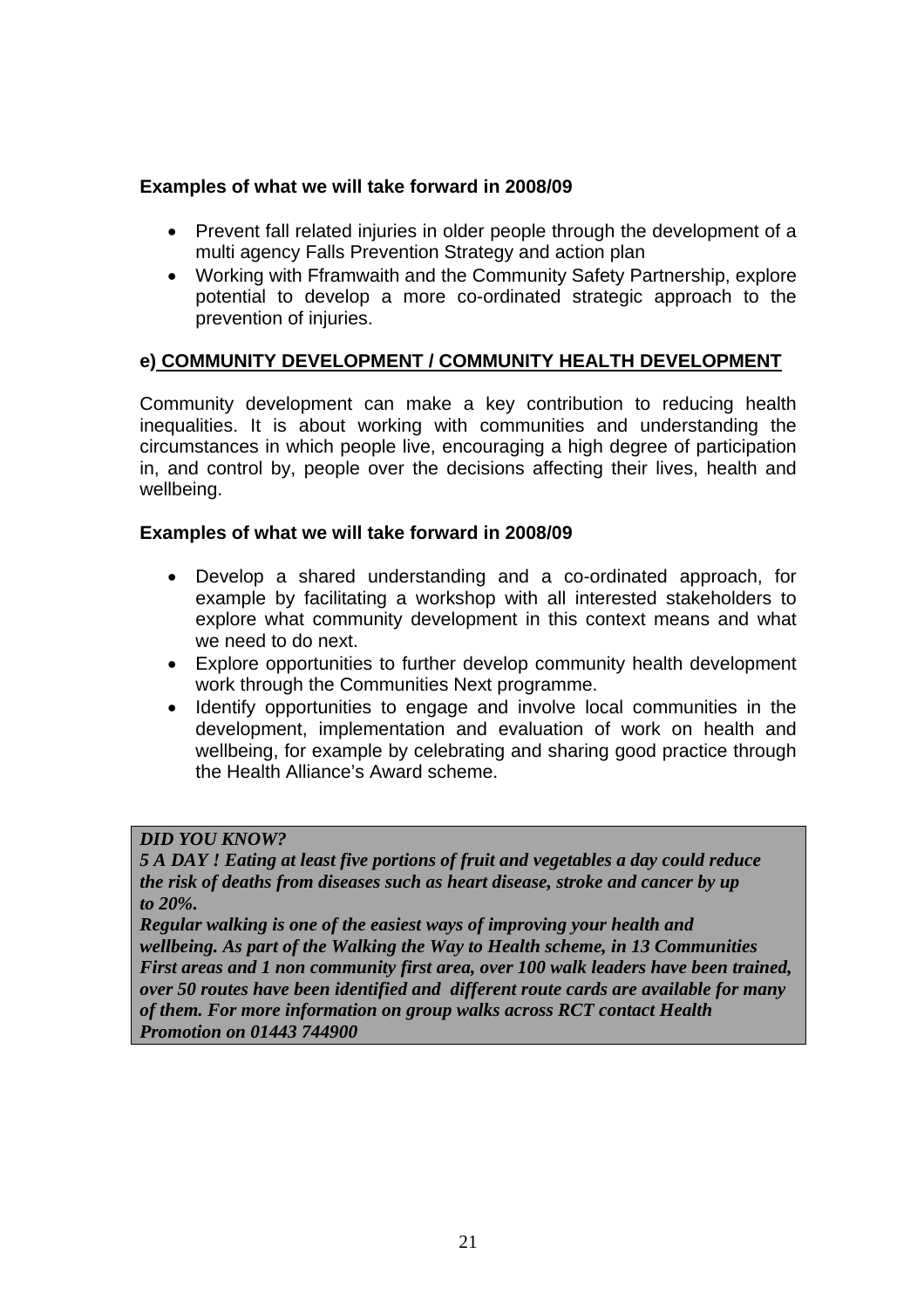# **8. Mental Health and Emotional Well-being**

## **8.1. What does the Needs Assessment tell us?**

Mental health problems are extremely common. As many as 1 in 4 people will develop a mental health problem at some point during their lifetime and tackling these problems is difficult. There are many different causes of mental health problems and these include poverty, unemployment, living alone and being a single parent family – all factors that are common in RCT. Also, many people are reluctant to admit having mental health problems and therefore to seek help. This means that these problems can become longer term, causing problems with work, at home and with relationships, further impacting on their health and wellbeing.

Between 2003 and 2005, 11% of adults in RCT were treated for mental illness, compared with 9% in Wales. But, across RCT there are large differences in likelihood of suffering mental health problems. The Mental illness Needs Index or MINI scores, show that Brynna scores well with 90, while in Maerdy the score is 120, indicating poorer mental health. The whole of RCT scored 109, while Wales scored 104.3

Stress is a major cause of mental health problems and large numbers of people who receive incapacity benefits are known to be suffering with mental health problems. Given the number of people on incapacity benefit in RCT, the current levels of mental health problems may be under-estimated.

Poor mental health is also linked to suicide. In RCT, the suicide rate is 13.5 per 1000 people, compared with 12.1 per 1000 across Wales. Those who commit suicide are often young males.

Mental health problems do not just affect individuals. They have an impact on whole families and communities. In older age, depression and dementia become more common, possibly because of life changes such as reduction in income, bereavement and illness.

### **8.2. What have we been doing to address these issues?**

## **CWMAMAN "PAST AND PRESENT" INTERGENERATIONAL PROJECT**



This project is a partnership between Cwrt Alun Lewis, a sheltered housing unit run by Cynon Taff Housing Association for people aged over 50 and Glynhafod Junior School in the Cynon Valley. Supported by volunteers and staff from Age Concern Morgannwg, teachers and mental health workers, the children involved visited Cwrt Alun Lewis once a week for a

term, meeting residents and other closely located older people identified as being at risk of social isolation and/or mental ill health. Bonds were built between the older and younger members of the community as they worked on a range of topics linked to the curriculum, involving local history and their community by comparing experiences, photographs and memories of the past with the modern day.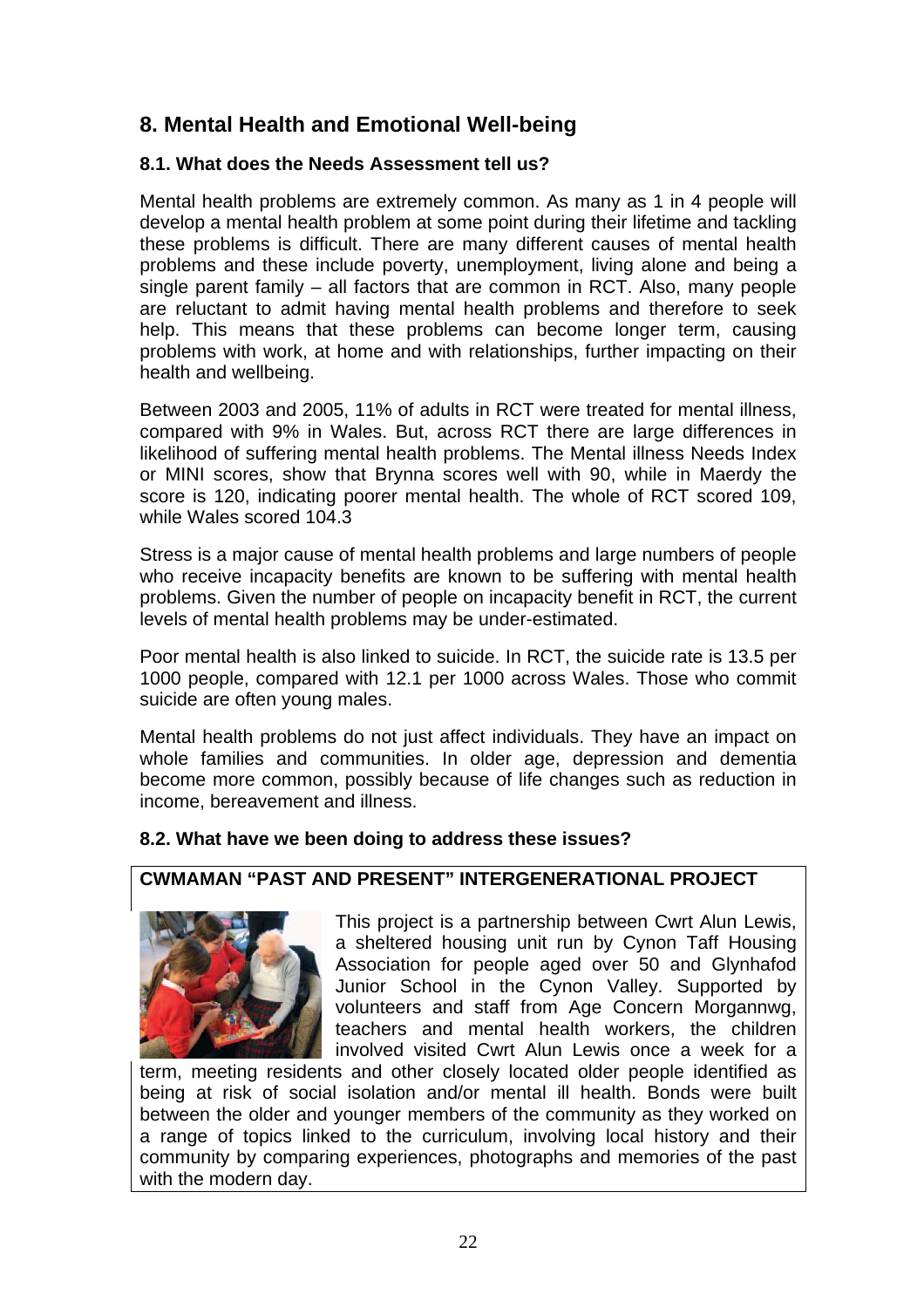The benefits for older people include improving their self esteem, confidence and social interaction whilst taking part in meaningful activities encouraging the use of a range of skills. The pupils have developed an understanding of older people and the needs of individuals with dementia while being also introduced to a social care setting and the range of career opportunities with health and social care.

Other developments include

- Undertaking major reviews of local mental health services to inform future commissioning and service provision
- Implementation of the recommendations of the Sainsbury's Mental Health Review of services in the Cynon Valley and Merthyr has seen the development of a new primary care liaison team within Cynon provided by North Glamorgan NHS Trust in partnership with the Local Authority. A 24 hour Crisis team has also been established to undertake mental health assessments with "home treatment" and an Assertive Outreach team is currently being developed.
- A review of mental health services in Pontypridd and Rhondda NHS Trust has been undertaken, entitled "Fit for Purpose".
- A Counselling service based in 11 GP Practices in Rhondda and Taff Ely. Whilst this is a welcomed initiative work is already underway to determine how this can be extended to all practices in the locality.
- The development of a care pathway for individuals who experience depression and require equal access to treatment and support in primary and secondary care.
- The "Routes to Recovery" group offer peer mentoring to other people with mental health difficulties to help them decide on and work towards their recovery goals. Service User speakers talk openly about their experiences to students, professionals and community groups.
- Mental health service users also contribute to high level planning groups making decisions about how mental health services in the Borough develop.

### **8.3. What priorities should we tackle in the next three years?**

#### **What you told us:**

Consultation feedback told us that the top priority for the Mental Health & Emotional Well-being theme was "changing attitudes and promoting positive mental health". People agreed that there must be a focus on reducing the stigma associated with mental ill health and raising general awareness of mental and emotional health issues. There must be an emphasis on preventative measures and early intervention.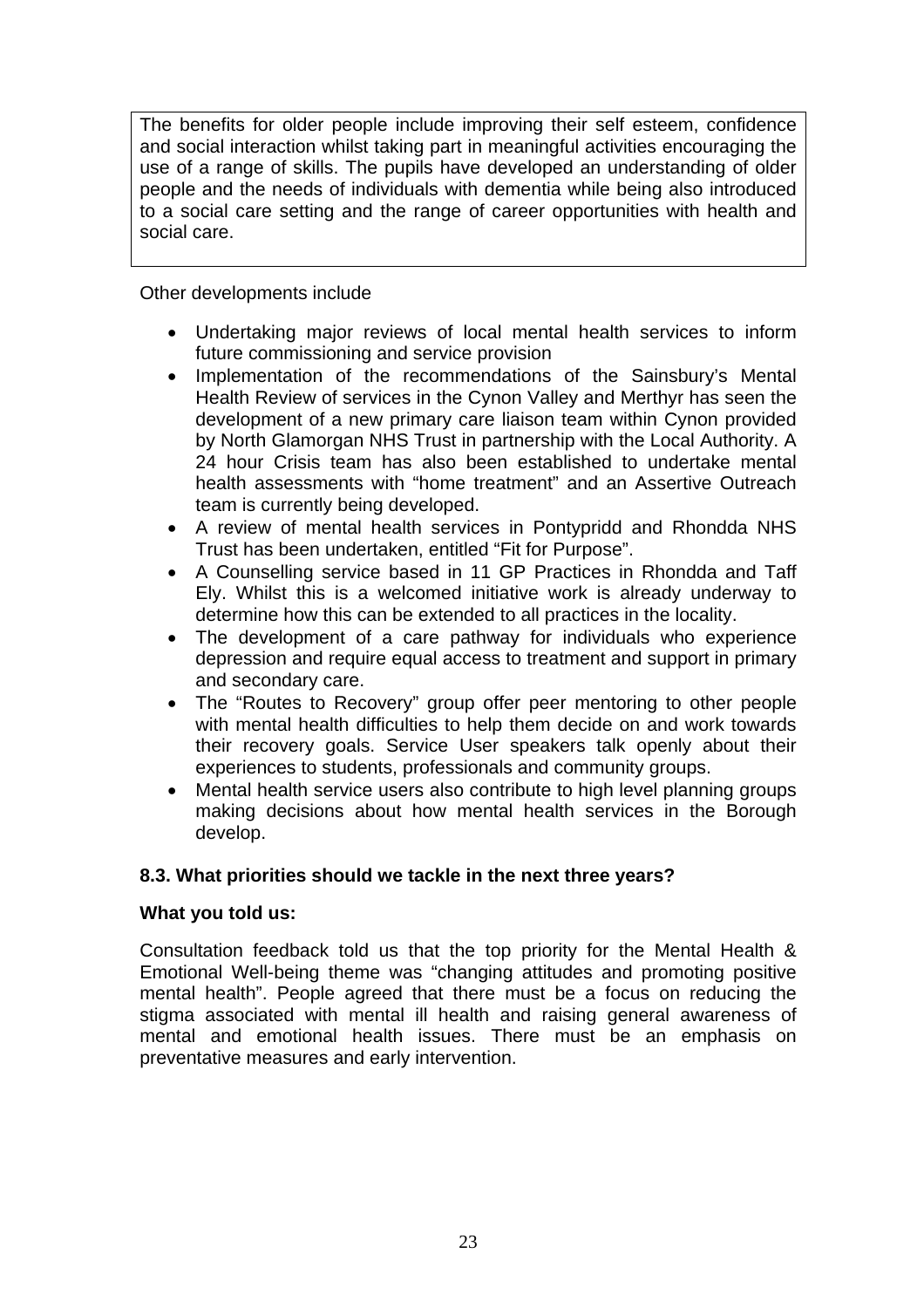Common responses identified

- The importance of de-stigmatising mental health problems, adopting a holistic approach and providing greater support and coping mechanisms for people experiencing these problems
- A need to strengthen Primary care and Community services.
- The link between this theme and the others in the Strategy for example, work & health to raise awareness of mental health problems among employers, ensuring that people receive the appropriate support they require when in work and also that they are supported into work, transport and housing issues
- Domestic violence is significant in RCT and this has a major impact on the victim's mental health and that of other family members such as children
- The theme needs to be recognised as an integral component of cancer care and the mental health needs of people with a learning disability need addressing.
- The importance of supporting carers and providing respite
- The need to address unrealistic long waiting times for individuals requiring more specialised services
- The need for more work in addressing mental health issues and suicide rates amongst our most vulnerable groups such as young men
- The need to promote what is working well in Rhondda Cynon Taff, to raise awareness of services and to ensure sustainability.

### **As a result of consultation, our PRIORITY GOALS are:**

### **IMPROVE MENTAL HEALTH PROMOTION AND TACKLE STIGMA**

Reduce the stigma associated with mental ill health and help people find ways of developing and sustaining their emotional wellbeing.

### **IMPROVE LINKS WITH PRIMARY CARE**

Provide support for mental health and emotional well-being within Primary Care by improving the availability and range of interventions provided

#### **IMPROVE SERVICES FOR OLDER PEOPLE WITH MENTAL HEALTH PROBLEMS**

Ensure a "whole systems" model that can provide equality of access to a range of services across Rhondda Cynon Taff

### **a) IMPROVE MENTAL HEALTH PROMOTION AND TACKLE STIGMA**

During the first HSCWB Strategy, priority was given to diagnosis and treatment services. However, much can be done to promote positive mental health and to prevent illness and deterioration through early intervention and by making people aware how they can help themselves improve their emotional wellbeing.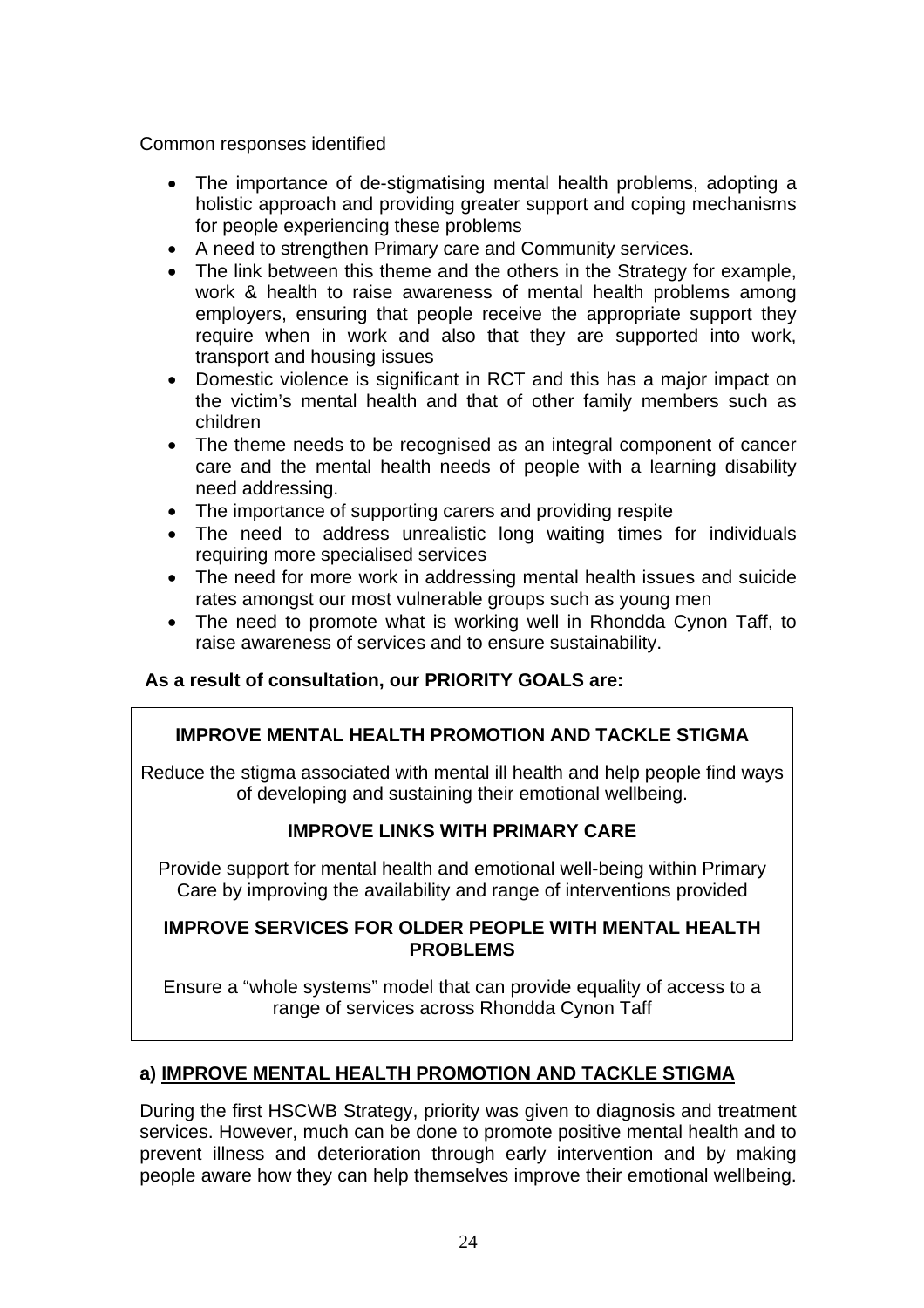We also need a wider range of education programmes in a variety of settings that enable people to avoid, minimise and manage mental health problems.

#### **Examples of what we will take forward in 2008/2009:**

- Mental Health Training events will be developed across Rhondda Cynon Taff to develop mental health awareness and tackle stigma.
- School based activities will be promoted aimed at reducing stigma by developing links with the voluntary sector and service user organisations.
- Support the Work & Health pilot scheme in Porth, Tylerstown, Ynyshir and Cymmer by providing the appropriate support mechanisms to help people suffering mild to moderate mental health problems get back into employment.

#### **b) IMPROVE LINKS WITH PRIMARY CARE**

Improving links and services with Primary Care will strengthen the support available to service users and enable more early interventions to be provided within our communities, thus also reducing waiting lists. It is important to ensure services are able to support both the mental health needs of individuals with chronic conditions or a learning disability and also the physical health needs of those with ongoing mental ill health.

#### **Examples of what we will take forward in 2008/2009:**

• Develop primary care mental health liaison services across RCT to support early intervention

#### **c) IMPROVE SERVICES FOR OLDER PEOPLE WITH MENTAL HEALTH PROBLEMS.**

In older age, various mental health problems such as depression and dementia, become more common. In addition, as the number of older people continues to increase, we need to ensure appropriate services are available to meet their mental health needs by developing a whole systems model that can provide equality of access to a range of services in each locality.

#### **Examples of what we will take forward in 2008/2009:**

- Development of a comprehensive Older Person's Mental Health Commissioning Strategy
- An Intergenerational Strategy will be developed which builds on established links with mental health and other heath and social care services

*DID YOU KNOW? ADULT ABUSE –NO EXCUSE. Help is at hand if you are suffering from abuse or suspect that someone is being abused. Contact 01443 425425 or 01443 849949.*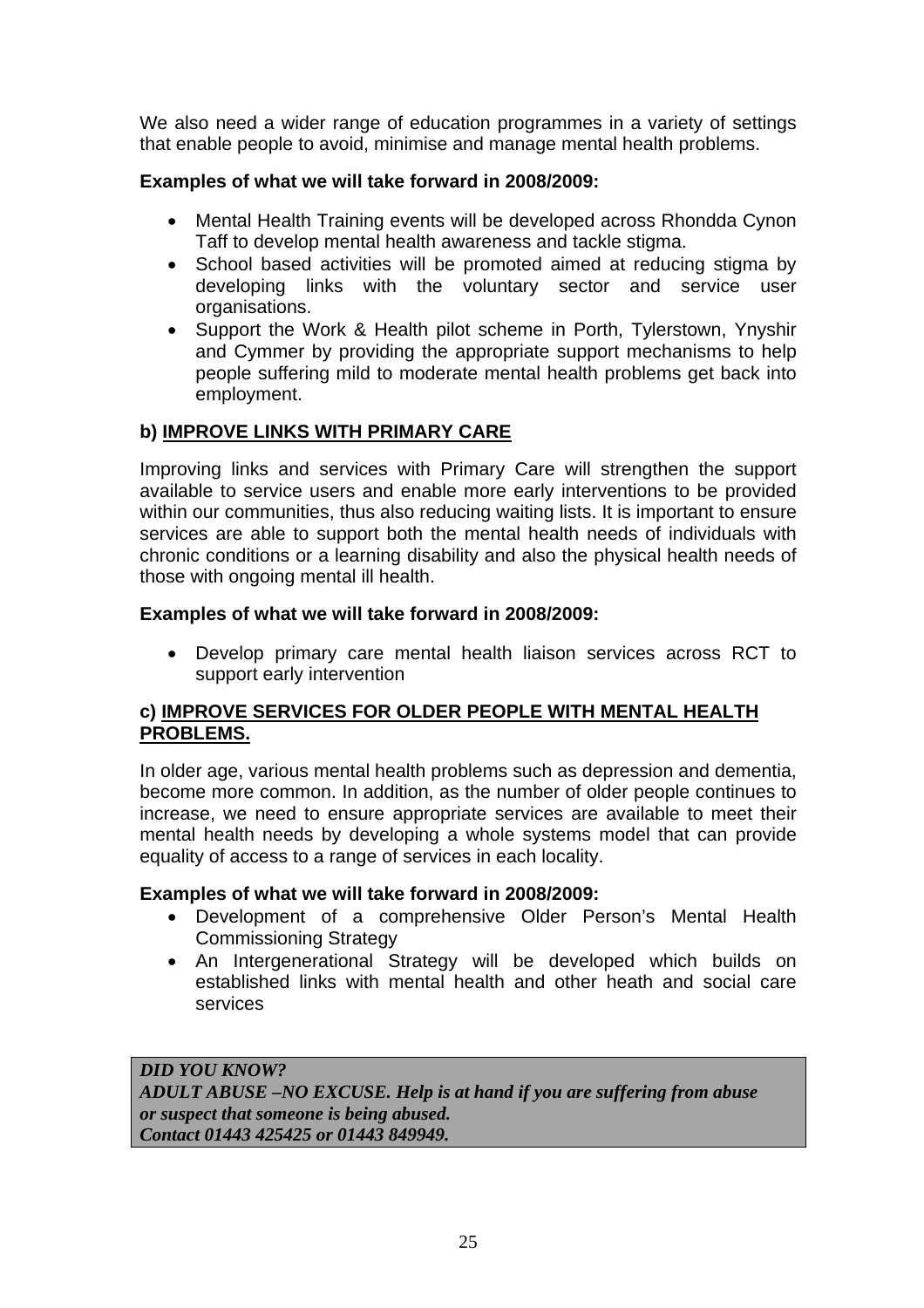# **9. Children & Young People**

#### **9.1. What does the Needs Assessment tell us?**

Healthy children usually grow into healthy adults, with children who are less healthy tending to go on to have poorer adult health.

The people who we live with and the place that we live in strongly influences health at all ages, but it is in the early years of life that these influences are strongest.

Almost one third of people in RCT are aged 0-24 and improving the health of this group will have a long term effect on the health of the overall population.

Low birth weight babies tend to have poorer long term health. Recent data show that 8.2% of babies born in RCT were low birthweight, slightly higher than the proportion for Wales (7.3%). There are many reasons why babies are of low birthweight, including poor diet, drinking and smoking by the mother during pregnancy. Younger mums also tend to have low birthweight babies and in RCT, the teenage conception rate is very high, at 6.0% of girls aged 15-17, compared with 4.5% of girls aged 15-17 in Wales.

Poverty is also linked to low birthweight and in RCT 7.7% of households have dependent children, but no adults in employment compared with 6.0% in Wales. Also, 7.8% of RCT households are lone parents with dependent children compared with 7.3% in Wales. This rises to 11.4% in Communities First areas.

Many young people in RCT have very poor lifestyles. This impacts on their health now and in the future, for example, unsafe sex leads to the teenage pregnancies mentioned above, but also sexually transmitted infections which can have a wide variety of impacts on health.

Unsafe sex is often linked to drinking alcohol and 24% of adults in RCT admit to binge drinking (20% in Wales). Many of these are likely to be younger adults. Binge drinking is also known to be a problem in teenagers. Assaults and antisocial behaviour are also linked to drinking alcohol. Large numbers of teenagers are also known to smoke, take drugs, are obese and are physically inactive.

The ability of children to benefit from the education available to them is much reduced in deprived areas. At younger ages, children are benefiting as much as their peers in more affluent areas. By the time they move into secondary school however, average attainment is much poorer in deprived areas.

Certain groups of children and young people are known to be at particular risk of health problems generally or to have risky lifestyles that will affect their health. Those in care, leaving care, in contact with the youth offending service and with disabilities need particular help to deal with these issues.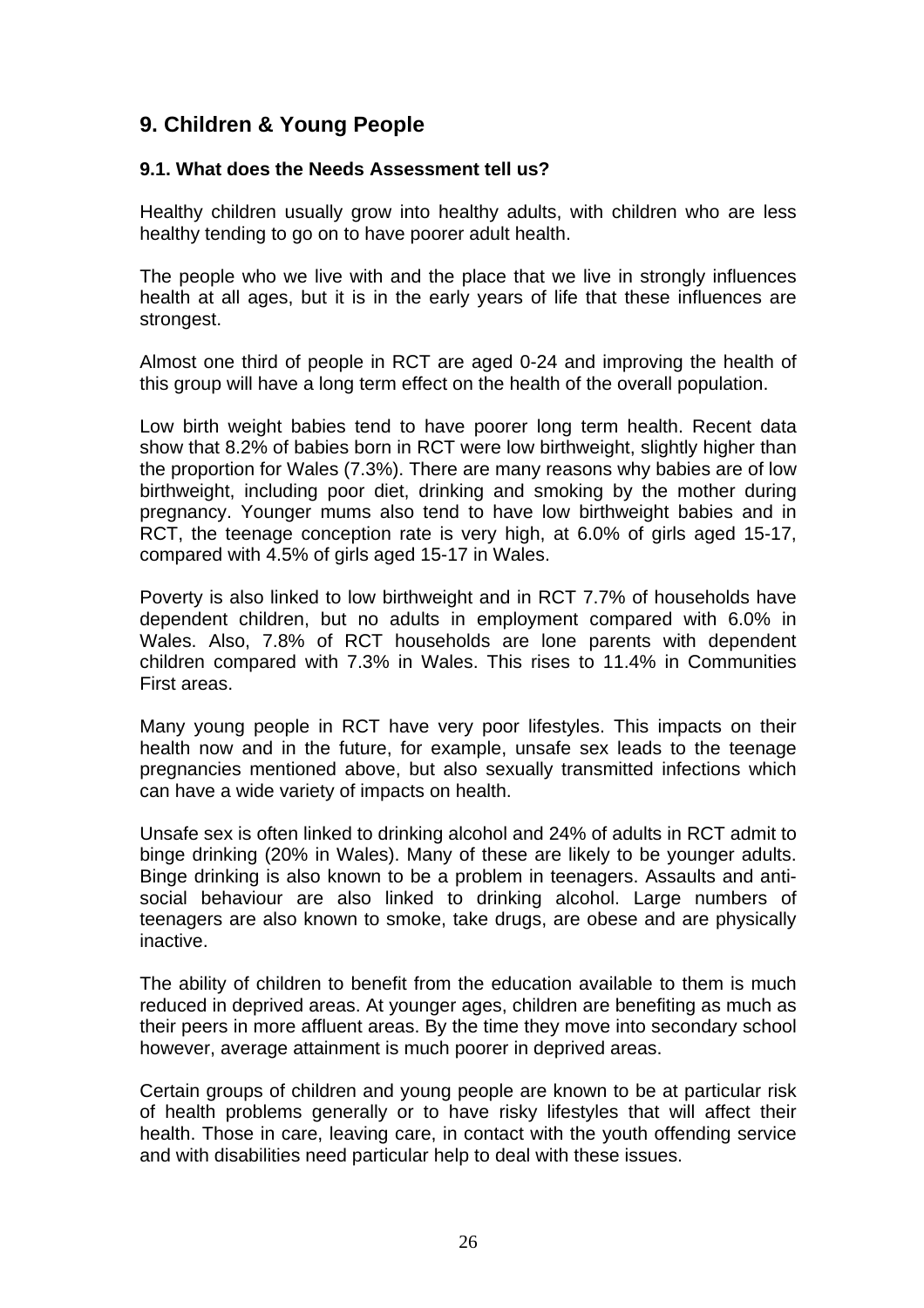#### **9.2. What have we been doing to address these issues?**

Work in this area has been led by the Children and Young People's partnership, Fframwaith with a range of partners. Developments include

- Development and implementation of Fframwaith's Commissioning Strategy for Preventative Services.
- Looked After Children (LAC) are amongst our most vulnerable and disadvantaged groups. Rhondda Cynon Taff has 460 Looked After Children (as at April 2007), the second largest population of LAC in Wales. These children have complex health, social and educational needs which require a multi agency, coordinated response. Ymbarel is a specialist team made up of professionals from Health, Education, Children's Services and the voluntary sector. It is an integrated and dedicated multi agency team which works in partnership with children, young people, carers and other organisations. Ymbarel aims to promote the education, health and wellbeing of Children and Young people in care, enabling them to achieve the best quality of life possible.
- Extension to the Primary Mental Health team to cover the whole of Rhondda Cynon Taff.
- Commissioning of a dedicated Mental Health worker to be based in the Youth offending service supporting the mental health needs of young people, supported by the Youth offending service and forging stronger links with specialist Child & Adolescent Mental Health services.
- As part of a review of sexual health services, changes have been made to improve access and reduce waiting times. Sexual health outreach nurses have been appointed in the Cynon Valley to increase availability and access to contraceptive and sexual health information, education and service provision for young people, especially those in hard to reach groups. A Condom Card scheme is available across RCT which seeks to reduce the number of teenage pregnancies.
- "Community Focused Schools" which support the development of multi agency activity between education, social work, health and other relevant services to meet the needs of children, young people and their families, encouraging school staff and the community to participate in these developments and use schools as a community resource.
- Vaccination rates for MMR ( Measles, Mumps and Rubella) are rising and other vaccination rates are high
- The Safestart scheme has made more affordable child safety equipment available in the most disadvantaged communities. Over 650 families have registered with the subsidised equipment scheme and over 1250 items of safety equipment have been sold, creating safer homes.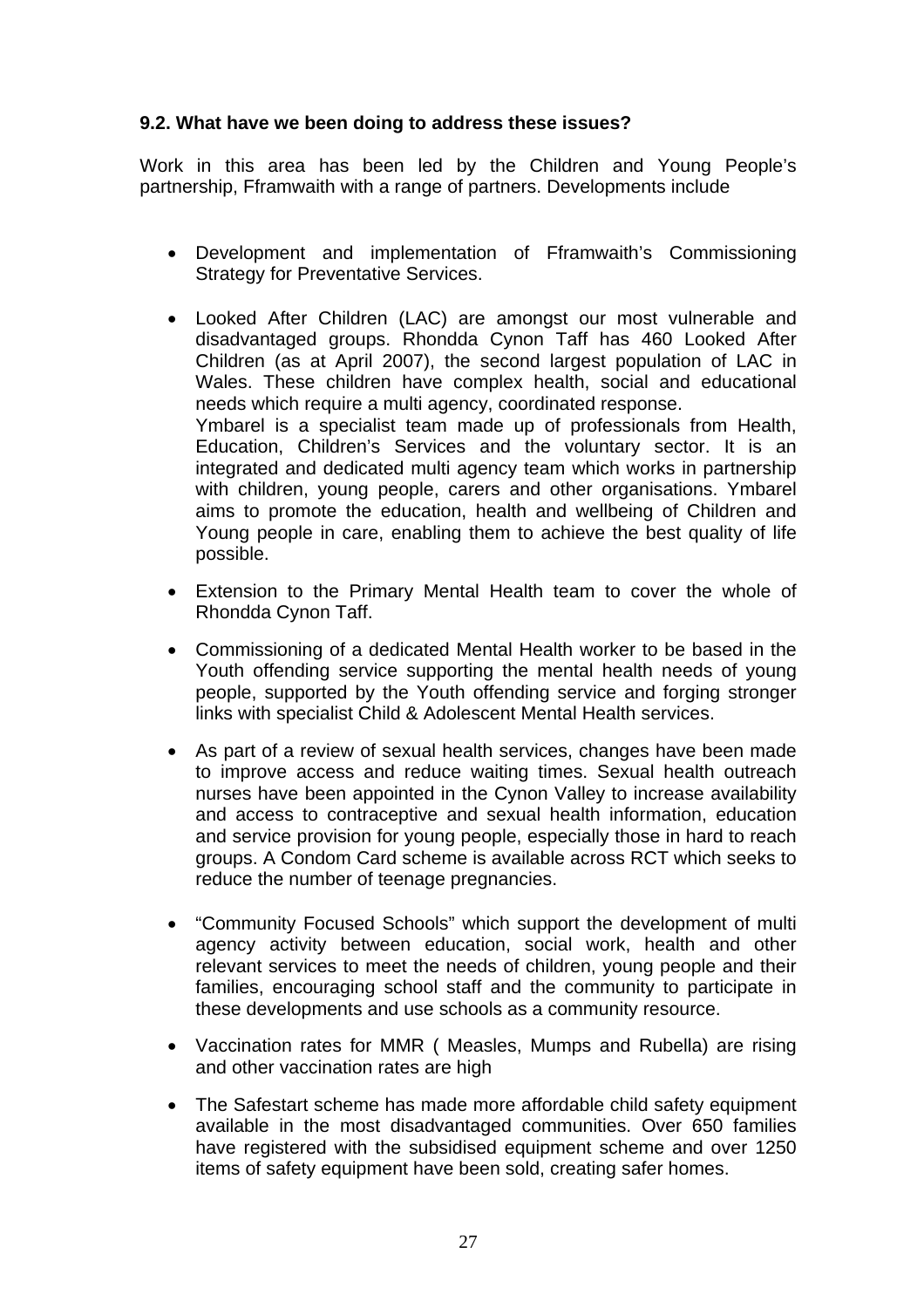Since consulting with Children and Young People in the first Health, Social Care and Wellbeing Strategy, a strategy to deal with bullying has been produced called "Get Sorted." All schools in RCT now have policies to deal with bullying.

### **HELP FOR YOUNG CARERS**



There are almost 1000 young carers living in RCT. A young carer is someone under 18 who takes responsibility for someone who is ill, disabled, elderly, experiencing mental distress or affected by substance misuse, or has substantial responsibility for caring for a brother or sister. Such youngsters need to be supported in a variety of ways. This can include group activities, advocacy, respite from caring and one to one support. A Young Carer's Strategy has been produced and schools and other organisations are

being encouraged to work together to support young carers. A plan of action and information booklet have been written to assist young carers in supporting their family members. The guide includes advice and contact details for agencies that may be able to help them and their families. The front cover of the new booklet was designed by a member of the young carers group.

If you want more information, contact the Council's Carersline on freephone 0808 1001801

### **9.3. What priorities should we tackle in the next three years?**

#### **What you told us:**

The theme of Children and Young People was considered very important, scoring most highly in the interactive voting sessions held with the public. This was an interesting result, given that the audiences were primarily made up of adults and older people. However, this choice reflects the fact that many of the respondents were parents and grandparents. They recognised the fact that our children and young people are our future and that the foundations of good health and wellbeing in later life are laid in childhood and adolescence.

Fframwaith, the Children and Young People's Partnership, is responsible for developing a three year Plan for Children and Young People by September 2008. It was not possible to consult on the detailed priorities in this plan as these had not been finalised at the time of the HSCWB consultation. However, we asked people their views on the 7 Core Aims which form the basis for the Children's Plan.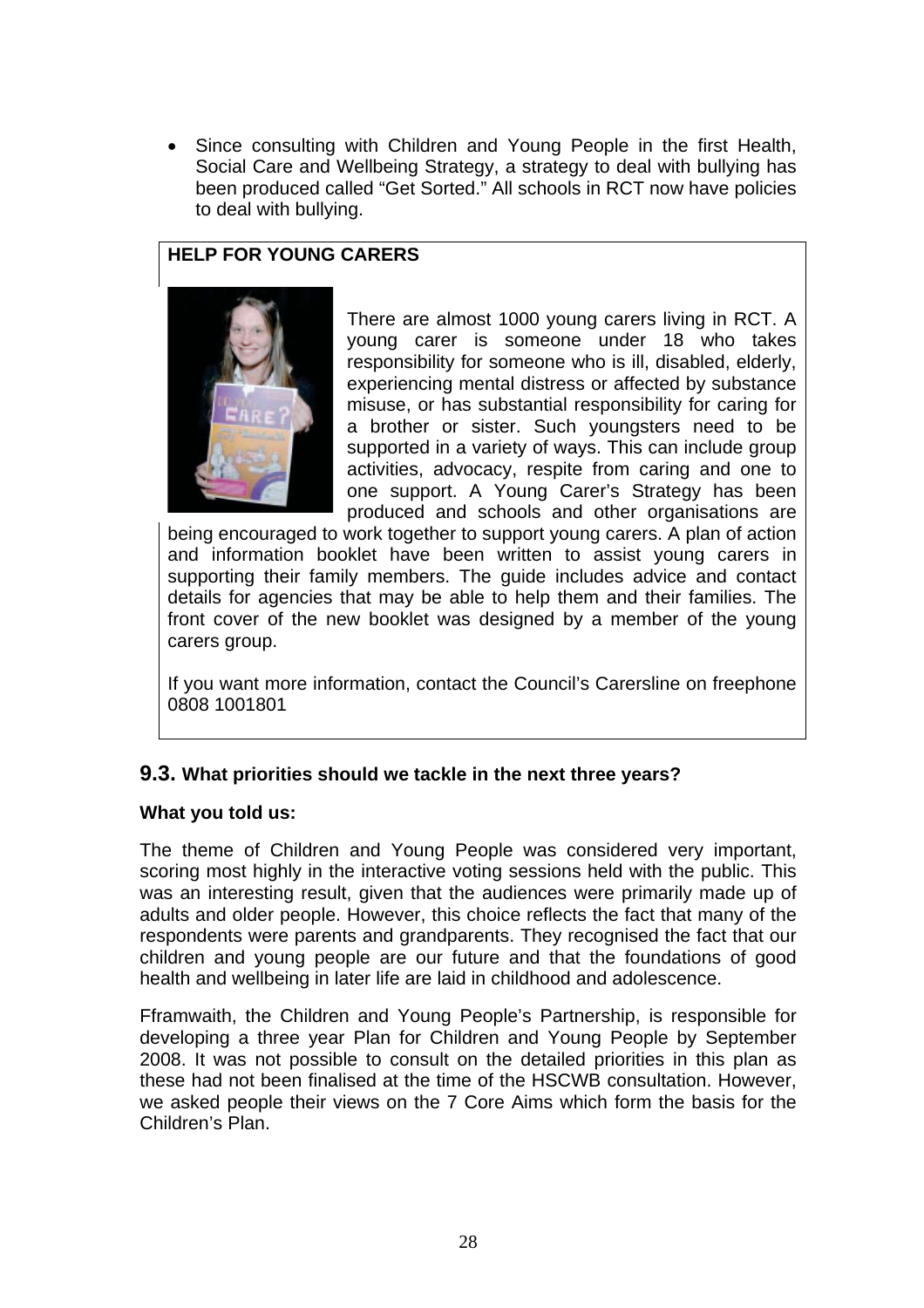These core aims seek to ensure that all children and young people

- Have a flying start in life
- Have a comprehensive range of education and learning opportunities
- Enjoy the best possible health and are free from abuse, victimisation and exploitation
- Have access to play, leisure, sporting and cultural activities
- Are listened to, treated with respect, and have their race and cultural identity recognised
- Have a safe home and a community which supports physical and emotional wellbeing
- Are not disadvantaged by poverty

In the consultation on the HSCWB Strategy, people felt that the most important core aim was that children and young people enjoy the best possible health and are free from abuse, victimisation and exploitation.

Since the HSCWB consultation, a draft Children and Young People's Plan has been produced which proposes a number of priority outcomes for each of the 7 Core Aims. All the comments made in relation to issues for children and young people as part of the HSCWB consultation will be fed into the consultation exercise on the Children's Plan which will close on April 21<sup>st</sup> 2008. Once the Plan is finalised, the HSCWB Partnership will work together with Fframwaith to contribute to the achievement of the vision and priority outcomes.

#### *DID YOU KNOW?*

*Anti-bullying advice and support – life can be a misery when you're being bullied and can seriously affect your health. Help is available - The Anti Bullying Campaign 08081002524, Kidscape – 08451205204, www.bullying.co.uk website with advice and information for bullied children.*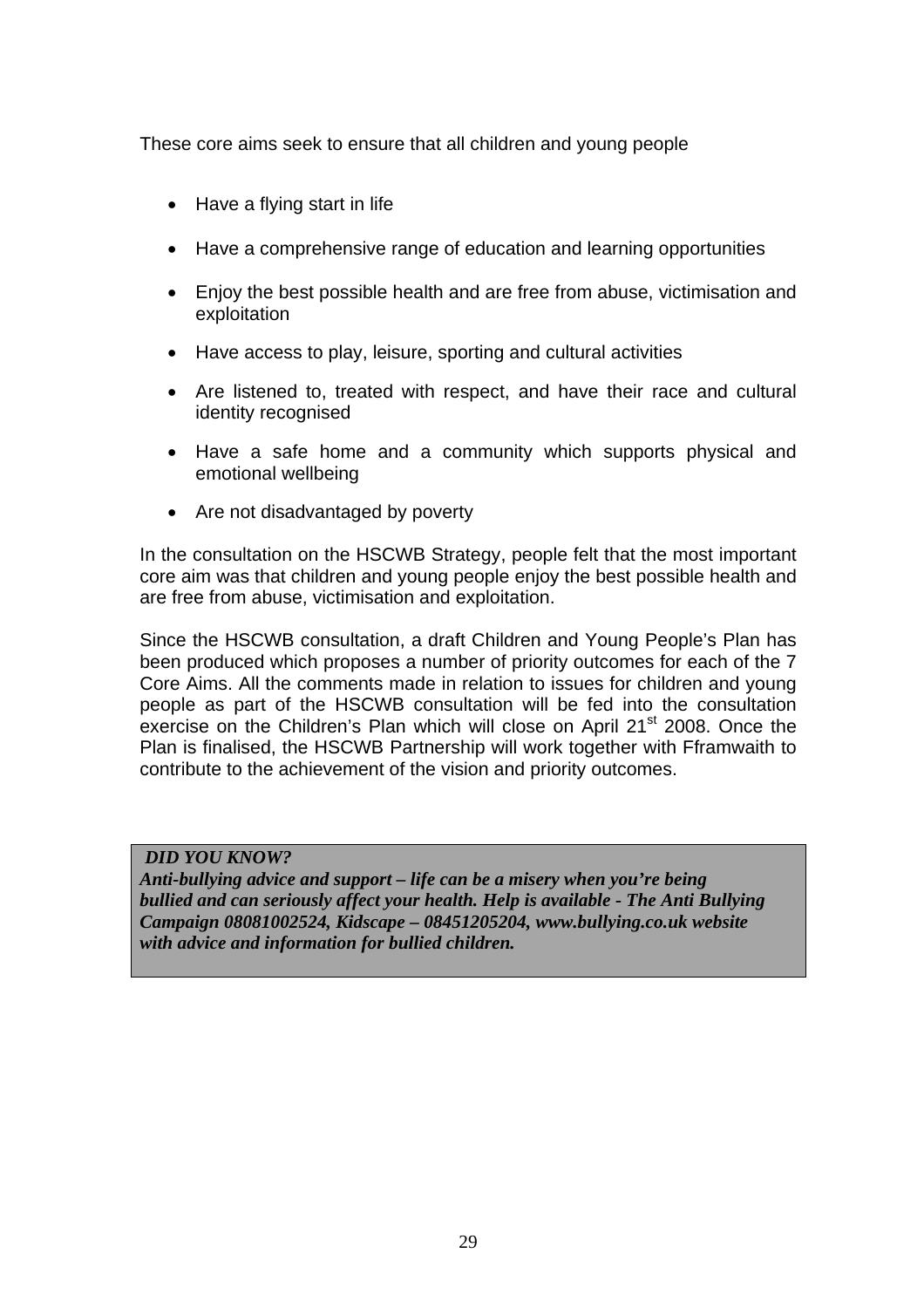# **10. Work and Health**

#### **10.1 What does the Needs Assessment tell us?**

People who are in work are usually healthier than those who are not. Employment and higher incomes resulting from employment are linked to improved health. Generally, very affluent communities are very healthy communities, with the worst health in the poorest areas.

For these reasons, it is not surprising that health in RCT is poor – many communities are deprived, leading to ill-health which then prevents people from being employed, leading to communities becoming more deprived.

But, while jobs are needed, they need to suit all skill levels and all be reasonably paid. Attracting employers who provide this type of job to RCT can be difficult and it is unhelpful when large companies based in the UK move their production away from the South Wales Valleys.

Although health is only slightly worse in RCT than Wales as a whole, the proportion of people on incapacity benefit is considerably higher. As at November 2006, 15.7% of people in RCT were receiving incapacity benefit, compared with 11.3% for Wales. However, this figure rises to 21% in Communities First areas in the Borough. Of the adult population, 6.5% have never worked, compared with 5.7% in Wales. Levels of educational attainment are lower in RCT than across Wales, with just 18.1% of people having 5 GCSEs or equivalent, compared with 20.4% for Wales. Finally, finding work for people in RCT is further complicated by 31.6% of households having no car/van, higher than the 26.0% across Wales.

All of these factors combine to impact upon the potential for work which then in turn further affects the health of the people in RCT.

### **10.2. What have we been doing to address these issues?**

#### **PATHWAYS TO WORK – CONDITION MANAGEMENT PROGRAMME**



The Condition Management Programme (CMP) is part of a unique partnership between Job Centre Plus and the teaching Local Health Board. Condition Management is one of a number of choices available to people receiving Incapacity benefit as part of the Pathways to Work Programme.

The CMP is a specialist health programme which addresses three key areas of well being: physical health, mental health and lifestyle. The Programme is delivered across Rhondda Cynon Taff by a team of dedicated NHS Practitioners who help people to manage their health conditions more effectively on a day to day basis so that they feel more in control of their health and as a result can consider starting or returning to work.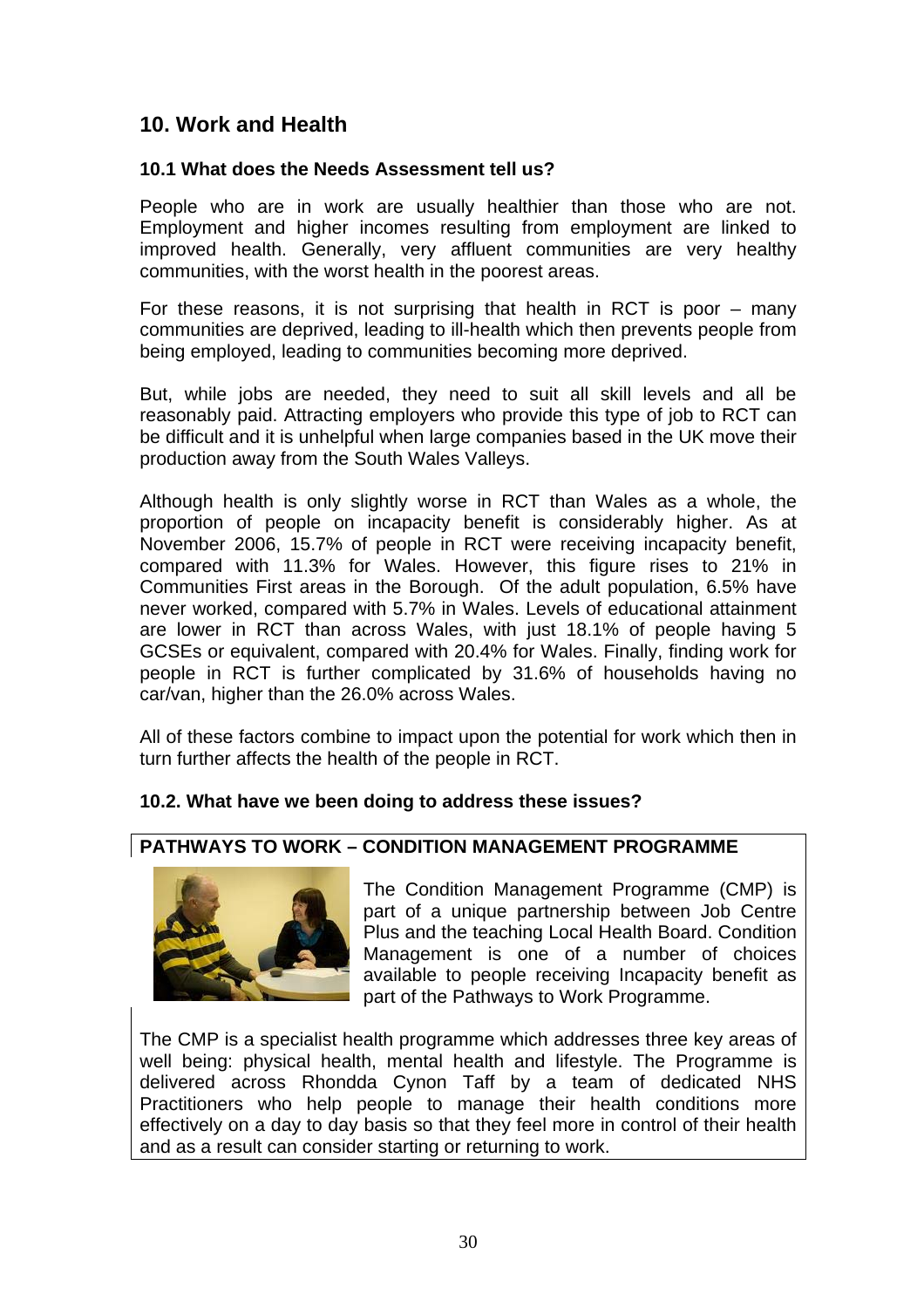CMP forms part of a comprehensive package of support available to people via the Incapacity Benefit Personal Advisors at Job Centre Plus.

Since Pathways to Work was introduced in RCT in October 2003, CMP (along with other "Pathways" choices) has played an important part in helping more than 4000 people into work. Participation on the Condition Management Programme is voluntary and does not affect existing benefits – if you would like to know more, please contact your local Jobcentre Plus office.

Other initiatives include :

- Working with local employers to improve health & safety in the workplace, including gaining the Corporate Health Standard (a Welsh Assembly Government initiative that gives recognition to companies for their achievements in workplace health promotion)
- Consultation event with young people "Your Potential, Your Job, Your Life!" – to gain views from school pupils on their career aspirations and help them consider their future career options
- Providing opportunities for work experience for people with learning disability, for example, the Learning Curve Café Project in Talbot Green which is a commercial enterprise giving people both work experience and paid employment.

#### **10.3. What priorities should we tackle in the next three years?**

#### **What you told us:**

The results of the consultation told us that people agreed that the ability to work has a strong bearing to well-being and health and that people in work are generally healthier. The top priority for the Work & Health theme in the Strategy should be to "prevent ill health becoming a barrier to employment".

Responses highlighted

- The link between the inability to work and mental health issues. It was suggested that, by sharing experiences, the help of service users who have experienced mental health problems and the stigma associated with this, would enhance the ability of people getting back into work
- People with learning disabilities require more opportunities for training and meaningful employment
- People with conditions such as cancer need more support to be able to ensure that they have the financial resources to prevent a range of worries including homelessness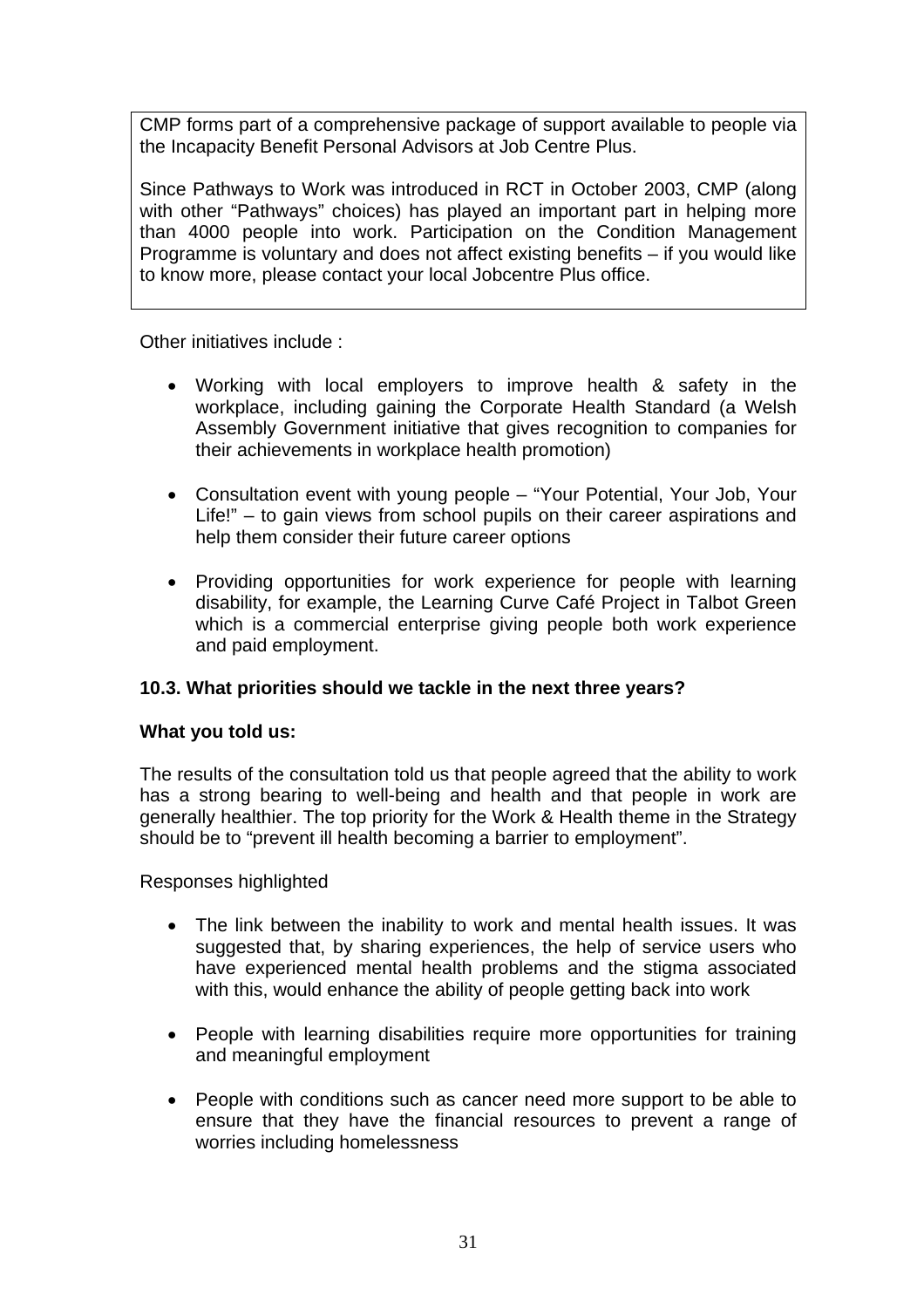- Specific issues relating to groups such as migrant workers and ex offenders need to be addressed
- There is a need to improve communication and information about what services are available to help people find employment or get back to suitable work following long term sickness.
- Engagement with GPs from initial intervention is required
- Developing self esteem, confidence and social skills will help people get back into employment
- The need to tackle stress and how we identify it. This relates strongly also to keeping people in work and providing the appropriate services and support.

#### **As a result of consultation, our PRIORITY GOALS are:**

## **TACKLING ECONOMIC INACTIVITY**

Working in partnership, to reduce economic inactivity particularly as it relates to ill health

#### **HEALTHY EMPLOYEES**

Working with employers, to improve the health and well-being of staff, to reduce absenteeism and sickness in the workplace as well as helping to maintain a "healthy" economy.

### **a) TACKLING ECONOMIC INACTIVITY**

Long term ill health can be a major barrier to employment. Jobcentreplus, Rhondda Cynon Taff County Borough Council and the teaching Local Health Board will develop plans to focus on "cluster areas" to work in partnership in alleviating this particular aspect of economic inactivity.

Initiatives such as the highly successful Conditions Management Programme will continue together with efforts to better support those out of work or trying to sustain employment with mental health problems. Supportive mechanisms will be provided, for example, raising awareness of services such as childcare facilities, basic skills training, coping with depression and reducing the fear of "the benefits trap".

We will also work together with the Economic Regeneration Partnership and Bro Dysg (Education and Lifelong Learning) who also have key contributions to make to this agenda.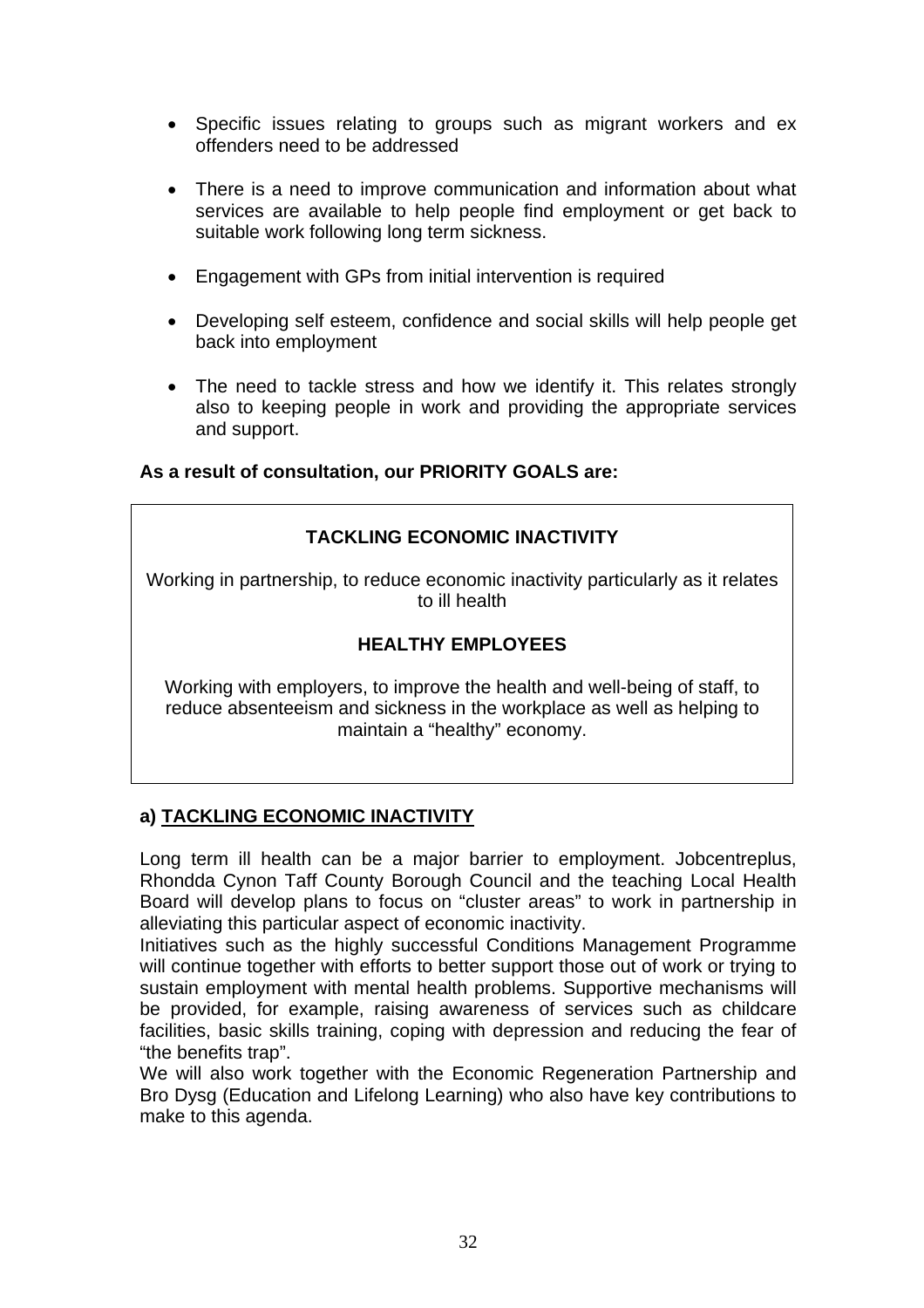#### **Examples of what we will take forward in 2008/09:**

- Develop a "cluster" pilot scheme in Porth, Tylerstown, Ynyshir and Cymmer to tackle the problem of economic inactivity in these areas focusing on people aged between 25 and 49 with mild to moderate mental health issues. Local G.P's will be engaged in these schemes as part of the aim to work more closely with Primary Care.
- Deliver "Want to Work", an outreach service engaging customers with health conditions and disabilities to provide support into employment
- To evaluate and contribute to the City Strategy a Department of Works & Pension programme operating in the Heads of the Valleys and covering a number of wards in Rhondda Cynon Taff which works with disadvantaged groups such as benefit claimants, lone parents and older people.

### **b) HEALTHY EMPLOYEES.**

People who are in employment need to remain fit and healthy to sustain their job. Employers have a responsibility for the health and wellbeing of their staff and the Corporate Health Standard helps to promote this by improving workplace health promotion and occupational health. We want to work with employers to help them address these issues.

#### **Examples of what we will take forward in 2008/09:**

- A launch will be held in Spring 2008 to promote the Corporate Health Standard to all local businesses in Rhondda Cynon Taff employing over 50 people. A further launch will be held later in the year to focus on smaller businesses.
- In partnership with the County Borough Council, the teaching Local Health Board and the National Public Health Service, all local businesses will be encouraged to gain the Corporate Health Standard. We will work with the Sports Council for Wales to source funding grants for businesses to encourage physical activity in the workforce. Links will also be made to "active transport" and "green travel".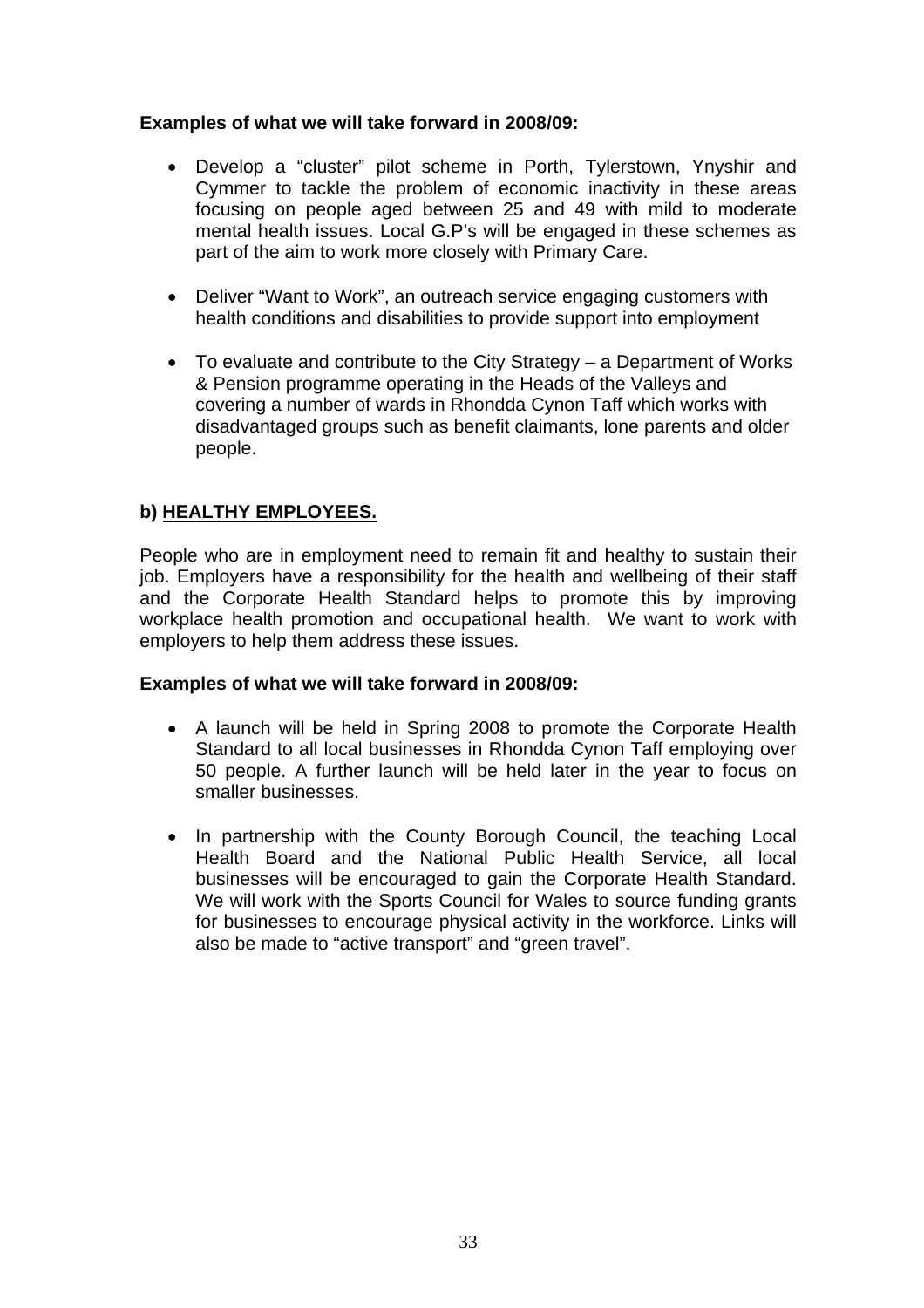# **11. Maintaining Independence**

#### **11.1. What does the Needs Assessment tell us?**

In RCT, 16.5% of the population are aged over 65 and this proportion increases every year. When this is added to the already high levels of disability and incapacity among the adults in RCT, the future burden on people and services is potentially huge. 27% of the population in RCT have a limiting long term illness compared to 23% in Wales, with many adults living with more than one chronic condition like arthritis, respiratory or heart conditions.

Generally, the longer older people and people with disability can maintain their independence, for example, by living in their own homes or by looking after themselves, the better their health will be for a longer time. Being able to live independently is affected not just by health, but by factors such as income, quality of housing and availability of carers.

Certain client groups have distinctive needs. For example, there is strong evidence that people with a learning disability have poorer general health and more specific health needs and significant care needs than the general population.

There are around 95,000 households in RCT and around 8000 of these are lived in solely by pensioners. Of all the households where the 'head of the household' is of pensionable age, 75% are privately owned. Uptake and maintenance of these properties can then become difficult, partly because of the type of work that needs to be done and the effort needed to do it, and partly because of the costs. Many pensioners have very low incomes and between 2004 and 2006, the number of pension credit claimants in RCT increased by over 1000 to 14560, as a result of initiatives such as Welfare Benefits Advice and Linkage which ensure older people receive their entitlements and work undertaken in the voluntary sector such as Age Concern Morgannwg's support schemes and in Citizens Advice Bureaux.

Providing care for an aging population is also important. Much of the care provided by professionals is supplemented by unpaid, informal care provided by family or friends. In an aging population, the availability of informal care is likely to drop, putting more demand on those informal carers who are available and on formal, professional services. Unpaid carers have substantial physical and emotional demands made on them. Income and lifestyle are just some of the other factors influenced by unpaid caring.

Figures suggest that 12.5% of people in RCT provide unpaid care (11.7% Wales). Of these, more than half (56.4%) provide unpaid care for 1-19 hours per week, with 30.2% providing more than 50 hours per week unpaid care.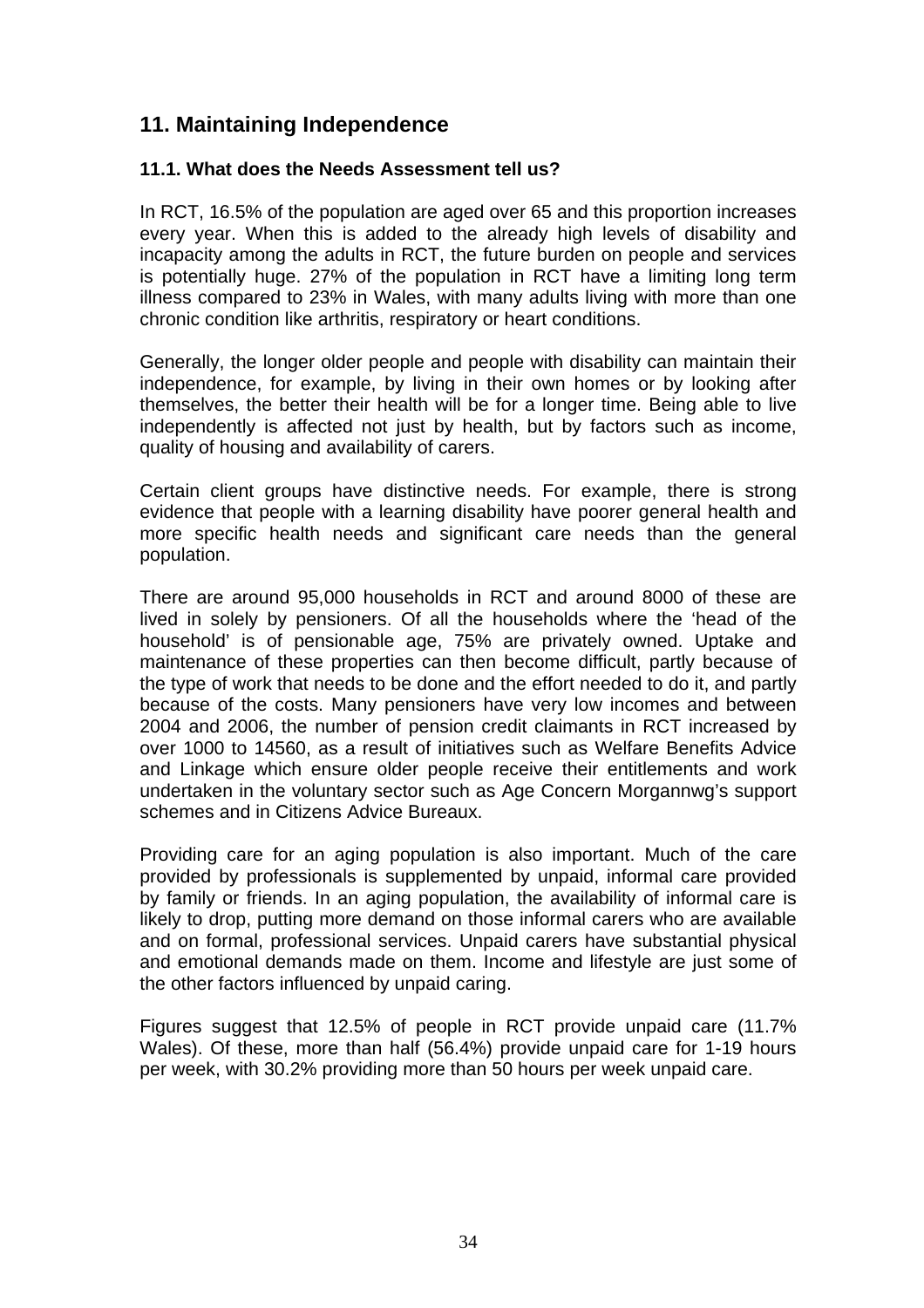#### **11.2 What have we been doing to address these issues?**

#### **BRYN IVOR EXTRA CARE COMPLEX**



Bryn Ivor is a new £1.5million sheltered housing and health care facility in Llwynypia. It has 14 one and two bedroomed flats for people over 60. It has major adaptations and access to care and support staff to help people retain their independence. The "extra care" facility includes telecare lifeline support equipment, a warden support with 24 hour cover, clinics, respite and early discharge from hospital,

advice surgeries and social events. It is also intended to hold health clinics on site. There is also a computer room, Internet access in every room, assisted bathing facilities and office accommodation. The added benefits of the scheme are that the care and support available in the complex are also available to 40 other local residents.

This first purpose built facility of its kind in RCT has involved the Local Authority, the teaching Local Health Board, Pontypridd and Rhondda NHS Trust and Age Concern.

Other developments include :

- Development of a joint Commissioning Strategy for Elderly and Physical Disability services
- Implementation of a range of actions as a response to the National Service framework for Older People including the appointment of Champions in the teaching Local Health Board, the Local Authority and the two NHS Trusts to ensure Older People's views and needs are considered at the highest level.
- Improving access to support and maintain people at home, particularly the development of assistive technology services including the Safe AT Home service which installs telecare equipment in people's homes to help minimise the impact of falls, accidents, floods, fires or gas leaks. A Safe at Home bungalow has been set up at the Safety Zone to demonstrate equipment.
- Working towards the development of a joint community equipment store across all health and social care agencies in RCT and Merthyr.
- Reablement and intermediate home care teams have been piloted to support rehabilitation and recovery, enabling people to remain as independent as possible and lessen their reliance on health and social care services, particularly following hospital admission.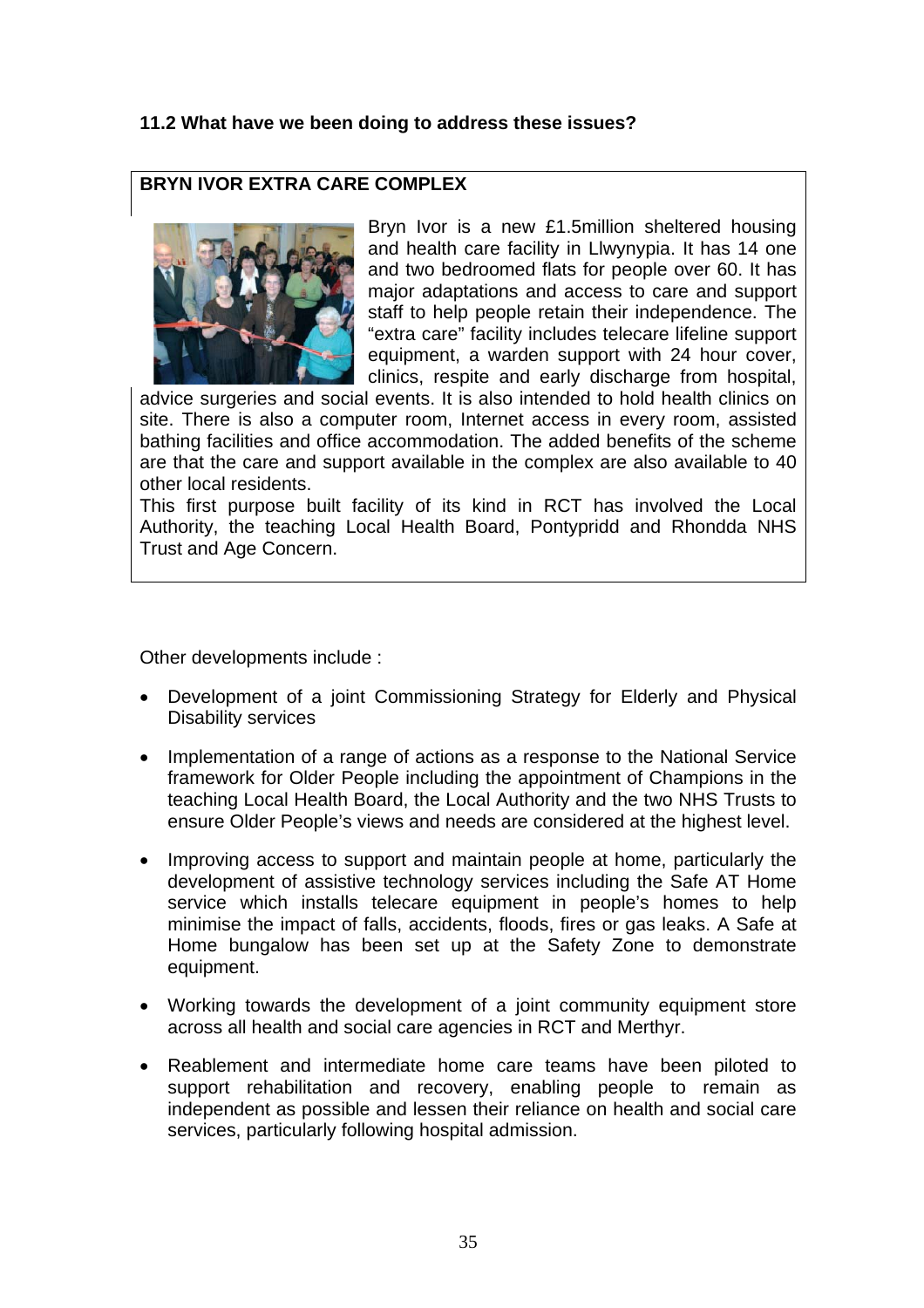- Development of a Chronic Conditions Strategy, underpinned by the development of care pathways for conditions such as Coronary Heart Disease and Chronic Obstructive Pulmonary Disease.
- A Home Care Medication Administration scheme which provides medication support to patients who receive home care and are unable to manage their medication.
- Appointment of a Participation officer to secure greater involvement of people with learning disabilities, their parents and/ or carers in the development of services and the provision of more appropriate information and support.

#### **11.3. What priorities should we tackle in the next three years?**

#### **What you told us:**

Feedback from public consultation was very positive in support for this theme. In the interactive voting sessions held with the public, Maintaining Independence was voted the second most important theme.

From the range of possible priority areas suggested in the consultation document, the following were considered most important:

- Helping people to manage their own health and long term conditions
- Services provided as locally as possible with care closer to people's homes
- Enabling older people and people with disabilities to remain active and participate in their communities

Common responses identified the need for:

- A range of integrated health and social services which support people in their own homes and which address social isolation and encourage independence
- Better communication and more accessible information for clients and carers
- More joined up working and better coordination of services between different organisations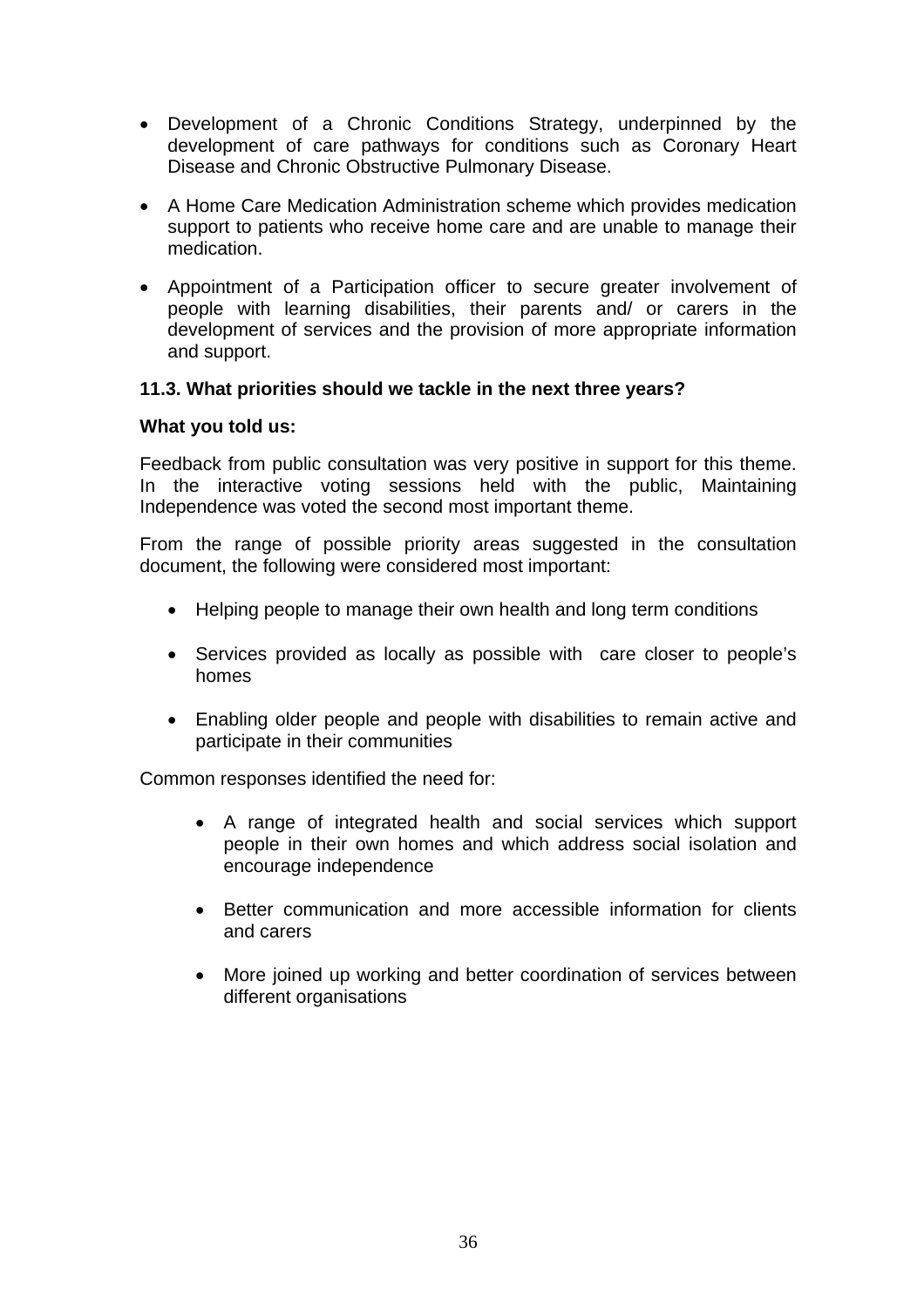#### **As a result of consultation, our PRIORITY GOALS are:**

#### **PREVENTION AND SELF CARE**

More people are supported and empowered to take responsibility for their own health and independence

#### **OUT OF HOSPITAL CARE**

In partnership with social services, housing, education and the voluntary sector, more services and care are managed outside of hospitals when appropriate to do so, as close to home as possible

#### **WORKING TOGETHER**

Working across organisations to deliver easier access to services and improved lifestyle choices

#### **a) PREVENTION AND SELF CARE**

As the number of older people living longer in RCT increases in the future, so will the number of people living with long term illnesses such as diabetes, heart disease and respiratory conditions. We must put services in place that prevent or delay such illnesses arising, whilst also giving people with such chronic conditions the skills and support to help them manage their condition within their local community as far as possible and maximise their quality of life. This will include a range of services such as the provision of more accessible advice, outreach clinics, peer support and long term self management.

#### **Examples of what we will take forward in 2008/09:**

- Further development of the Expert Patient Programme providing 6 week self management courses for people living with long term health conditions, including the expansion of a specific programme for carers called 'Looking After Me'
- A seminar for information providers to understand how statutory agencies are providing information and consider how we can provide information in a more joined up way to the public
- Review Supporting People services that are provided to older people so they better contribute to the independence agenda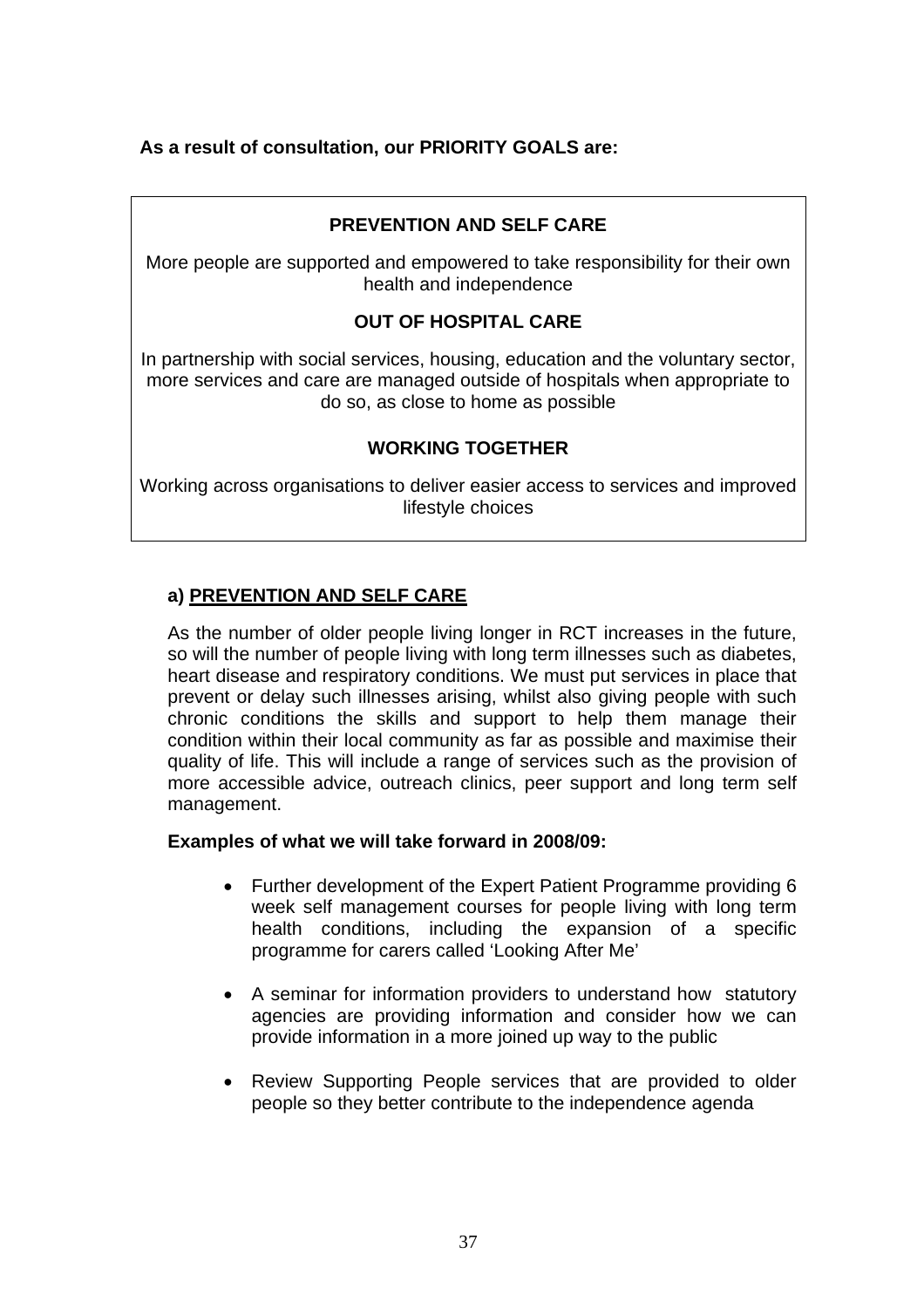## **b) OUT OF HOSPITAL CARE**

A range of services are provided to people at home or in their local community by both statutory and voluntary organisations. In addition to those already available, we want to provide more services outside of hospitals as long as they are safe, of a high quality and able to meet clinical standards. We also need to reduce the number of avoidable emergency admissions to hospital and continue to improve discharges from hospital. This can only be done in partnership through local networks.

The major client groups for out of hospital care will be older people, people with chronic conditions and children. However, it will be important to ensure that other smaller groups, such as those with learning disabilities, are not disadvantaged in accessing services and benefit from the advantages this model of care has to offer.

#### **Examples of what we will take forward in 2008/09:**

- With partners, finalise and agree the Out of hospital care model and an implementation plan
- The development of new technologies such as telehealth/hospital at home which help to maintain independence and reduce hospital spells by monitoring people at home with assistive technology and supporting them with appropriate treatment and care packages.
- Development of intermediate care services which will provide support to people in order to prevent an acute crisis or to support rehabilitation following a hospital stay
- Work to ensure vulnerable client groups who are at most risk of experiencing poor physical health (e.g. people with learning disabilities, the homeless) can secure better access to mainstream primary and community health services

#### **c) WORKING TOGETHER**

Services are currently structured according to health, social care and voluntary sector provision. This can cause problems when people are being cared for by different staff or agencies, often for different aspects of their illness or condition. There may be duplication of effort or lack of continuity in services with poor communication and lack of coordination.

The intention is that we structure and rebalance services in such a way as to enable more comprehensive and integrated care to be provided which places the patient/client at the centre and reflects the journey that they will typically need to follow across primary, community and hospital services. Health and social care and voluntary services staff will need to work more closely together in teams for each locality, making use of the unified assessment process. This will also provide the opportunity to see and treat individuals and families in a more holistic way.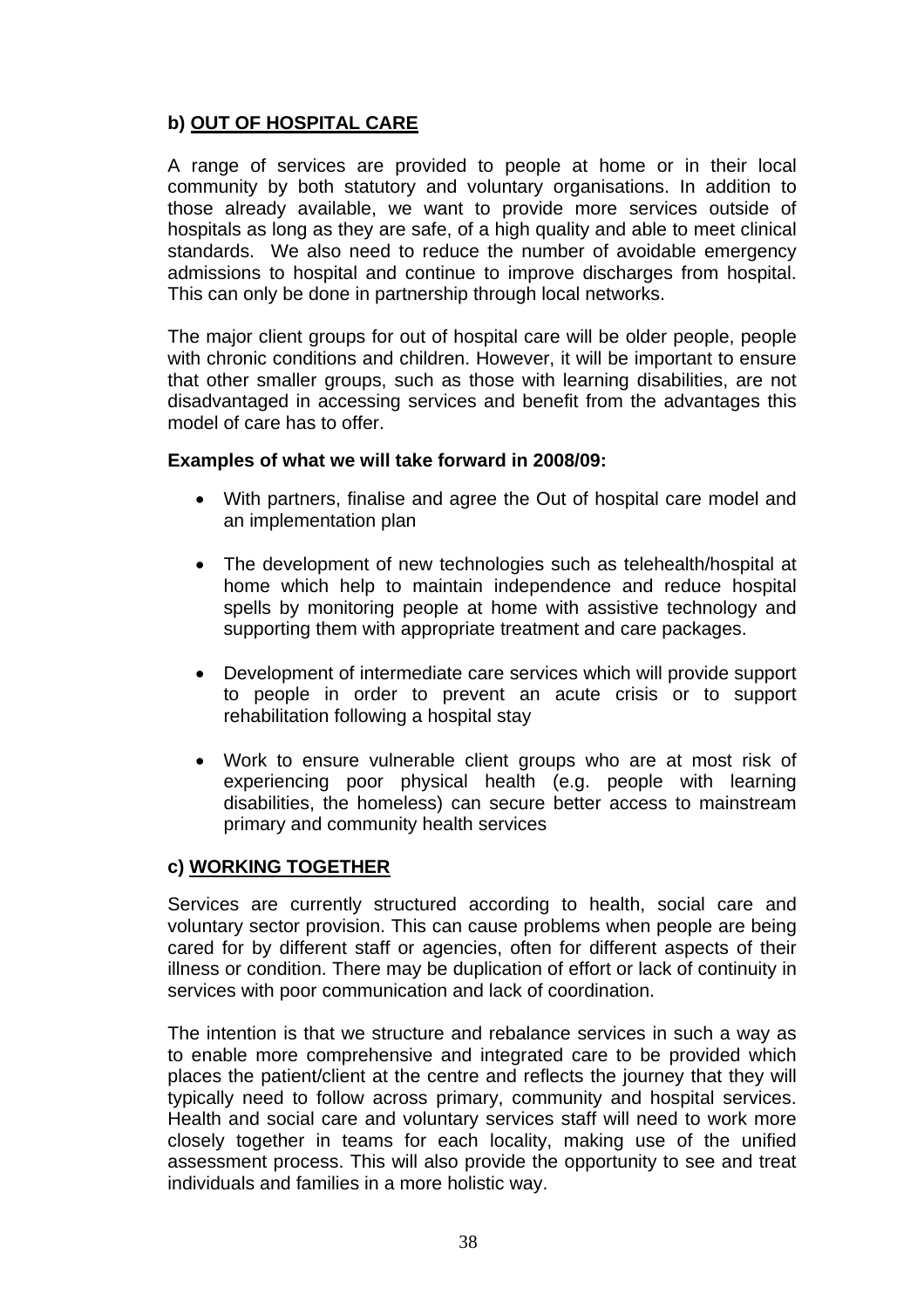## **Examples of what we will take forward in 2008/09:**

- Development of the second Joint Commissioning Strategy for Older People
- Implementation of the Integrated Community Equipment Service
- Development of further Integrated care pathways, including stroke and diabetes
- Exploring how we can develop new and rewarding roles such as hybrid health and social care support workers

## **KEEP WELL THIS WINTER**



Keep Well This Winter is a campaign that aims to provide information and support to people aged 65 and over to enable them to keep safe and well during the winter months. The three Keep Well This Winter themes are: Keep Well, Keep Warm and Keep Safe.

If you are over 65 or have certain health problems, don't forget to get your flu jab. Contact your local GP practice.

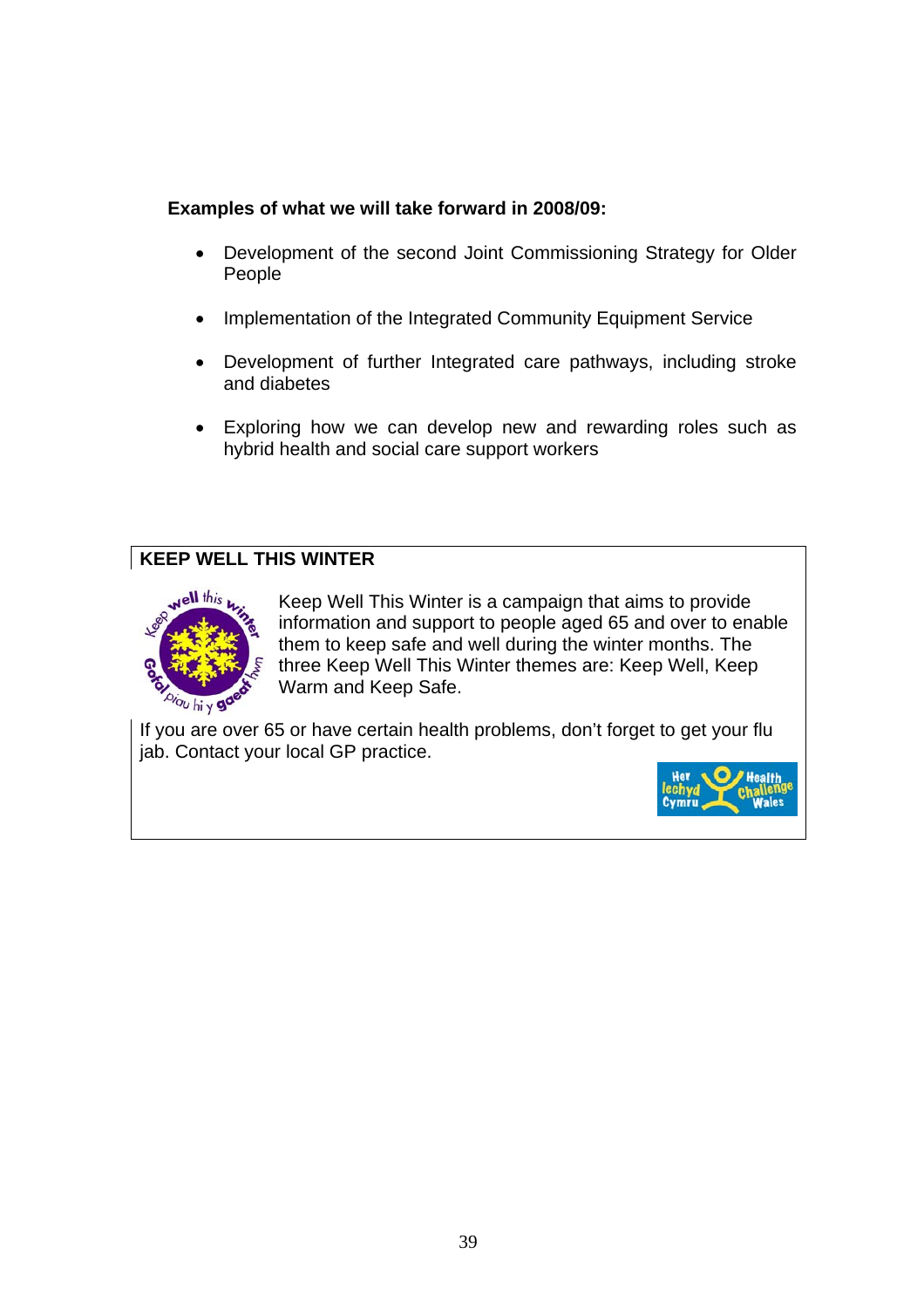# **12. Transport and access**

#### **12.1. What does the Needs Assessment tell us?**

Transport and access are very important local issues in RCT. Many of the problems with transport are due to the geography of the area which leads to some communities being physically isolated.

There are many factors other than geography affecting transport and access though. Low incomes mean that almost one third (31.6%) of households have no car or van (20.6% Wales). One health effect is that one third (32.6%) of all road traffic accidents in RCT involve pedestrians being killed or seriously injured (17.6% Wales).

Although a smaller proportion of people in RCT have cars, the majority, 61.6% still travel to work by car, with just 2.6% travelling by train and 5.6% by bus. Since there is a lack of access to cars, the high level of car use suggests that more efforts need to be made to ensure that public transport services are regular and travelling between places that people want to go. This may also mean that people are buying cars to enable them to work, meaning that low incomes are further stretched.

Of course, access to work is not the only consideration – people need to be able to access health services and facilities such as post offices, along with leisure facilities and food outlets carrying healthy, reasonably priced foods.

#### **12.2. What have we been doing to address these issues?**

### **DEMAND RESPONSIVE TRANSPORT – CYNON VALLEY**

Problems with transport have frequently been raised by members of the public at meetings of the Cynon Valley Forum. As a result, a demand responsive, fully accessible transport scheme for residents from the Cynon Valley to Prince Charles Hospital at evening visiting times has been provided to address demand. From September 2006 –May 2007, 258 passengers benefited from the service.

- Timetable booklets have been produced and distributed widely to GP practices, hospitals, libraries, Council offices and other public areas. They provide information about routes to and from healthcare facilities, leisure centres and the University of Glamorgan. A leaflet has also been produced about Community Transport schemes and how to access them.
- New bus service contracts have been drawn up to re route or introduce a number of subsidised journeys to serve isolated communities located off the main bus routes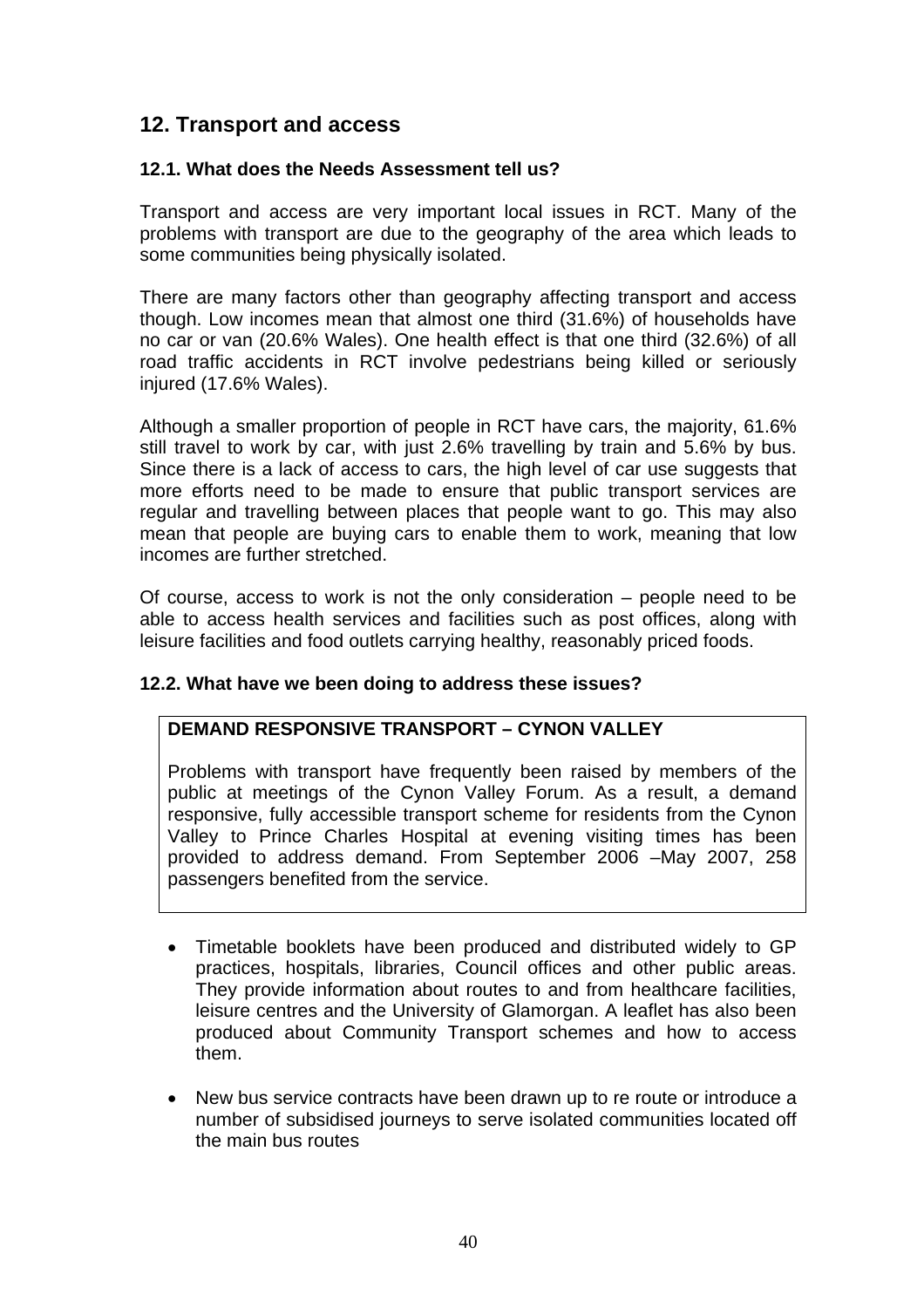- To improve information about transport routes, times and fares, 350 electronic information points have been established at 13 community locations including hospitals, leisure facilities and Council One4All centres.
- The Beacons bus network has been developed to allow passengers to board in Pontypridd, Treorchy, Treherbert, Hirwaun and Penderyn. This enables more people to access the National Park – 260 people used this service from these stops in 2006
- Reinstatement of a direct bus service between Rhigos, Cefn Rhigos and Glynneath for the doctor's surgery and health centre in Glynneath.
- An independent analysis of travel times to hospital based services across RCT and Merthyr has been undertaken. The study showed the number of people who can access hospital based services at The Royal Glamorgan Hospital and Prince Charles Hospital within 10 minute bands ( from within 10 minutes up to and including 60 minutes and over). Travel times using private car, public transport and emergency services were considered at peak hours and off peak hours including evenings and weekends. The Local Authorities in our area provided information about local road networks, local public transport links, the impact of weather conditions and any planned road developments.
- Implementation of the Mobility Strategy for people with learning disability, encouraging people to travel independently using public transport rather than contracted transport.

#### **12.3. What priorities should we tackle in the next three years?**

#### **What you told us:**

Reviewing and improving transport used to access health and social care services was considered a priority for the first year of the plan.

Common responses identified

- There has been an improvement in transport facilities between Pontypridd and Royal Glamorgan Hospital , however there are still too many bus links and long waits
- We should encourage active transport (i.e walking and cycling), incorporating physical activity into daily routine
- The links between the Environmental Improvement Partnership's aims to reduce carbon emissions from transport and the Health Social Care & Well-being Partnership's aims to increase physical activity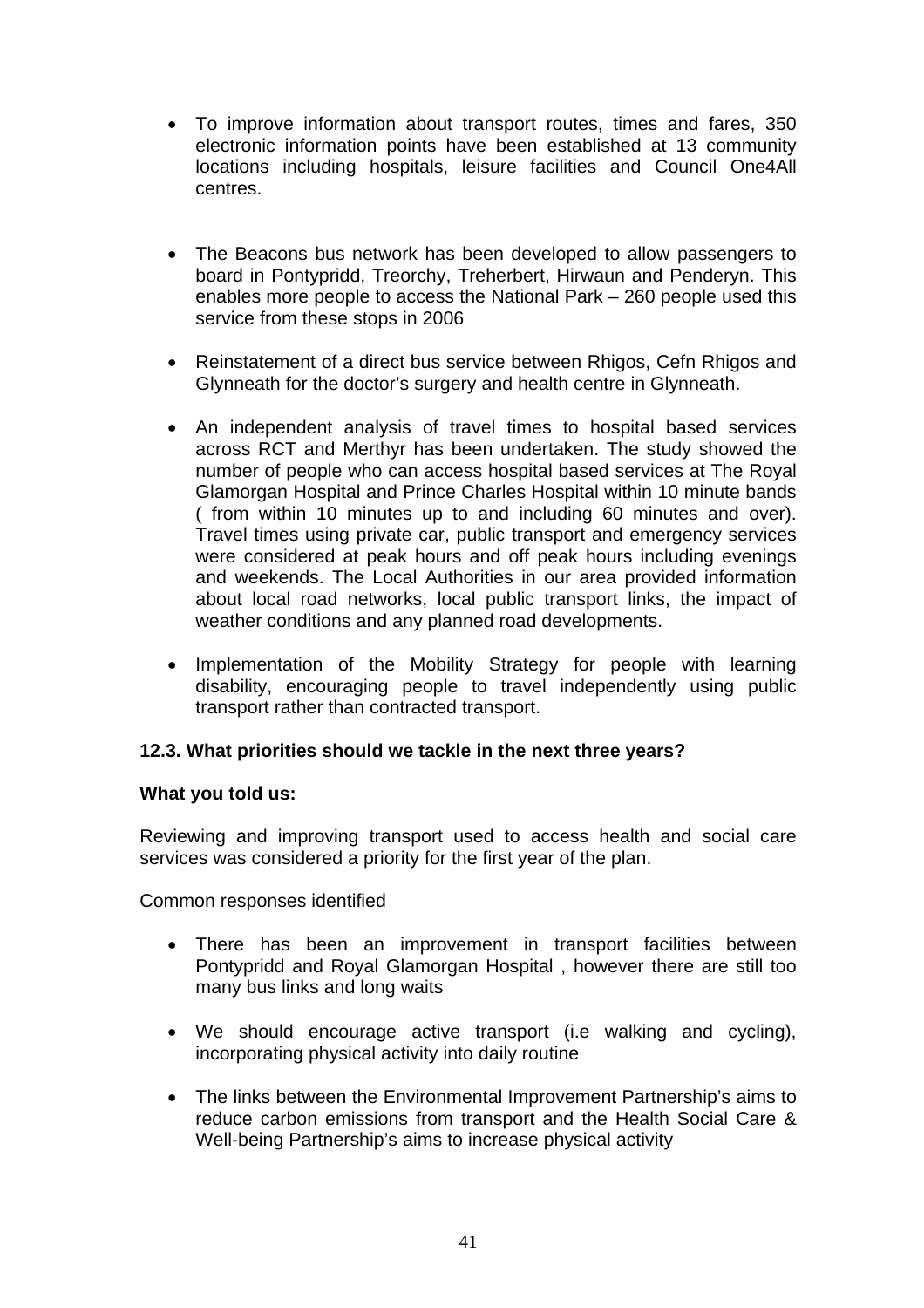- The value of the voluntary sector in providing transport services
- Transport links need to be improved to reduce long waits and to ensure that improved access can be gained to hospitals, leisure facilities and also to the countryside in and around Rhondda Cynon Taff
- The need to take account of the requirements of specific groups such as the elderly, those with a learning or physical disability, families, people with prams and pushchairs, those requiring wheelchair access and carers.
- The importance of ensuring appropriate transport arrangements to serve the new community hospitals planned in Rhondda Cynon Taff

#### **As a result of consultation, our PRIORITY GOALS are:**

#### **COORDINATED APPROACH TO TRANSPORT ARRANGEMENTS FOR HEALTH AND SOCIAL CARE**

Provision of more efficient and effective transport arrangements to access health and social care venues by a coordinated approach and joint working between statutory and voluntary sector agencies.

### **ACTIVE TRAVEL**

Promote active and sustainable transport opportunities to improve the health and wellbeing of residents such as cycling and walking

#### **a) COORDINATED APPROACH TO TRANSPORT ARRANGEMENTS FOR HEALTH AND SOCIAL CARE**

Rhondda Cynon Taff teaching Local Health Board and the County Borough Council, the Cwm Taf NHS Trust and the Welsh Ambulance Service will work together with the voluntary sector to explore and implement ways of providing a more coordinated, efficient and effective transport system for residents to gain improved access to health and social care venues.

Many of the proposals currently being considered for the future of health and social care services involve moving routine services currently being provided in hospitals out into more local community settings. This will help to reduce the distances people have to travel. However it is important to ensure that plans for new developments take into account transport and access issues at an early stage.

#### **Examples of what we will take forward in 2008/09:**

• Complete and consider the implications of mapping exercises looking at access to health and social care venues, including new developments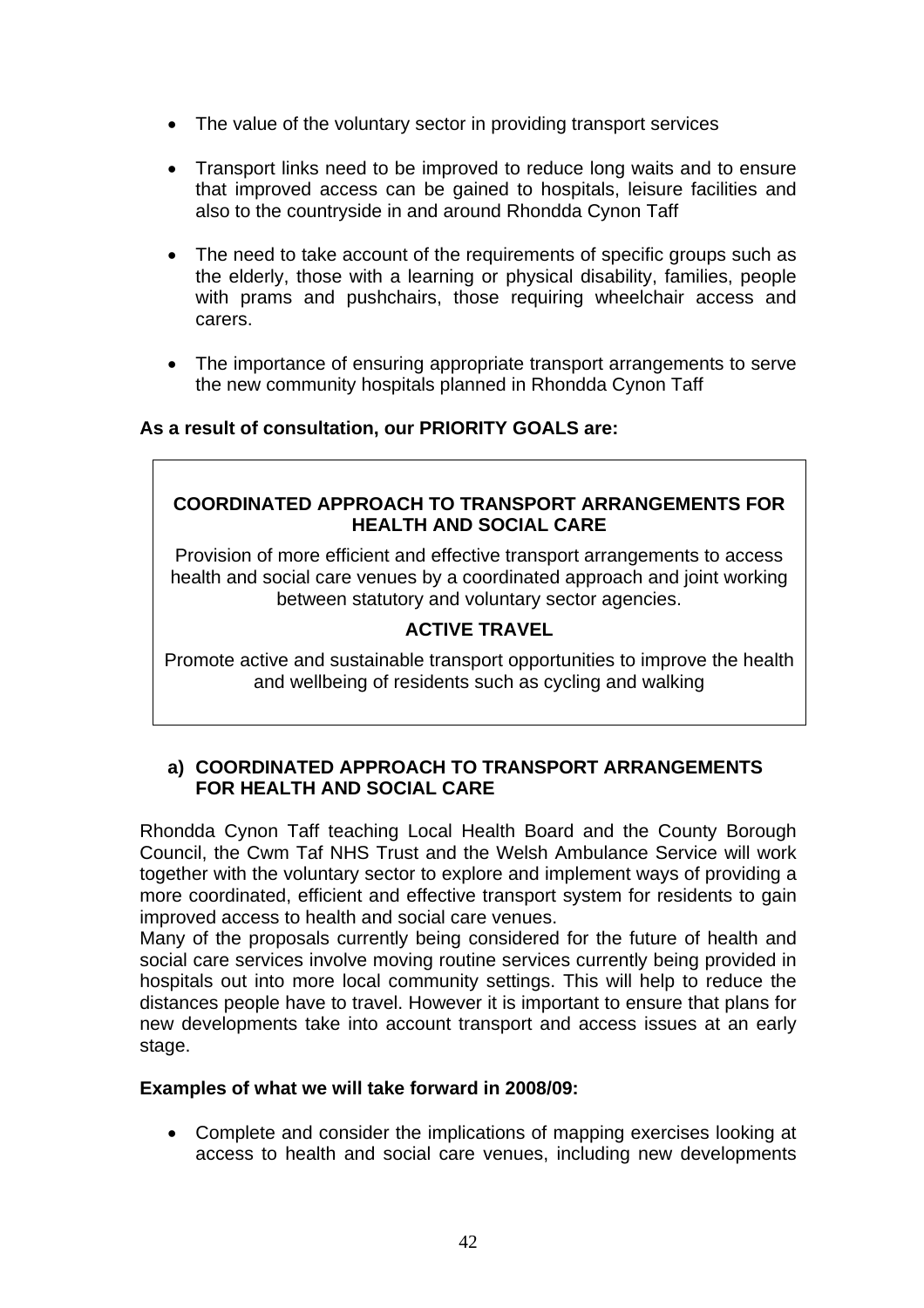such as the Cynon Valley neighbourhood hospital and Ysbyty Cwm Rhondda hospital.

- Consider feasibility of pooling resources including vehicles and budgets to improve services
- Increase the involvement of the community transport sector in schemes to tackle social exclusion and improve accessibility.

## **b) ACTIVE TRAVEL.**

Working with all partners, we want to promote active transport to improve the health and well-being of our residents and improve the environment. We will promote sustainable and active transport opportunities through initiatives such as Green Travel Plans which encourage cycling and walking as an alternative to public transport and incorporate physical activity into daily routines.

#### **Examples of what we will take forward in 2008/09:**

- Work with Rhondda Cynon Taff Active Living Partnership and Cwm Taf NHS Trust to explore opportunities for "active travel" to improve physical activity and to reduce carbon emissions
- Utilise the Health Social Care & Well-being newsletter "Living", Shapeit.org terminals and partner websites to raise awareness of public transport services and to promote active travel

#### *DID YOU KNOW?*

*Community Transport is a door-to-door service. For further information contact: Travol Community Transport 01443 486872, Accessible Caring Transport 01443 478013, British Red Cross 01633 212710.*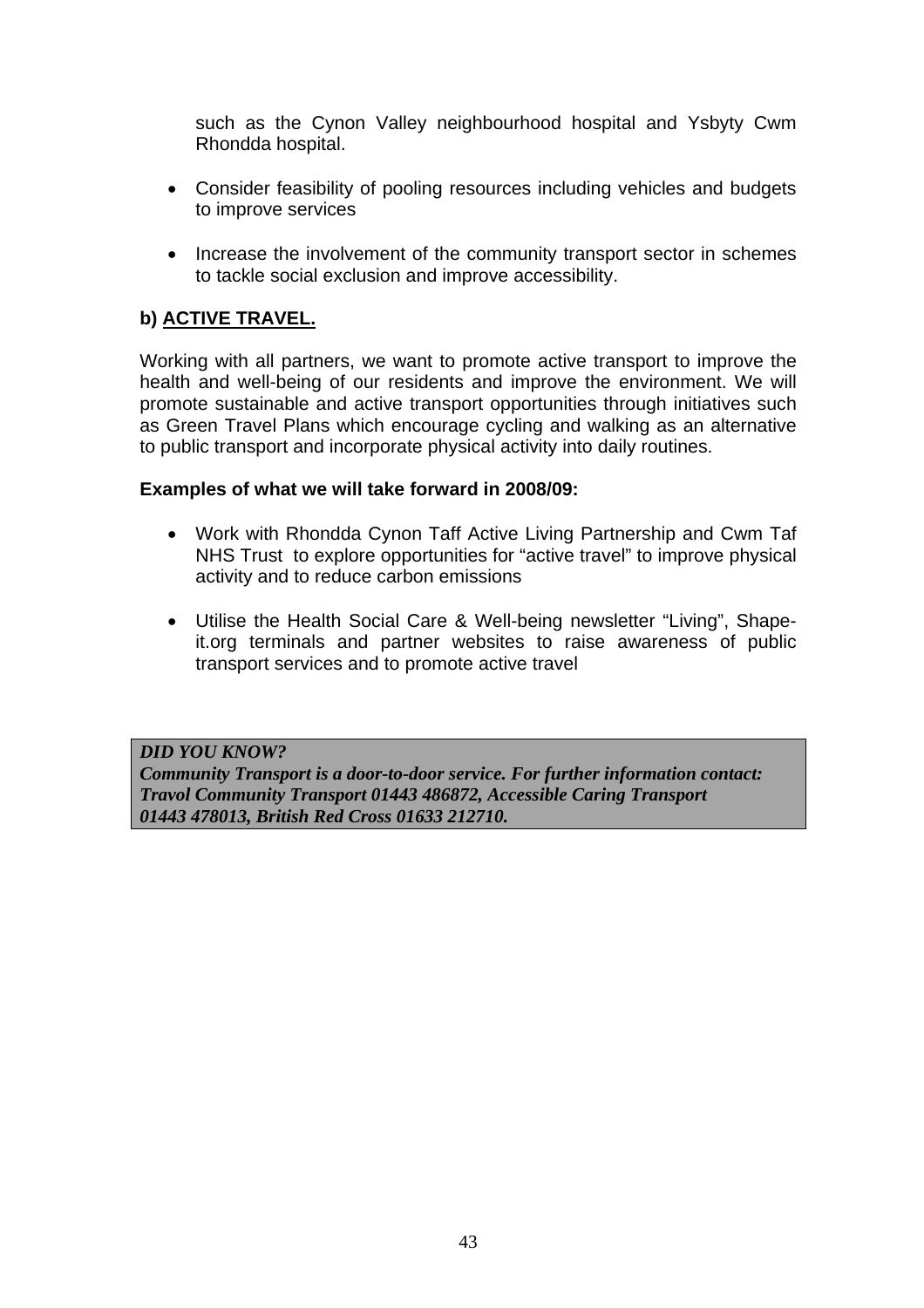# **I3. IMPLEMENTING THE HEALTH, SOCIAL CARE AND WELLBEING STRATEGY**

Implementation of the Health, Social Care and Wellbeing Strategy 2008-2011 will require joint action by both statutory and voluntary organisations, together with strong community engagement. Each of the 7 themes of the Strategy has a Champion who acts as an advocate for the theme, providing expertise and knowledge to lead and coordinate the action required to meet priority goals. The Champions work with a range of relevant multi agency planning and operational groups to develop, implement and monitor the action plans required to deliver the Strategy.

The following will be important aspects in delivering the Strategy and ensuring we achieve our Vision.

#### **a) Working together with the Local Service Board**

In accordance with the Government's response to "Making the Connections – Delivering Beyond Boundaries", a Local Service Board has been established to ensure the most effective use of public service resources in RCT. The Local Service Board also has a role in ensuring that the Health, Social Care and Wellbeing Strategy takes account of and links appropriately to other key local Strategies and is focussed on the delivery of agreed priorities and outcomes.

#### **b) Effective Partnership Working**

In order to deliver the priorities of the Health, Social Care and Wellbeing Strategy, and to make its contribution to the overarching Community Plan, the Health, Social Care and Wellbeing Partnership will need to work together with a number of other key strategic partnerships in RCT. These will include Fframwaith in relation to children and young people, Economic Regeneration, Bro Dysg which deals with Education and Lifelong Learning, Community Safety, particularly in relation to substance misuse and domestic abuse, Environmental Improvement Partnership, Older People's Partnership, the Local Safeguarding Children's Board and the Local Housing Partnership.

All these Partnerships need to be clear as to their respective roles and responsibilities, ensuring that by working together more effectively, we can make better use of resources, avoid duplication and maximise the opportunities for social and economic regeneration which will improve health and wellbeing.

As well as working with other partnerships in Rhondda Cynon Taff, some issues could be usefully considered across boundaries with neighbouring areas, particularly Caerphilly and Merthyr or through initiatives such as the Heads of the Valleys Programme.

For certain specific client groups or health conditions, although the key elements of the HSCWB Strategy which relate to the broader determinants of health are also relevant to these groups, the detailed plans and commissioning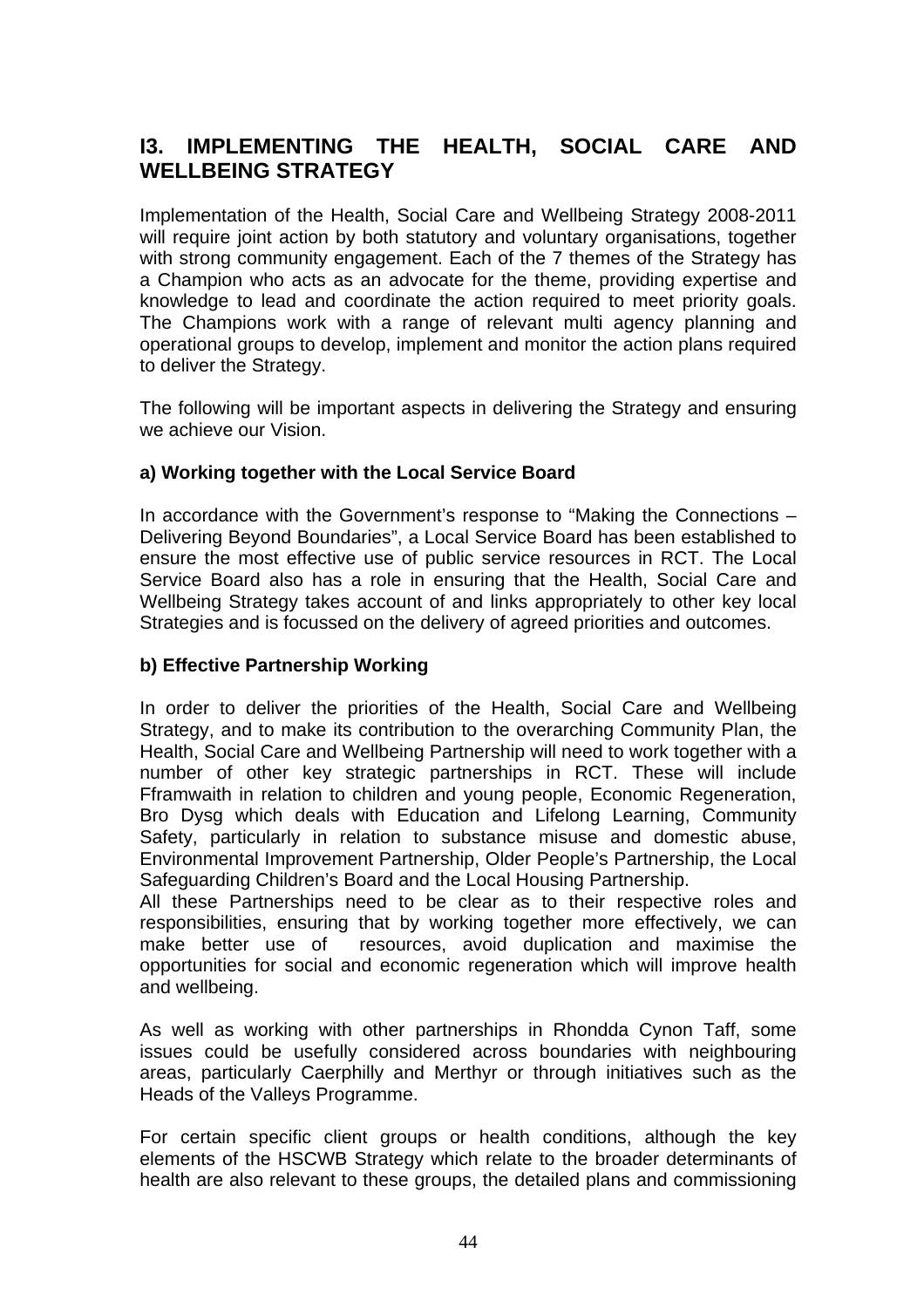strategies required to meet their needs will be addressed elsewhere as appropriate, for example, cancer services will be addressed by the Cancer Services Commissioning Strategy and services for people with arthritis will be part of the Chronic Conditions Strategy. The HSCWB Partnership will however work together with other planning and commissioning groups as necessary.

### **c) Community development**

Community development is a key underpinning approach if we are to reduce inequalities by tackling the determinants of health. This is about working with communities, understanding the circumstances in which people live and supporting people to take control over the factors that influence their health and wellbeing.

Involving communities, particularly socially and economically disadvantaged groups, is central to both national and local strategies for improving health and wellbeing. However, this requires a commitment to develop long term relationships and empower communities and individuals to be able to influence service change.

At an individual level, we need to understand the factors behind an individual's behaviour and seek to engage people on their terms. If we wish to make our services people centred, we need to understand what adds value to their lives in their eyes and then help them maximise these positive aspects.

#### **d) Annual Action Plans and measures of success**

The detailed actions required to deliver the priorities identified in the HSCWB Strategy will be outlined in annual Action Plans for each theme. These will include actions, lead responsibilities, timescales, resource implications and performance measures.

It will be very important to be able to measure clearly what progress is being made during the life of the Strategy. In addition to the overall measures of success for the Strategy as a whole which will be increasing life expectancy and an improvement in the physical and mental health reported by residents, specific outcome measures and performance indicators will be identified for each priority area. These will be included in the Action Plans for each theme which will sit alongside the Strategy and progress on them will be monitored quarterly or annually by the HSCWB Partnership Board and Local Service Board as appropriate.

#### **e) Use of resources**

The HSCWB Strategy sets the commissioning context for statutory bodies in using their resources jointly to achieve its Vision. Innovative ways of planning, commissioning and delivering health and social care services must be explored. The implementation of the HSCWB Strategy will require new models of care, based firmly around the needs of service users but also more effective use of resources, including changes in the use made both of buildings and staff. Improved integrated information technology systems will also be required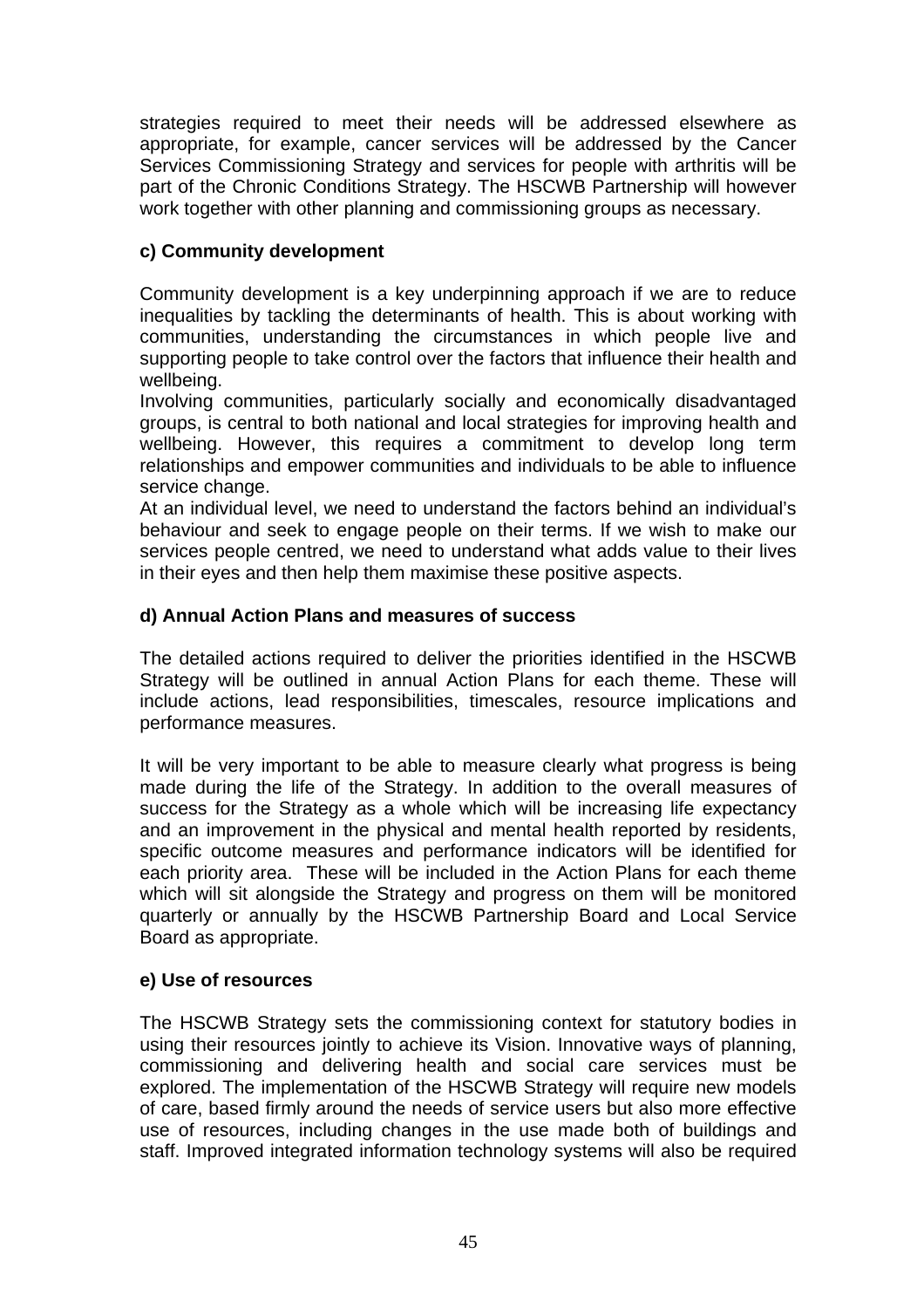to both share information and to communicate in the interests of seamless patient/client care.

In order to deliver new models of care, the current configuration of health and social care workforce will need to be reviewed as in many areas it is either unsustainable or not organised in the best way to meet the changing needs of patients and clients. We need to ensure that we can recruit and retain sufficient numbers of the right kind of staff who are appropriately skilled, valued and respected. Increasingly, we will need to deliver services in integrated, multi agency and multi disciplinary teams. We will therefore need to work together with partners to develop workforce plans which clarify such new roles and the competencies required as well as facilitating staff working across traditional boundaries, both across acute and community care as well as between health and social care and the statutory and voluntary sectors.

In relation to financial resources, the Local Authority and Local Health Board will have to explore further the resource implications of the Action Plans being prepared for each theme. Actions will be prioritised for investment and then considered within commissioning strategies as appropriate. However, it must be recognised that, given the limited opportunities for new investment, we will also have to look at other alternatives for disinvestment and making more effective use of existing resources.

f) Sustainable development

Sustainable development is about ensuring that everything we do can be maintained in the future, especially ensuring the well being and better quality of life for everyone. Partner organisations will be considering these issues, for example the LHB and Trusts are developing sustainable development policies and action plans and the Council has a Sustainable Development Forum. The Action Plans for the 7 themes of the HSCWB Strategy will also take sustainable development into account as appropriate, for example in relation to transport and travel, energy efficiency, workplace health and community engagement.

g) Equality and diversity

During the consultation exercise on the draft Strategy, we talked to a wide variety of groups, some of whose needs are sometimes neglected or not fully met by mainstream services. For example we consulted with VALREC (the local Race Equality Council), RCT's multi agency forum for racial harassment, Older Peoples Forums, Carers groups, people with a physical and learning disability and people with mental health problems.

The HSCWB Partnership is committed to reducing inequalities and promoting equality of opportunity, including specific responsibilities in relation to legislation around race, disability, gender, age, sexual orientation, religion and language. An Equality Impact Assessment will be carried out on the Strategy in April 2008 to assess the likely impact of the contents of the Strategy on equality of access and opportunity.